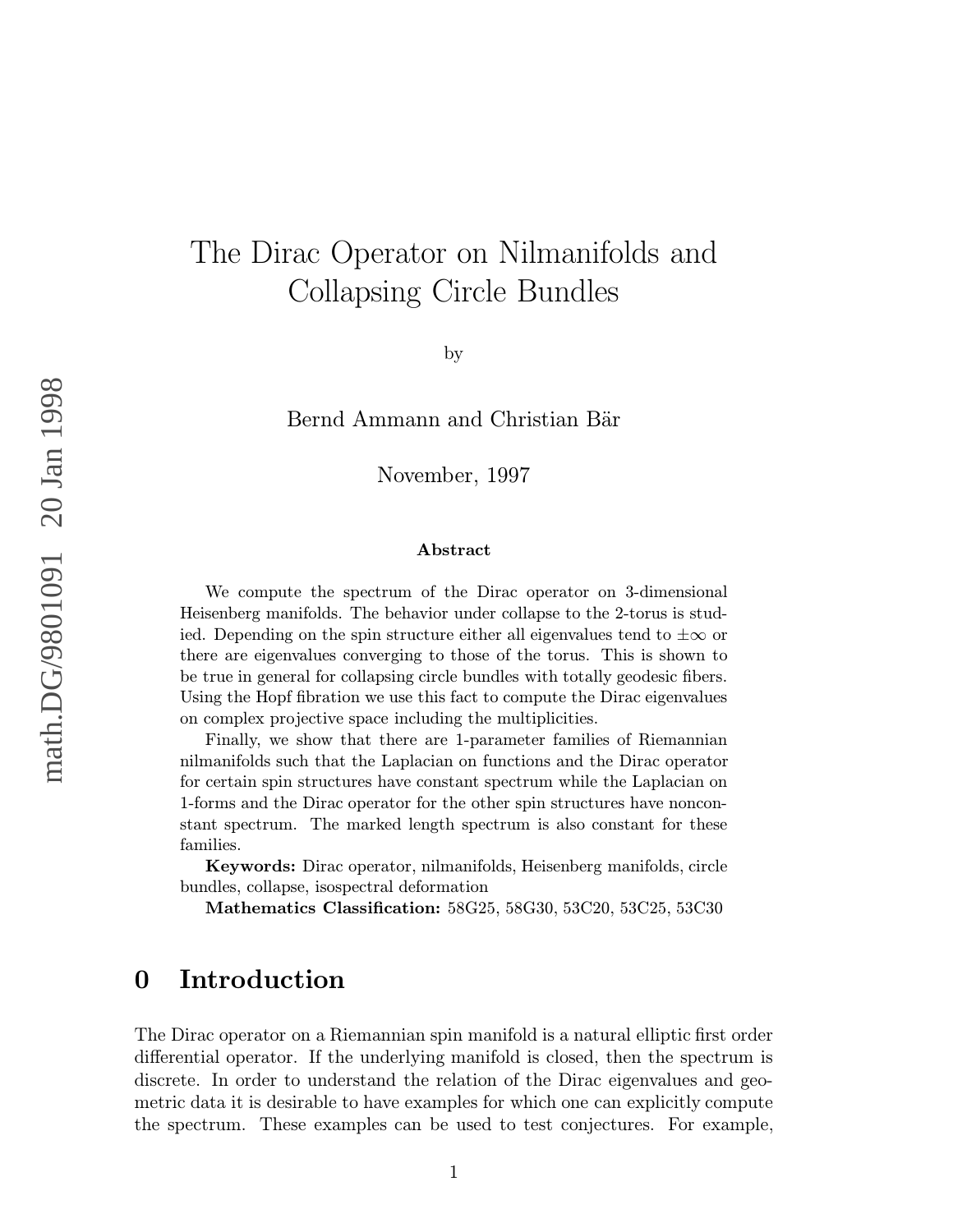they show that the spectrum does not determine the manifold, not even topologically. There are examples of Dirac isospectral pairs of spherical space forms with different fundamental groups  $|3|$ .

In the following table we collect those closed Riemannian spin manifolds known to us for which the Dirac spectrum has been computed.

| $\mathbb{R}^n/\Gamma$      | flat tori                             | $\left 15\right\rangle$   |
|----------------------------|---------------------------------------|---------------------------|
| $S^n$                      | spheres of constant curvature         | [33], [3], [34, 35], [11] |
| $S^n/\Gamma$               | spherical space forms                 | $\lceil 3 \rceil$         |
| $S^{2m+1}$                 | spheres with Berger metrics           | [20] for $m = 1$          |
|                            |                                       | [4] for general $m$       |
| $S^3/\mathbb{Z}_k$         | 3-dim. lens spaces with Berger metric |                           |
| G                          | simply connected compact Lie groups   | 14                        |
| $\mathbb{C}P^{2m-1}$       | complex projective spaces             | [9, 10], [30]             |
| $\overline{\mathbb{H}P^m}$ | quaternionic projective spaces        | [8] for $m=2$             |
|                            |                                       | [22] for general $m$      |
| $Gr_2(\mathbb{R}^{2m})$    | real Grassmannians                    | [31] for $m = 3$          |
|                            |                                       | [32] for general $m$      |
| $Gr_{2p}(\mathbb{R}^{2m})$ | real Grassmannians                    | [28, 29]                  |
| $Gr_2(\mathbb{C}^{m+2})$   | complex Grassmannians                 | 23                        |
| $G_2/$                     |                                       | [28, 29]                  |

We compute the Dirac spectrum for another class of Riemannian spin manifolds, for the 3-dimensional *Heisenberg manifolds*. They are of the form  $M = \Gamma \backslash G$ where G is the 3-dimensional Heisenberg group and  $\Gamma$  is a cocompact lattice. The metric comes from a left invariant metric on G. We restrict to three dimensions mostly for simplicity. The methods also work in higher dimensions.

After collecting some facts from spin geometry and from the representation theory of nilpotent groups in the first two sections we perform the computation of the Dirac eigenvalues in Section 3 (Theorem [3.1\)](#page-14-0). Our Heisenberg manifolds are circle bundles over the flat 2-torus. The explicit formulas for the Dirac eigenvalues allow us to study their behavior under collapse to the 2-torus, i.e. we let the length of the fibers tend to zero. It turns out that the behavior of the eigenvalues depends essentially on the spin structure. For some spin structures all eigenvalues tend to  $\pm\infty$ . For the other spin structures most of the eigenvalues also tend to  $\pm\infty$  but some converge to exactly the eigenvalues of the torus (Corollary [3.3](#page-15-0)).

As it turns out in Section 4 this is a general fact for the Dirac operator on the total space of a collapsing circle bundle with totally geodesic fibers over any Riemannian manifold. There are two types of spin structures which we call projectable and nonprojectable. In the nonprojectable case all eigenvalues tend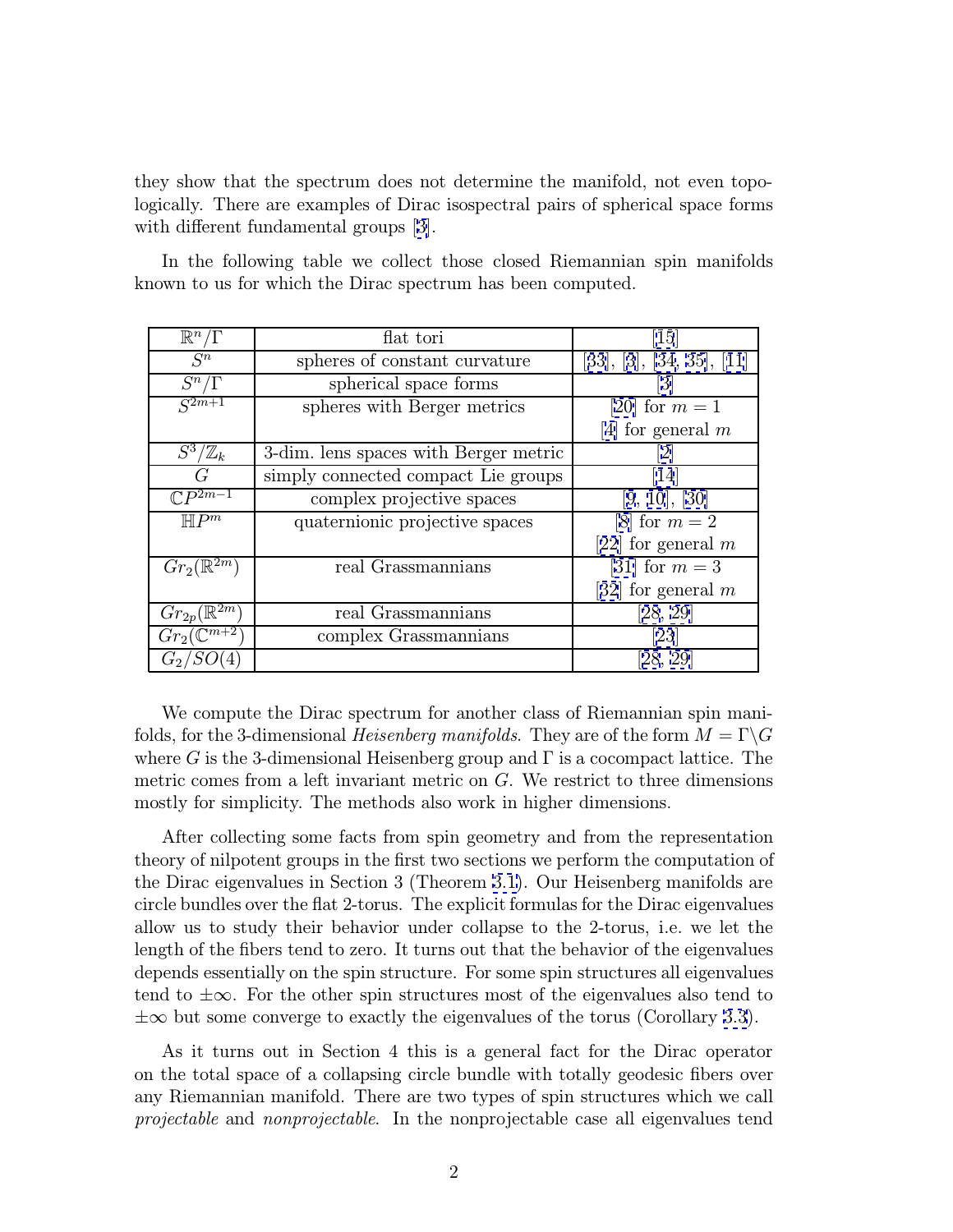to  $\pm\infty$  (Theorem [4.5\)](#page-22-0) whereas in the projectable case there are also eigenvalues converging to exactly the eigenvalues of the base (Theorem [4.1](#page-16-0)).

As an example we apply this to the Hopf fibration over the complex projective space  $\mathbb{C}P^m$ . Using explicit formulas for the Dirac eigenvalues on Berger spheres [[4\]](#page-33-0) we see that for m even (when  $\mathbb{C}P^m$  is nonspin) all eigenvalues go to  $\pm \infty$ . If m is odd (when  $\mathbb{C}P^m$  is spin) the limits of the eigenvalues give us a new computation of the Dirac spectrum of  $\mathbb{C}P^m$  confirming (and simplifying) the results in [\[9](#page-33-0), [10](#page-33-0), [30](#page-34-0)]. We also obtain formulas for the multiplicities (Theorem [4.6\)](#page-23-0) which have not been computed before.

In the last section we discuss the change of the spectrum of the Dirac operator on certain pairs or continuous families of Riemannian nilmanifolds. A Riemannian nilmanifold is a nilmanifold  $\Gamma \backslash G$  endowed with a Riemannian metric whose lift to  $G$  is left invariant. Here we assume that  $G$  is a simply connected nilpotent Lie group and that  $\Gamma$  is a cocompact discrete subgroup. This generalizes Heisenberg manifolds. Besides the Dirac spectrum we look at several different spectral invariants which have already been studied by other authors: the spectrum of the Laplacian on functions, the spectrum of the Laplacian on forms, the length spectrum, i.e. the set of all lengths of closed geodesics, and the marked length spectrum, i.e. the set of all lengths of closed geodesics in each free homotopy class.

The questions behind the study of these examples are: "How far is the geometry on a Riemannian nilmanifold determined by these spectral invariants?" and "How are these invariants related to each other?" The class of nilmanifolds provides us with many examples for the discussion of these questions.

Milnor gave in [\[24\]](#page-34-0) the first example of a pair of Riemannian manifolds (16 dimensional tori) which are nonisometric but isospectral for the Laplace operator on functions.

Gordon and Wilson [\[18](#page-33-0)] constructed a continuous family of nonisometric Riemannian 2-step nilmanifolds with the same spectrum of the Laplacian on functions and forms. This is the first example of a nontrivial Laplace-isospectral deformation. This family and other deformations of the Gordon-Wilson type, i.e. via almost inner automorphisms, do not only have the same spectrum for the Laplacian on functions and on forms, but also the same marked length spectrum. In the 2-step case with a left invariant metric Eberlein [[13](#page-33-0), Theorem 5.20] showed that two 2-step nilmanifolds having the same marked length spectrum arise via almost inner automorphisms and therefore have the same spectrum of the Laplacian on functions and on forms.

This statement is false if we drop the condition "2-step". Gornet [[17](#page-33-0)] constructed two families of deformations of 3-step Riemannian nilmanifolds which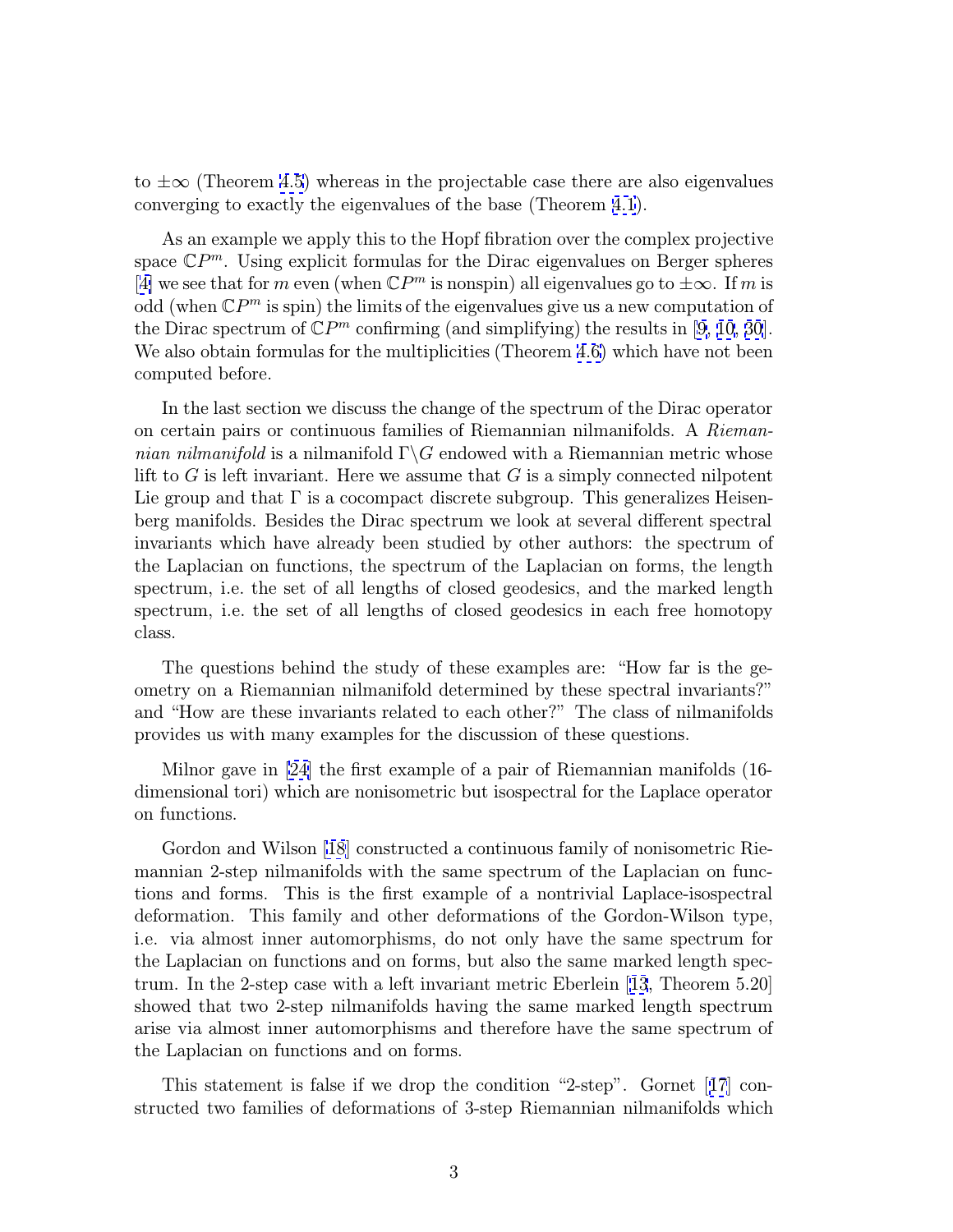are isospectral for the Laplacian on functions and for the marked length spectrum, but not for the spectrum of the Laplacian on 1-forms. We will show that these families are Dirac isospectral for the nonprojectable spin structures while they have nonconstant Dirac spectrum for the projectable spin structures.

# 1 Review of Spin Geometry

In this section we collect a few facts on spin manifolds and the Dirac operator which we will use later on. For details the reader may consult  $|6|$  $|6|$  $|6|$  or [\[21\]](#page-34-0). Let M be an oriented Riemannian manifold of dimension n. Let  $P_{\text{SO}}(M)$  be the set of all oriented orthonormal bases of all tangent spaces of M. Obviously,  $P_{\rm SO}(M)$  is an  $SO(n)$ -principal bundle. A *spin structure* on M consists of a  $Spin(n)$ -principal bundle  $P_{\text{Spin}}(M)$  over M together with a twofold covering map  $\varphi : P_{\text{Spin}}(M) \rightarrow$  $P_{\rm SO}(M)$  such that the diagram



commutes. Here  $\Theta$ : Spin $(n) \to SO(n)$  is the standard twofold covering map and the horizontal arrows are given by the principal bundle structure.

A manifold which admits such a spin structure is called a *spin manifold*. Being spin is a global condition which is equivalent to the vanishing of the second Stiefel-Whitney class of the tangent bundle,  $w_2(M) = 0$ . The number of different spin structures, if any, is given by  $#H<sup>1</sup>(M, \mathbb{Z}<sub>2</sub>)$ . In particular, a simply connected manifold has at most one spin structure.

Let us from now on assume that  $M$  is spin and that a spin structure on  $M$  is fixed. There is a unitary representation  $\Sigma_n$  of  $\text{Spin}(n)$  of dimension  $2^{[n/2]}$ , called the *spinor representation*. If n is odd, then  $\Sigma_n$  is irreducible. The associated hermitian vector bundle  $\Sigma M := P_{\text{Spin}}(M) \times_{\text{Spin}(n)} \Sigma_n$  is called the *spinor bundle*.

The Levi-Civita connection on M induces a natural connection  $\nabla^{\Sigma}$  on  $\Sigma M$ . It can be described as follows. Let  $e_1, \ldots, e_n$  be a local orthonormal tangent frame defined over  $U \subset M$ . Let  $\Gamma_{ij}^k : U \to \mathbb{R}$  be the corresponding Christoffel symbols,  $\nabla_{e_i} e_j = \sum_{k=1}^n$  $\Gamma_{ij}^k e_k$ . Then  $(e_1, \ldots, e_n)$  is a local section of  $P_{SO}(M)$ . Let q be a lift to  $P_{\text{Spin}}(M)$ , i.e.  $\varphi \circ q = (e_1, \ldots, e_n)$ . Then q defines a trivialization of  $\Sigma M$  over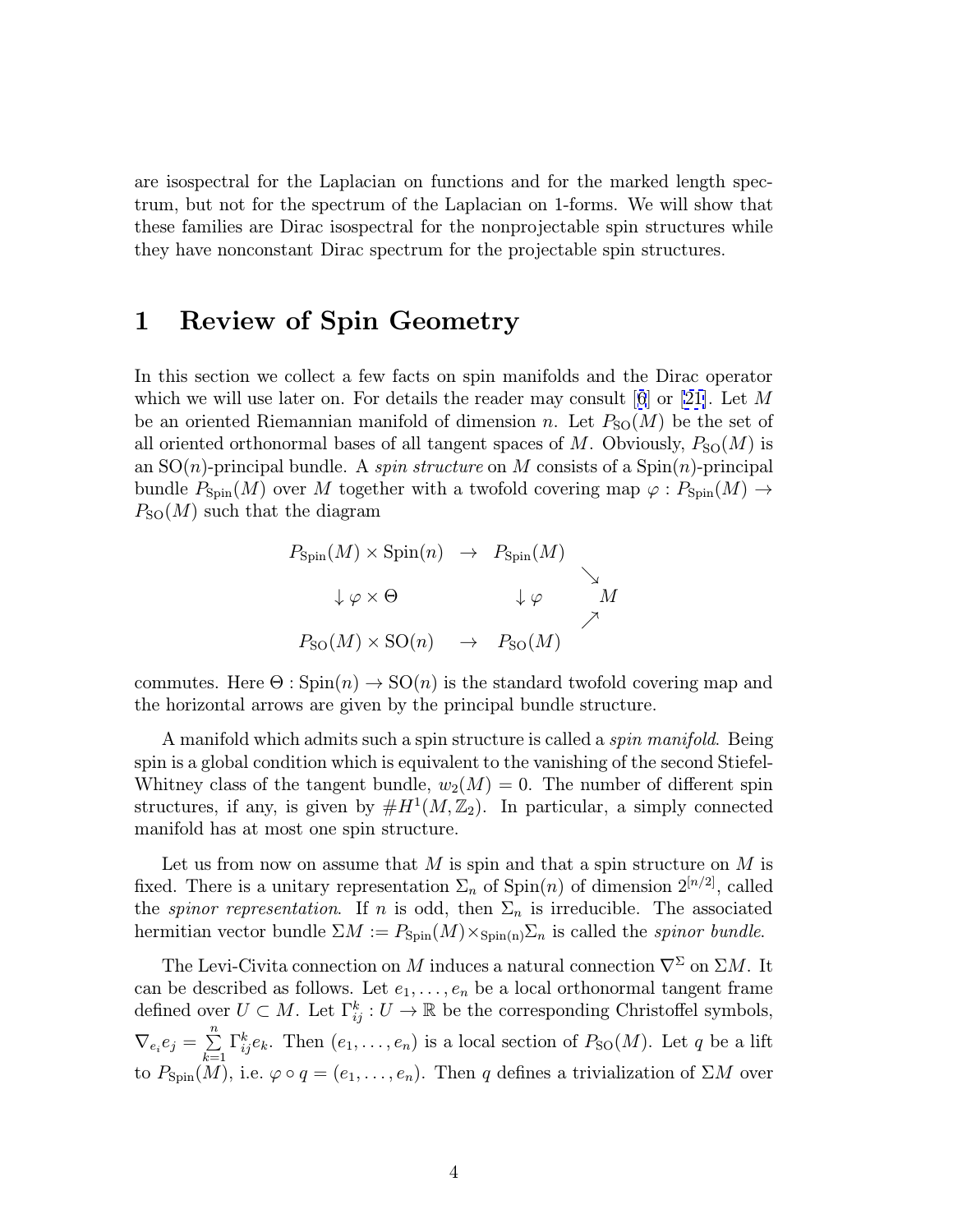<span id="page-4-0"></span> $U, \Sigma M|_U = U \times \Sigma_n$ , with respect to which we have the following formula for  $\nabla^{\Sigma}$ :

$$
\nabla_{e_i}^{\Sigma} \sigma = \partial_{e_i} \sigma + \frac{1}{4} \sum_{j,k=1}^n \Gamma_{ij}^k \gamma(E_j) \gamma(E_k) \sigma \qquad (1.1)
$$

Since the spinor representation of  $Spin(n)$  extends to a representation of the Clifford algebra Cl(n) there is a well-defined Clifford multiplication  $T_pM\otimes \Sigma_pM\to$  $\Sigma_p M$ ,  $X \otimes \sigma \to \gamma(X)\sigma$ . It satisfies the relations  $\gamma(X)\gamma(Y) + \gamma(Y)\gamma(X)$  +  $2\langle X, Y \rangle$  id = 0.

For example in dimension  $n = 3$ , one can choose a basis for  $\Sigma_3$  with respect to which

$$
\gamma(E_1)=\left(\begin{array}{cc}0&i\\i&0\end{array}\right),\gamma(E_2)=\left(\begin{array}{cc}0&-1\\1&0\end{array}\right),\gamma(E_3)=\left(\begin{array}{cc}i&0\\0&-i\end{array}\right),
$$

where  $E_1, E_2, E_3$  denotes the standard basis of  $\mathbb{R}^3 \subset Cl(3)$ .

The Dirac operator D acts on the sections of  $\Sigma M$ . It is defined by  $D\sigma =$  $\sum_{n=1}^{\infty}$  $\sum_{i=1}^n \gamma(e_i) \nabla_{e_i}^{\Sigma} \sigma$  where  $e_1,\ldots,e_n$  is any orthonormal basis of the tangent space. If one has, in addition, a complex vector bundle  $E$  over  $M$  equipped with a connection one can form the *twisted Dirac operator*  $D^E$  acting on sections of  $\Sigma M \otimes E$  by using the tensor product connection and Clifford multiplication on the first factor.

The Dirac operator is a formally self adjoint elliptic differential operator of first order. If the manifold  $M$  is closed, then  $D$  has discrete real spectrum.

Let G be a simply connected Lie group with a left invariant metric. We regard the elements of the Lie algebra g as left invariant vector fields. The choice of an oriented orthonormal basis of g yields a trivialization of the frame bundle  $P_{\text{SO}}(G) = G \times \text{SO}(n)$ . The unique spin structure can be written as  $P_{\text{Spin}}(G) = G \times \text{Spin}(n), \varphi = \text{id} \times \Theta$ . Spinor fields are then simply maps  $G \to \Sigma_n$ .

Let  $\Gamma \subset G$  be a lattice. Spin structures of  $M = \Gamma \backslash G$  correspond to homomorphisms  $\epsilon : \Gamma \to \mathbb{Z}/2\mathbb{Z} = \{-1,1\}$ . The corresponding spin structure is given by  $P_{\text{Spin},\epsilon}(\Gamma \backslash G) = G \times_{\Gamma} \text{Spin}(n)$  where  $g_0 \in \Gamma$  acts on G by left multiplication and on Spin(n) by multiplication with the central element  $\epsilon(g_0)$ . Spinor fields on M can then be identified with  $\epsilon$ -equivariant maps  $\sigma : G \to \Sigma_n$ , i.e.  $\sigma(g_0g) = \epsilon(g_0)\sigma(g)$  for all  $g \in G$ ,  $g_0 \in \Gamma$ . Denote the corresponding Hilbert space of square integrable spinors by  $L^2(\Sigma_{\varepsilon}M)$ .

### 2 Review of Kirillov Theory

In this section we summarize some facts from the representation theory of nilpotent groups which will be of importance for our study of nilmanifolds. For details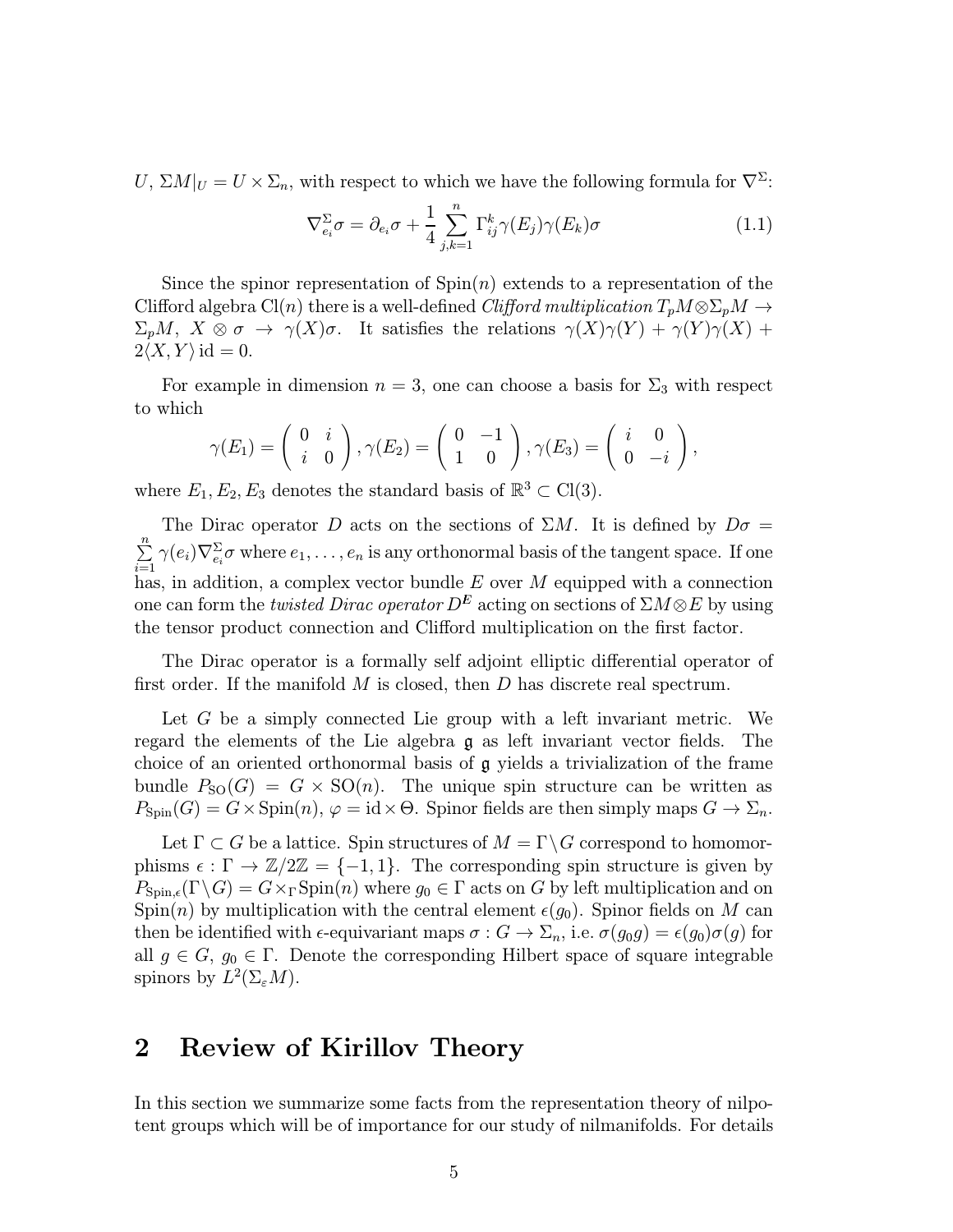see [\[12](#page-33-0)]. Let G be a simply connected nilpotent Lie group with Lie algebra  $\mathfrak{g}$ . The exponential map  $\exp : \mathfrak{g} \to G$  is a global diffeomorphism whose inverse we denote by  $log: G \rightarrow \mathfrak{g}$ .

Example. Let

$$
G = \left\{ \left( \begin{array}{ccc} 1 & x & z \\ 0 & 1 & y \\ 0 & 0 & 1 \end{array} \right) \middle| \ x, y, z \in \mathbb{R} \right\}
$$

be the 3-dimensional Heisenberg group. Its Lie algebra is

$$
\mathfrak{g} = \left\{ \left( \begin{array}{ccc} 0 & x & z \\ 0 & 0 & y \\ 0 & 0 & 0 \end{array} \right) \middle| \ x, y, z \in \mathbb{R} \right\},\
$$

the 3-dimensional Heisenberg algebra. Write

$$
g(x, y, z) := \begin{pmatrix} 1 & x & z \\ 0 & 1 & y \\ 0 & 0 & 1 \end{pmatrix} \text{ and}
$$

$$
X(x, y, z) := \begin{pmatrix} 0 & x & z \\ 0 & 0 & y \\ 0 & 0 & 0 \end{pmatrix}.
$$

Then the exponential map is given by

$$
\exp(X(x, y, z)) = g(x, y, z + \frac{1}{2}x \cdot y) \text{ and its inverse by} \n\log(g(x, y, z)) = X(x, y, z - \frac{1}{2}x \cdot y).
$$

Define generators of g by

$$
X := X(1,0,0),
$$
  
\n
$$
Y := X(0,1,0),
$$
  
\n
$$
Z := X(0,0,1).
$$

Then  $[X, Y] = Z$  ist the only nontrivial commutator and Z spans the center of g.

Any Lie group acts on its Lie algebra via the *adjoint representation* 

$$
\mathrm{Ad}: G \to \mathrm{End}(\mathfrak{g}), \, \mathrm{Ad}_g(Y) = \frac{d}{dt} \left( g \cdot \exp(tY) \cdot g^{-1} \right) \Big|_{t=0}
$$

and on the dual space  $\mathfrak{g}^*$  via the *coadjoint representation* 

$$
Ad^*: G \to \text{End}(\mathfrak{g}^*), (Ad^*_g l)(Y) = l(Ad_{g^{-1}}Y), g \in G, Y \in \mathfrak{g}, l \in \mathfrak{g}^*.
$$

The orbits for the coadjoint representation are called *coadjoint orbits*. Given any  $l \in \mathfrak{g}^*$  there exists, in the nilpotent case, a maximal isotropic subspace  $\mathfrak{m} \subset \mathfrak{g}$  for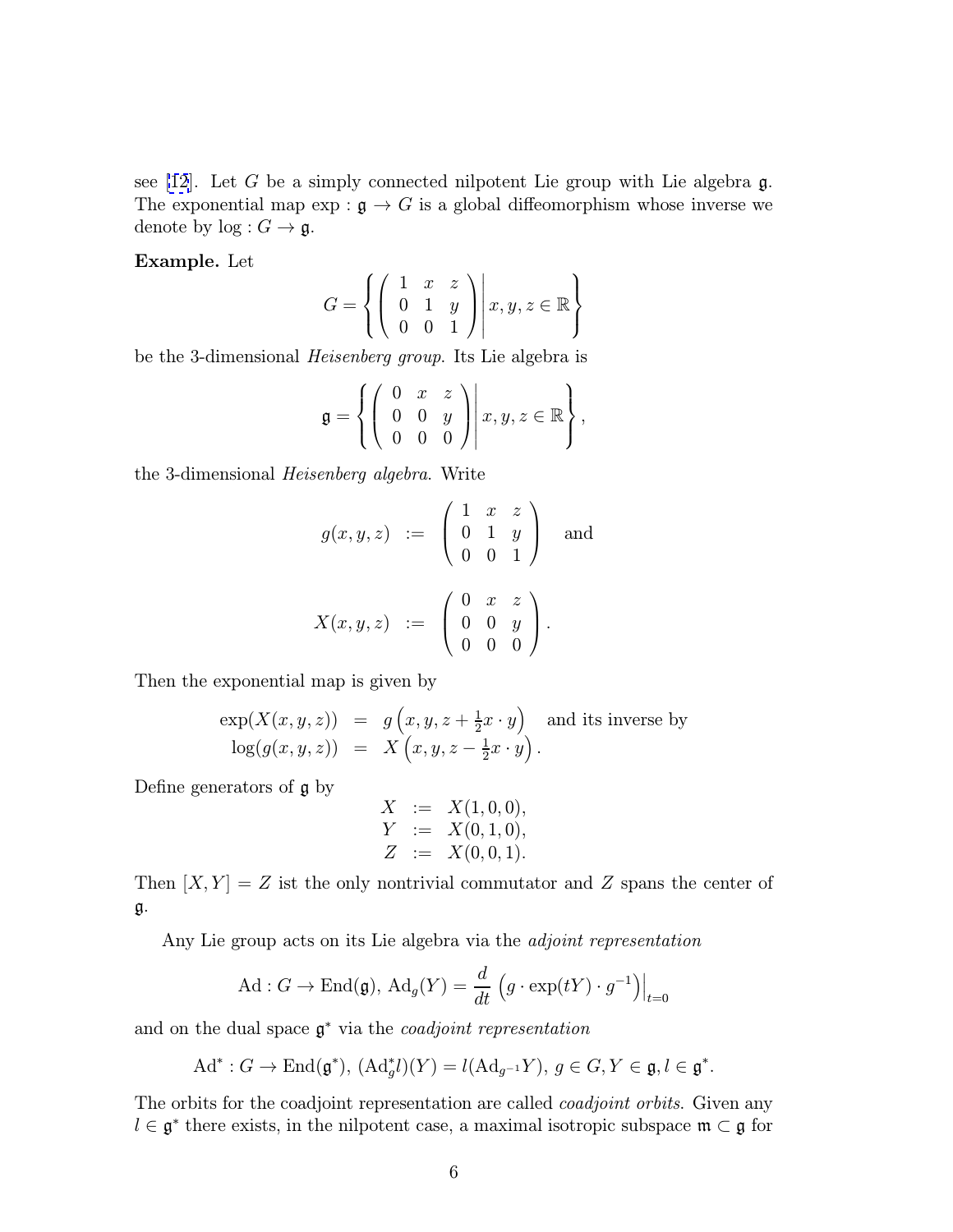the antisymmetric bilinear form  $(X, Y) \to l([X, Y])$  which is also a subalgebra. Such subalgebras are called polarizing subalgebras.

**Example.** Let G be the 3-dimensional Heisenberg group. Let  $l \in \mathfrak{g}^*$ . We have to distinguish two cases depending on whether l vanishes on the center or not.

**Case 1:**  $l(Z) = 0$ .

$$
\begin{array}{rcl}\n\left(\mathrm{Ad}^*_{g(x,y,z)}l\right)(X(\xi,\eta,\zeta)) & = & l\left(\mathrm{Ad}_{g(-x,-y,-z+xy)}X(\xi,\eta,\zeta)\right) \\
& = & l\left(X(\xi,\eta,\zeta+\xi y-x\eta)\right) \\
& = & l(\xi \cdot X+\eta \cdot Y+(\zeta+\xi y-x\eta) \cdot Z) \\
& = & l(\xi \cdot X+\eta \cdot Y) \\
& = & l\left(X(\xi,\eta,\zeta)\right).\n\end{array}
$$

Hence  $\mathrm{Ad}_{g}^{*} l = l$  for all  $g \in G$ , i.e. the orbit of l consists of l only. The bilinear form  $(X_1, X_2) \to l([X_1, X_2])$  vanishes in this case. Hence  $\mathfrak{m} = \mathfrak{g}$  is the unique polarizing subalgebra.

Case 2:  $l(Z) = \tau \neq 0$ .

Write  $l = \alpha \cdot X^* + \beta \cdot Y^* + \tau \cdot Z^*$  where  $X^*, Y^*, Z^* \in \mathfrak{g}^*$  is the basis dual to X, Y, Z. The computation above shows

$$
\begin{array}{rcl}\n\mathrm{Ad}^*_{g(x,y,z)}l &=& (\alpha + \tau y) \cdot X^* + (\beta - \tau x) \cdot Y^* + \tau \cdot Z^* \\
&=& l + \tau y \cdot X^* - \tau x \cdot Y^*.\n\end{array}
$$

Hence the coadjoint orbit through  $l$  is the affine hyperplane through  $l$  spanned by  $X^*$  and  $Y^*$ . As a polarizing subalgebra we can choose e.g.  $\mathfrak{m} = \mathbb{R} \cdot X \oplus \mathbb{R} \cdot Z$ or  $\mathfrak{m} = \mathbb{R} \cdot Y \oplus \mathbb{R} \cdot Z$ .

For a general simply connected nilpotent Lie group G pick an  $l \in \mathfrak{g}^*$ . We will construct a continuous unitrary representation of  $G$  associated to  $l$ . Choose a polarizing subalgebra  $\mathfrak{m} \subset \mathfrak{g}$  for l. Let  $M := \exp(\mathfrak{m})$  be the corresponding subgroup of  $G$ . By the definition

$$
\tilde{\rho}_l(\exp(X)):=e^{2\pi il(X)}
$$

we obtain a well-defined 1-dimensional unitary representation  $\tilde{\rho}_l$  of M. Induction yields a continuous unitary representation  $\rho_l$  of G,  $\rho_l = \text{Ind}(M \uparrow G, \tilde{\rho}_l)$ . One checks that  $\rho_l$  does not depend (up to equivalence) upon the choice of m, that  $\rho_{l_1}$  is equivalent to  $\rho_{l_2}$  if and only if  $l_1$  and  $l_2$  are in the same coadjoint orbit and that every irreducible unitary representation of G is equivalent to  $\rho_l$  for some l. In other words, Kirillov theory sets up a bijection between the set of coadjoint orbits and  $\tilde{G}$ , the set of equivalence classes of irreducible unitary representations of G.

**Example.** Let G be the 3-dimensional Heisenberg group, let  $l = \alpha X^* + \beta Y^* +$  $\tau Z^* \in \mathfrak{g}^*$ . Again, we have to distinguish the two cases  $\tau = 0$  and  $\tau \neq 0$ .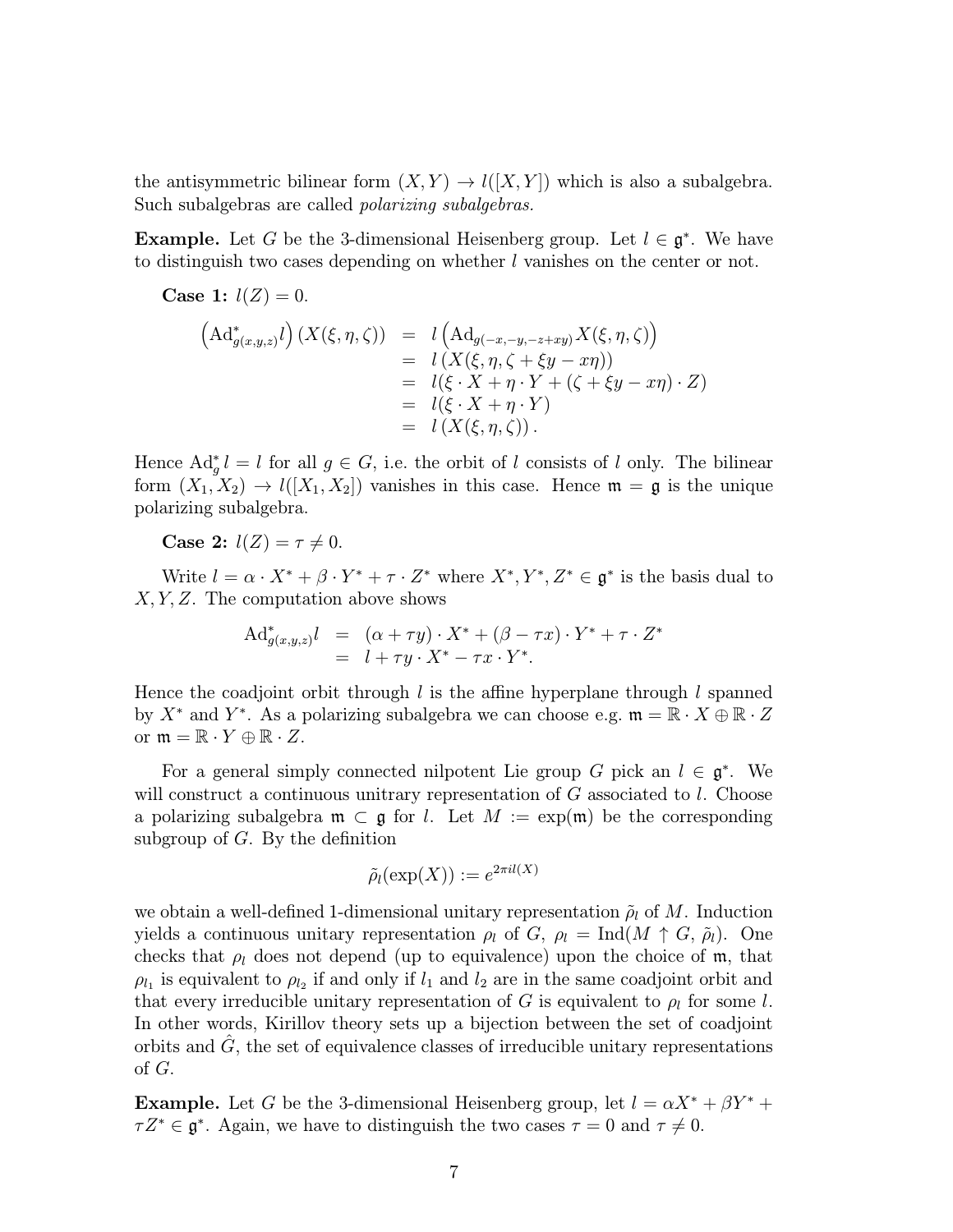<span id="page-7-0"></span>Case 1.  $\tau = 0$ .

In this case  $M = G$ , hence  $\rho_l = \tilde{\rho}_l$  is a 1-dimensional irreducible representation of G. Since coadjoint orbits of those l with  $\tau = 0$  are just points the corresponding representations are parametrized by the two parameters  $\alpha, \beta \in \mathbb{R}, \rho_l =: \rho_{\alpha,\beta}$ , where

$$
\rho_{\alpha,\beta}(g(x,y,z)) = e^{2\pi i (\alpha X^* + \beta Y^* + \tau Z^*)(X(x,y,z-\frac{1}{2}xy))}
$$
\n
$$
= e^{2\pi i (\alpha x + \beta y)}
$$
\n(2.1)

Case 2.  $\tau \neq 0$ .

Since the representation  $\rho_l$  does not change if we replace l by another linear form in its coadjoint orbit we may assume  $l = \tau \cdot Z^*$ . Choose the polarizing subalgebra  $\mathfrak{m} = \mathbb{R} \cdot Y \oplus \mathbb{R} \cdot Z$ .

The representation space of the induced representation  $\rho_l$  is the space of  $L^2$ sections over the homogeneous space  $G/M$  in the line bundle associated with  $\tilde{\rho}_l$ , the Hilbert space  $L^2(G/M, G \times_{\tilde{\rho}_l} \mathbb{C})$ . Sections in  $G \times_{\tilde{\rho}_l} \mathbb{C}$  can be identified with  $\tilde{\rho}_l$ -equivariant maps  $f: G \to \mathbb{C}$ , i.e.  $f(gm^{-1})=\tilde{\rho}_l(m)f(g)$  for all  $m \in M$ ,  $g \in G$ . There is a diffeomorphism  $\mathbb{R} \to G/M$ ,  $t \to [g(t, 0, 0)]$ , where  $[\cdot]$  denotes the equivalence class in  $G/M$ . Its inverse is simply given by  $[g(x, y, z)] \rightarrow x$ . Using this diffeomorphism we can construct out of a complex valued  $L^2$ -function  $u \in L^2(\mathbb{R}, \mathbb{C})$  a  $\tilde{\rho}_l$ -equivariant map  $f_u : G \to \mathbb{C}$  by the formula

$$
f_u(g(x, y, z)) = f_u(g(x, 0, 0) \cdot g(0, y, z - xy))
$$
  
=  $\tilde{\rho}_l(g(0, y, z - xy)^{-1}) \cdot f_u(g(x, 0, 0))$   
=  $\tilde{\rho}_l(g(0, -y, -z + xy) \cdot u(x))$   
=  $e^{2\pi i l(X(0, -y, -z + xy))} \cdot u(x)$   
=  $e^{-2\pi i \tau(z - xy)} \cdot u(x).$ 

Using the isomorphism  $L^2(\mathbb{R}, \mathbb{C}) \to L^2(G/M, G \times_{\tilde{\rho}_l} \mathbb{C}), u \to f_u$ , we can replace  $L^2(G/M, G \times_{\tilde{\rho}_l} \mathbb{C})$  by  $L^2(\mathbb{R}, \mathbb{C})$  as the representation space for  $\rho_l$ .

How does a given element  $g(x, y, z) \in G$  act on  $u \in L^2(\mathbb{R}, \mathbb{C})$  via  $\rho_l$ ? On the corresponding  $f_u$  it acts by

$$
(\rho_l(g(x,y,z))f_u)(g(\tilde{x},\tilde{y},\tilde{z})) = f_u(g(x,y,z)^{-1} \cdot g(\tilde{x},\tilde{y},\tilde{z}))
$$
  
= 
$$
f_u(g(-x+\tilde{x},-y+\tilde{y},-z+\tilde{z}+xy-x\tilde{y}))
$$
  
= 
$$
e^{-2\pi i \tau(-z+\tilde{z}-\tilde{x}(\tilde{y}-y))} \cdot u(\tilde{x}-x).
$$

Putting  $\tilde{y} = \tilde{z} = 0$  yields the corresponding function in  $L^2(\mathbb{R}, \mathbb{C})$ 

$$
(\rho_l(g(x,y,z))u)(\tilde{x}) = e^{-2\pi i \tau(-z+\tilde{x}y)} \cdot u(\tilde{x}-x).
$$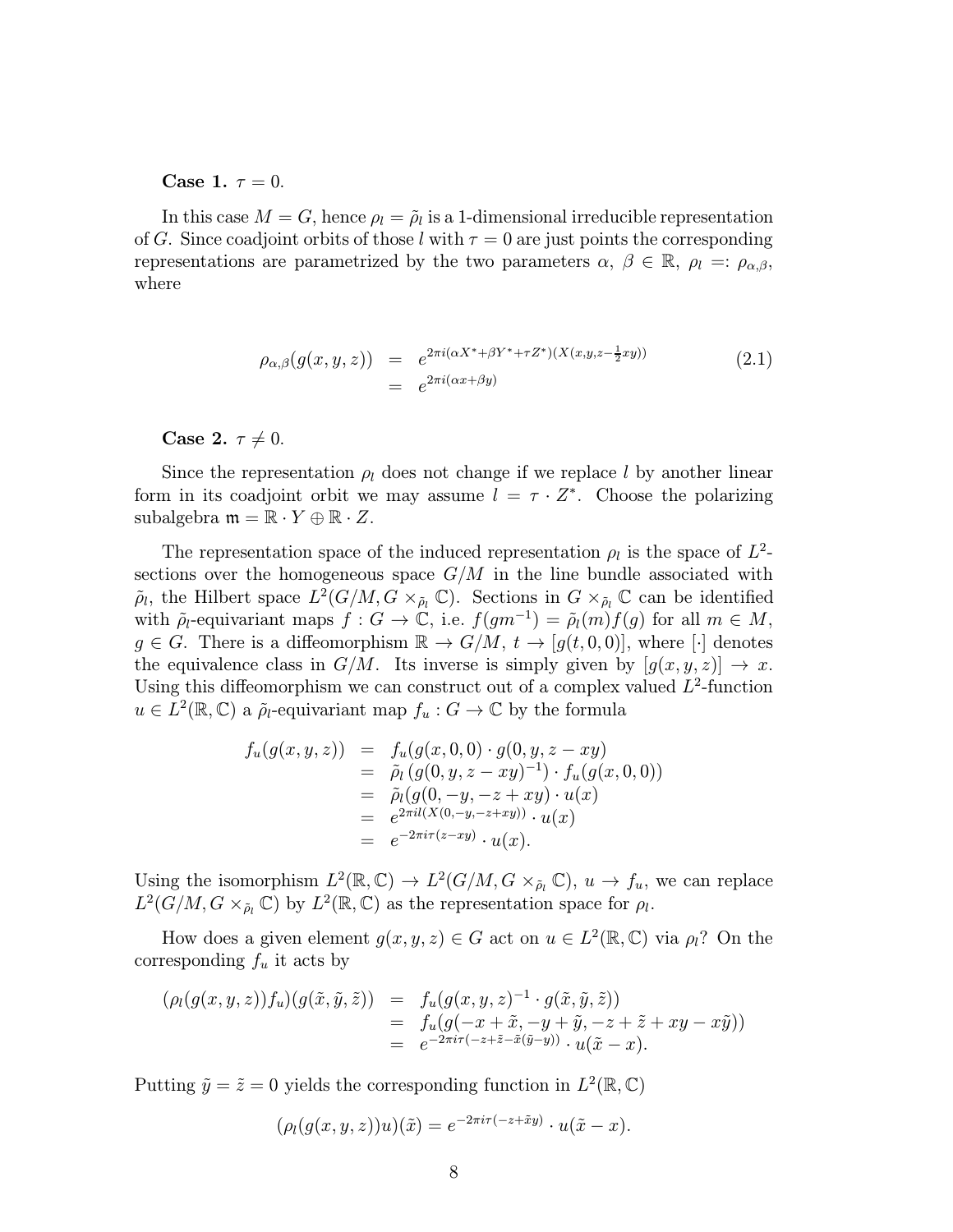<span id="page-8-0"></span>Denote the representation  $\rho_l$  considered as acting on  $L^2(\mathbb{R}, \mathbb{C})$  by  $\rho_{\tau}$ .

Summarizing we see that the 3-dimensional Heisenberg group has two families of irreducible unitary representations, the first one parametrized by  $\alpha, \beta \in \mathbb{R}$  and acting on C:

$$
\rho_{\alpha,\beta}(g(x,y,z))=e^{2\pi i(\alpha x+\beta y)}
$$

The second family is parametrized by  $\tau \in \mathbb{R} - \{0\}$  and acts on  $L^2(\mathbb{R}, \mathbb{C})$ :

$$
(\rho_{\tau}(g(x, y, z))u)(t) = e^{2\pi i \tau(z - ty)}u(t - x).
$$
 (2.2)

.

Note that  $\rho_{\tau}$  is determined by the action of the center of G

$$
\rho_{\tau}(g(0,0,z)) = e^{2\pi i \tau z} \cdot \text{Id}.
$$

We compute the action of the Heisenberg algebra g on  $L^2(\mathbb{R}, \mathbb{C})$ :

$$
(\rho_{\tau})_{*}(X)u(t) = \frac{d}{ds}\rho_{\tau}(\exp S X)u(t)|_{s=0}
$$
  
= 
$$
\frac{d}{ds}\rho_{\tau}(g(s,0,0))u(t)|_{s=0}
$$
  
= 
$$
\frac{d}{ds}e^{2\pi i\tau \cdot 0}u(t-s)|_{s=0}
$$
  
= 
$$
-u'(t).
$$

Similarly,

$$
(\rho_{\tau})_*(Y)u(t) = -2\pi i \tau t u(t) (\rho_{\tau})_*(Z)u(t) = 2\pi i \tau u(t).
$$

The Hilbert space  $L^2(\mathbb{R}, \mathbb{C})$  has the well-known basis of *Hermite functions* 

$$
h_k(t) = e^{\frac{t^2}{2}} \left(\frac{d}{dt}\right)^k e^{-t^2}, \, k \in \mathbb{N}_0.
$$

They satisfy the relations

$$
h'_{k}(t) = t h_{k}(t) + h_{k+1}(t),
$$
  
\n
$$
h_{k+2}(t) + 2t h_{k+1}(t) + 2(k+1)h_{k}(t) = 0.
$$

We look at the L<sup>2</sup>-basis  $u_k(t) = h_k(\sqrt{2\pi |\tau|}t)$ . Then the relations translate into

$$
\frac{2\pi|\tau|t u_k(t) + \sqrt{2\pi|\tau|} u_{k+1}(t) = u'_k(t), \qquad (2.3)
$$

$$
u_{k+2}(t) + 2\sqrt{2\pi|\tau|} \, t \, u_{k+1}(t) + 2(k+1)u_k(t) = 0. \tag{2.4}
$$

This basis will be used in the next section for the computation of the Dirac spectrum of 3-dimensional Heisenberg manifolds.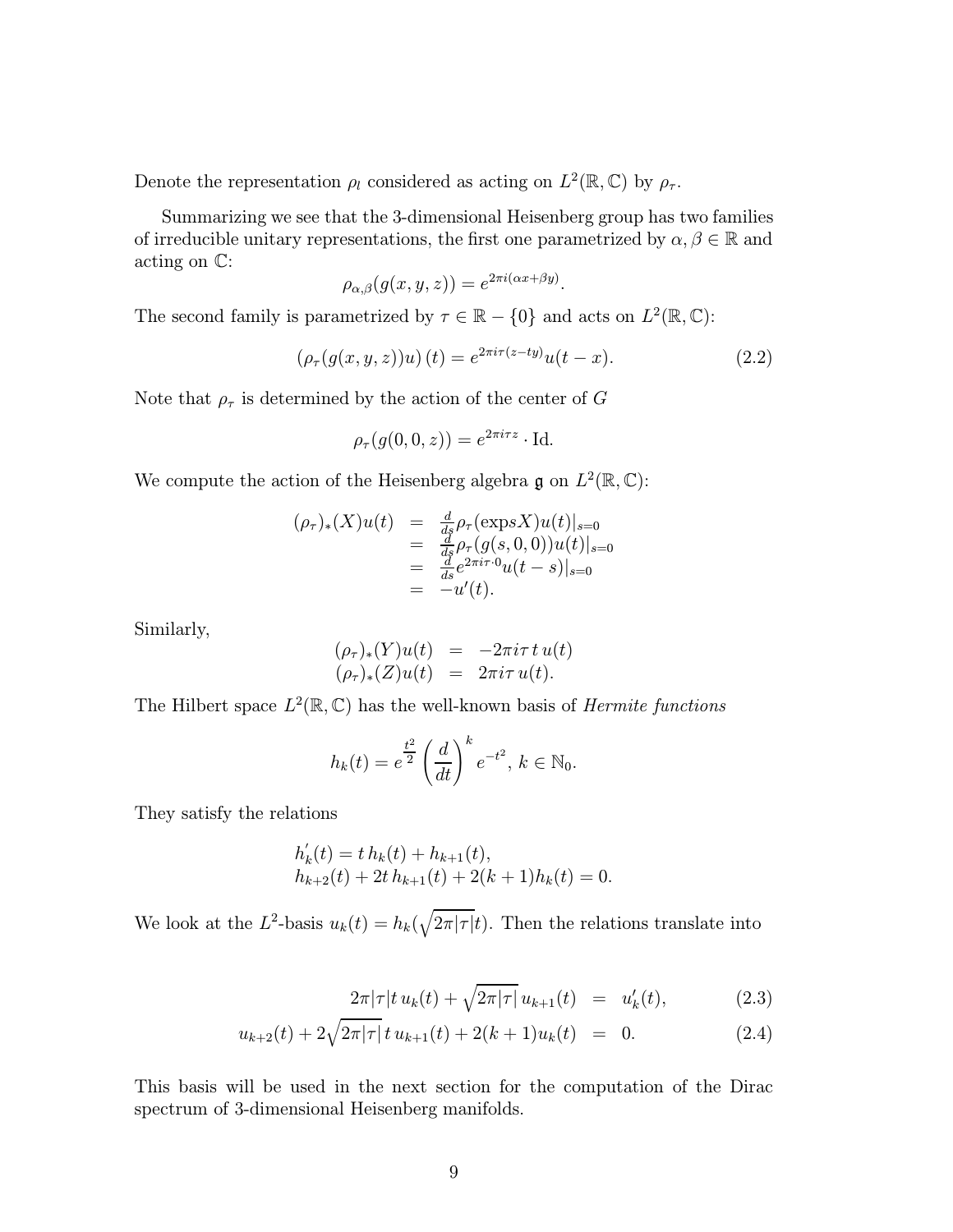#### 3 Heisenberg Manifolds

In this section let G denote the 3-dimensional Heisenberg group. Let  $r$  be a positive integer. Define

$$
\Gamma_r := \{ g(r \cdot x, y, z) \in G \mid x, y, z \in \mathbb{Z} \}.
$$

Then  $\Gamma_r$  is a uniformly discrete cocompact lattice in G. For every lattice in G there is an automorphism of G mapping the lattice to some  $\Gamma_r$ , [[19](#page-33-0), §2]. We want to compute the Dirac spectrum of the Heisenberg manifold  $M = \Gamma_r \backslash G$ .

For positive reals d,  $T > 0$  we equip G and M with the left invariant metric for which

$$
e_1 := -d \cdot X, \n e_2 := -d \cdot Y, \n e_3 := T^{-1} \cdot Z
$$

form an orthonormal frame. Here  $X, Y, Z$  denote the standard generators of  $\mathfrak g$ (compare last section). Using the Koszul formula we compute the Christoffel symbols

$$
\Gamma_{12}^3 = \Gamma_{23}^1 = \Gamma_{32}^1 = -\Gamma_{21}^3 = -\Gamma_{31}^2 = -\Gamma_{13}^2 = \frac{d^2T}{2}, \Gamma_{ij}^k = 0 \text{ otherwise.}
$$

To emphasize the dependence of M on the parameters  $r, d$ , and T we also write  $M(r, d, T)$  instead of M. Note that d and T are differential geometric parameters whereas r is topological. The fundamental groups  $\pi_1(M(r, d, T)) = \Gamma_r$  are nonisomorphic for different values of  $r$ . We regard spinor fields on the universal covering as maps  $G \to \Sigma_3$ . Choose a basis of  $\Sigma_3 \cong \mathbb{C}^2$  such that Clifford multiplication of the standard basis  $E_1, E_2, E_3 \in \mathbb{R}^3$  is given by

$$
\gamma(E_1) = \begin{pmatrix} 0 & i \\ i & 0 \end{pmatrix}, \gamma(E_2) = \begin{pmatrix} 0 & -1 \\ 1 & 0 \end{pmatrix}, \gamma(E_3) = \begin{pmatrix} i & 0 \\ 0 & -i \end{pmatrix},
$$

compare first section. The spinor connection on G with respect to the left invariant metric described above is given by [\(1.1](#page-4-0))

$$
\nabla_{e_1}^{\Sigma} \sigma = \partial_{e_1} \sigma + \frac{1}{4} \cdot \left\{ \frac{d^2 T}{2} \gamma(E_2) \gamma(E_3) - \frac{d^2 T}{2} \gamma(E_3) \gamma(E_2) \right\} \cdot \sigma
$$
  
\n
$$
= \partial_{e_1} \sigma + \frac{d^2 T}{4} \begin{pmatrix} 0 & i \\ i & 0 \end{pmatrix} \cdot \sigma,
$$
  
\n
$$
\nabla_{e_2}^{\Sigma} \sigma = \partial_{e_2} \sigma + \frac{d^2 T}{4} \begin{pmatrix} 0 & -1 \\ 1 & 0 \end{pmatrix} \cdot \sigma,
$$
  
\n
$$
\nabla_{e_3}^{\Sigma} \sigma = \partial_{e_3} \sigma + \frac{d^2 T}{4} \begin{pmatrix} -i & 0 \\ 0 & i \end{pmatrix} \cdot \sigma.
$$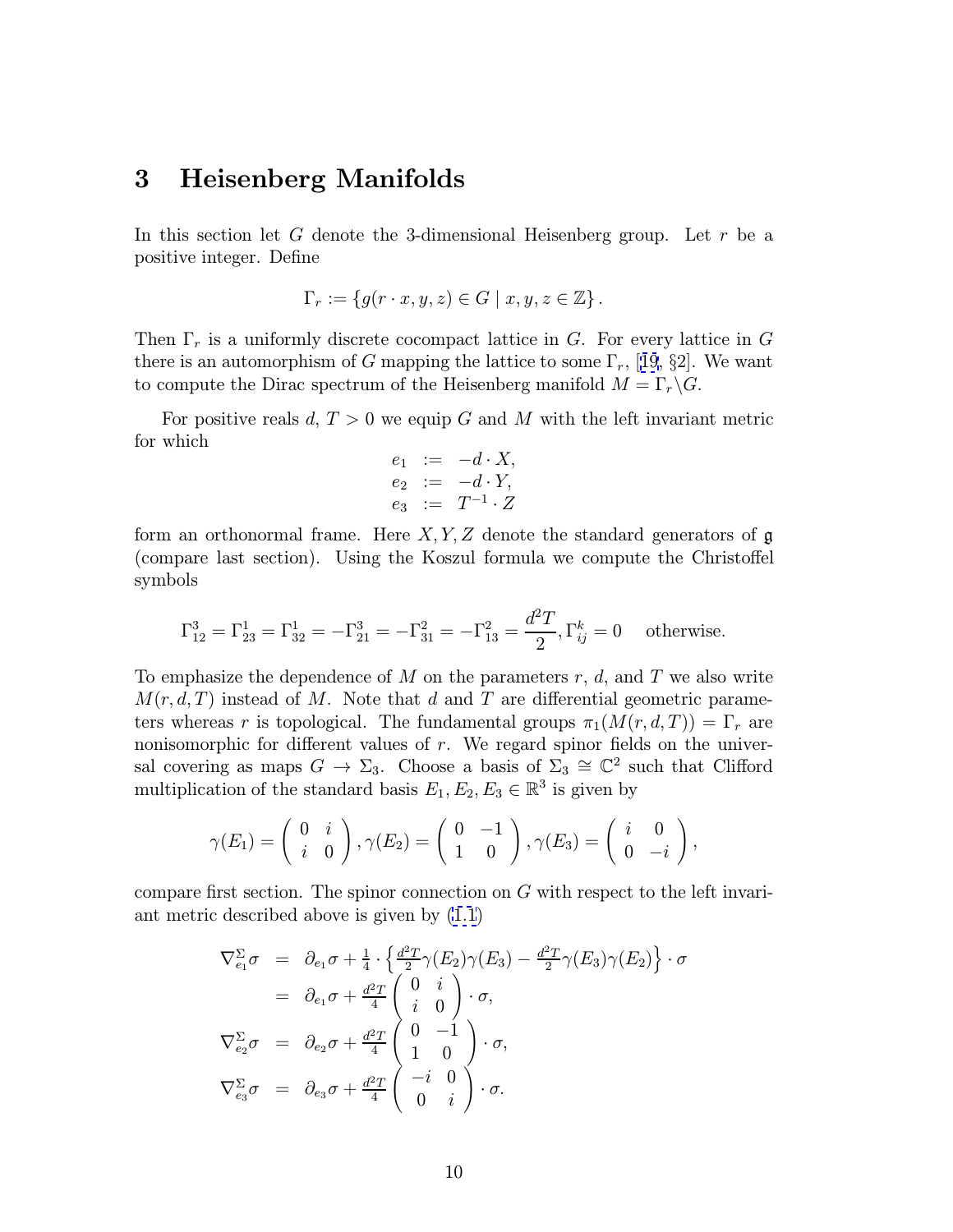<span id="page-10-0"></span>For the Dirac operator we obtain

$$
D = \sum_{i=1}^{3} \gamma(e_i) \nabla_{e_i}^{\Sigma} = \sum_{i=1}^{3} \gamma(e_i) \partial_{e_i} - \frac{d^2 T}{4}.
$$

Spin structures of  $M(r, d, T)$  are given by homomorphisms  $\epsilon : \Gamma_r \to \mathbb{Z}/2\mathbb{Z} =$  ${-1, 1}$ . Since  $\mathbb{Z}/2\mathbb{Z}$  is abelian  $\epsilon$  must factor through  $\Gamma_r/[\Gamma_r, \Gamma_r]$ . The commutator subgroup is  $[\Gamma_r, \Gamma_r] = \{g(0, 0, r z) | z \in \mathbb{Z}\}\.$  Hence  $\Gamma_r/[\Gamma_r, \Gamma_r] \cong$  $r \mathbb{Z} \oplus \mathbb{Z} \oplus (\mathbb{Z}/r \mathbb{Z})$ . The homomorphism  $\epsilon$  is determined by its image on generators of  $\Gamma_r/[\Gamma_r, \Gamma_r]$ , i.e. by

$$
\begin{array}{rcl} \delta_1 & := & \epsilon(g(r,0,0)), \\ \delta_2 & := & \epsilon(g(0,1,0)), \\ \delta_3 & := & \epsilon(g(0,0,1)). \end{array}
$$

Put  $\delta := (\delta_1, \delta_2, \delta_3)$ . The first two components  $\delta_1$  and  $\delta_2$  can take the values 1 and  $-1$ . The third component  $\delta_3$  can also take both values if r is even, but if r is odd  $\delta_3$  is necessarily  $\delta_3 = 1$ . Summarizing, we see that spin structures on  $M(r, d, T)$  are given by triples  $\delta = (\delta_1, \delta_2, \delta_3) \in (\mathbb{Z}/2\mathbb{Z})^3$  where  $\delta_3$  must be  $+1$  in case  $r$  is odd. The corresponding homomorphism is then

$$
\epsilon(g(rx,y,z)) = \delta_1^x \cdot \delta_2^y \cdot \delta_3^z \in \mathbb{Z}/2\mathbb{Z}
$$

and spinor fields are maps  $\sigma : G \to \Sigma_3 = \mathbb{C}^2$  such that

$$
\sigma(g_0 g) = \epsilon(g_0) \cdot \sigma(g), \ g_0 \in \Gamma_r, \ g \in G. \tag{3.1}
$$

The Heisenberg group G acts on the Hilbert space  $L^2(\Sigma_{\varepsilon}M)$  of  $L^2$ -spinor fields on  $M$  by the right regular representation  $R$ :

$$
(R(g_0)\sigma)(g) = \sigma(g g_0).
$$

At the same time the Clifford algebra Cl(3) acts on this Hilbert space by pointwise Clifford multiplication  $\gamma$ . Note that this action is compatible with condition (3.1). Moreover, the actions of G and of Cl(3) commute. Modules with commuting  $G$ and  $Cl(3)$ -operations will be called  $G-Cl(3)$ -bimodules.

Differentiation of a spinor field is given by the derived right regular action:

$$
\partial_X \sigma = \frac{d}{dt}\bigg|_{t=0} R(\exp tX)\sigma = R_*(X)\sigma, \quad X \in \mathfrak{g}.
$$

We will decompose the Hilbert space  $L^2(\Sigma_\varepsilon M)$  into closed subspaces invariant under the actions R and  $\gamma$ . These subspaces are then also left invariant by the Dirac operator. Expressed in terms of R and  $\gamma$  the Dirac operator is given by

$$
D = \sum_{i=1}^{3} R_*(e_i) \otimes \gamma(E_i) - \frac{d^2T}{4}.
$$
 (3.2)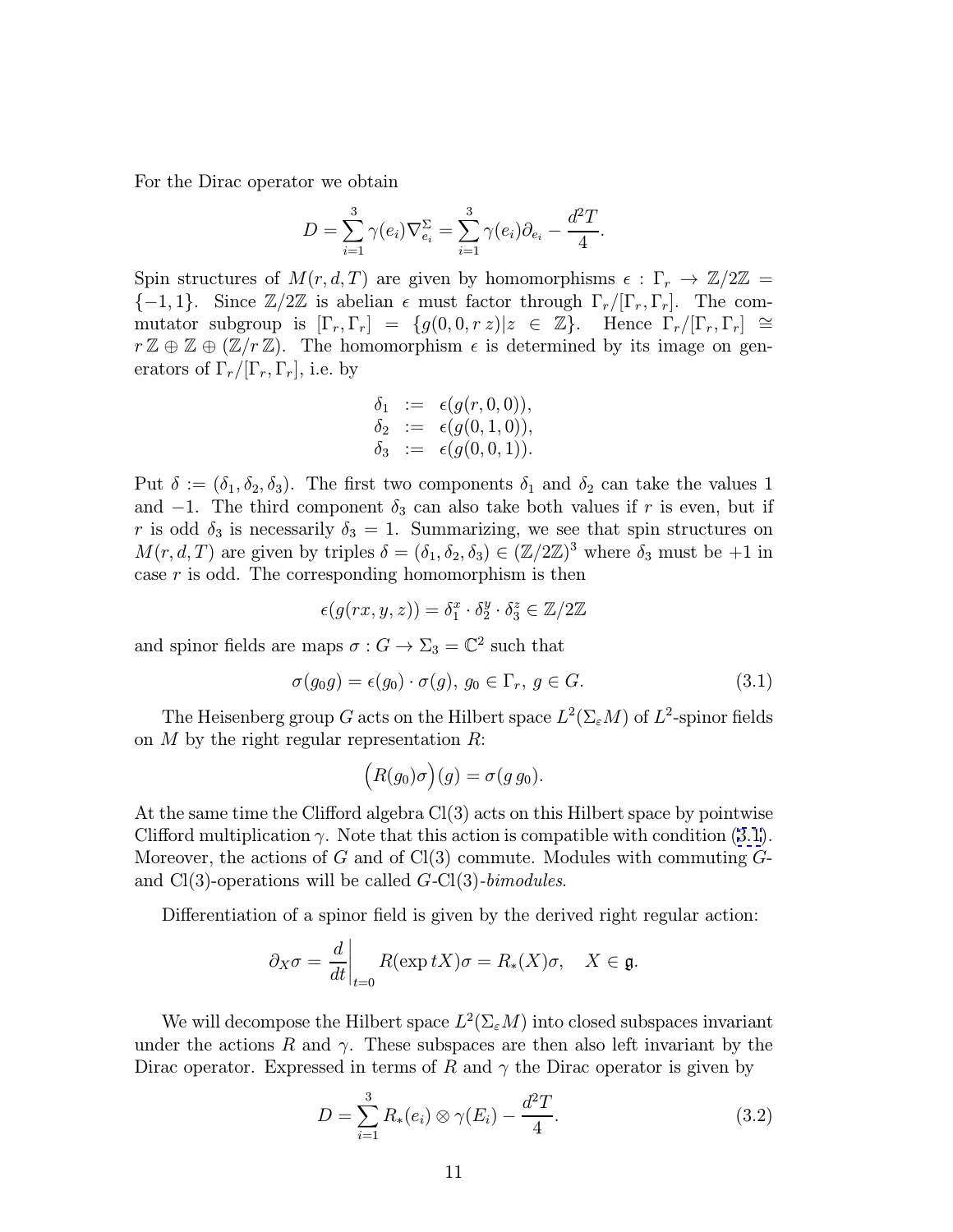Let the spin structure corresponding to  $\delta = (\delta_1, \delta_2, \delta_3) \in (\mathbb{Z}/2\mathbb{Z})^3$  be fixed. Let us start with the case  $\delta_3 = 1$ . Then for fixed  $g \in G$  and spinor field  $\sigma : G \to \Sigma_3$ the map

$$
\varphi_g : \mathbb{R} \to \Sigma_3, \, \varphi_g(z) = \Big( R(g(0,0,z))\sigma \Big)(g),
$$

is 1-periodic,  $\varphi_g(z+1) = \varphi_g(z)$ . We expand  $\varphi_g$  into a Fourier series

$$
\varphi_g(z) = \sum_{\tau \in \mathbb{Z}} \varphi_\tau(g) \cdot e^{2\pi i \tau z},
$$

where the Fourier coefficients are given by  $\varphi_{\tau}(g) = \int_{0}^{1}$ 0  $R(g(0, 0, t))\sigma(g)e^{-2\pi i \tau t}dt.$ Putting  $z = 0$  we obtain

$$
\sigma(g) = \varphi_g(0) = \sum_{\tau \in \mathbb{Z}} \varphi_\tau(g).
$$

We found a first decomposition of  $L^2(\Sigma_{\varepsilon}M) = \bigoplus$ τ∈Z  $H_{\tau} = H_0 \oplus \quad \bigoplus$ τ∈Z−{0}  $H_{\tau}$ . On  $H_{\tau}$  central elements  $g(0,0,z)$  act via R by multiplication by  $e^{2\pi i \tau z}$ . Hence  $H_{\tau}$ decomposes into copies of the irreducible representations  $\rho_{\tau}$ . The subspace  $H_0$ is the part on which the center of G acts trivially. Thus it decomposes under R into 1-dimensional representations of the form  $\rho_{\alpha,\beta}$ . We now determine this decomposition.

For  $\sigma \in H_0$  the map  $\mathbb{R}^2 \mapsto \Sigma_3$ ,  $(x, y) \to \sigma(g(x, y, 0))$ , is periodic for the lattice  $2(r\mathbb{Z} \oplus \mathbb{Z})$ . Hence we can expand it into the Fourier series

$$
\sigma(g(x, y, z)) = \sum_{\substack{\alpha \in \frac{1}{2r}\mathbb{Z} \\ \beta \in \frac{1}{2}\mathbb{Z}}} a_{\alpha, \beta} \cdot e^{2\pi i (\alpha x + \beta y)}.
$$

The equivariance property [\(3.1](#page-10-0)) imposes further restrictions on  $\alpha$  and  $\beta$ , namely

$$
\sigma(g(x, y, z)) = \sum_{\substack{\alpha \in \frac{1}{2r}\mathbb{Z}, e^{2\pi i r \alpha} = \delta_1 \\ \beta \in \frac{1}{2}\mathbb{Z}, e^{2\pi i \beta} = \delta_2}} a_{\alpha, \beta} \cdot e^{2\pi i (\alpha x + \beta y)}.
$$

This yields the decomposition

$$
H_0 = \bigoplus_{\begin{array}{l} \alpha \in \frac{1}{2r}\mathbb{Z}, e^{2\pi i r \alpha} = \delta_1 \\ \beta \in \frac{1}{2}\mathbb{Z}, e^{2\pi i \beta} = \delta_2 \end{array}} H^{\alpha, \beta}
$$

where each summand  $H^{\alpha,\beta}$  is isomorphic to  $\mathbb{C}\otimes\Sigma_3=\Sigma_3$  with G acting via R by  $\rho_{\alpha,\beta}$  on the first factor (see [2.1](#page-7-0) for the definition) and Cl(3) acting via  $\gamma$  on the second.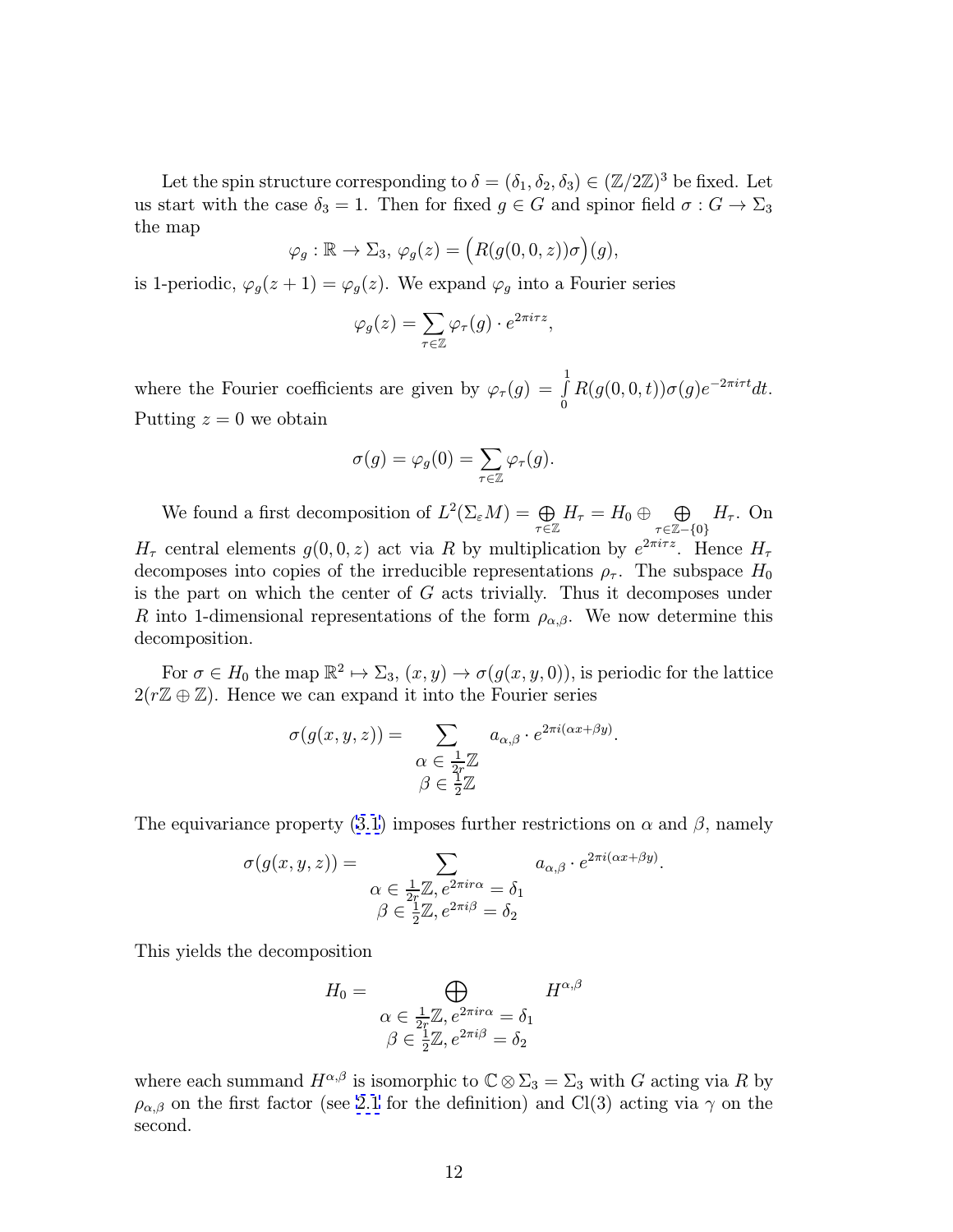How does the Dirac operator D ([3.2](#page-10-0)) act on  $H^{\alpha,\beta}$ ? We compute

$$
D = -d R_*(X) \cdot \gamma(E_1) - d R_*(Y) \cdot \gamma(E_2)
$$
  
\n
$$
+T^{-1}R_*(Z) \cdot \gamma(E_3) - \frac{d^2T}{4}
$$
  
\n
$$
= -d \cdot 2\pi i \alpha \cdot \begin{pmatrix} 0 & i \\ i & 0 \end{pmatrix} - d \cdot 2\pi i \beta \cdot \begin{pmatrix} 0 & -1 \\ 1 & 0 \end{pmatrix}
$$
  
\n
$$
+T^{-1} \cdot 0 \cdot \begin{pmatrix} i & 0 \\ 0 & -i \end{pmatrix} - \frac{d^2T}{4} \cdot \begin{pmatrix} 1 & 0 \\ 0 & 1 \end{pmatrix}
$$
  
\n
$$
= \begin{pmatrix} -\frac{d^2T}{4} & 2\pi i d(\beta - i\alpha) \\ -2\pi i d(\beta + i\alpha) & -\frac{d^2T}{4} \end{pmatrix}.
$$

The eigenvalues are  $-\frac{d^2T}{4} \pm 2\pi d\sqrt{\alpha^2 + \beta^2}$ .

Next we decompose  $H_{\tau}$ ,  $\tau \neq 0$ , under the actions of G via R and of Cl(3) via γ. Let  $\sigma \in H_{\tau}$ . Then  $\sigma$  is determined by  $f_{\sigma} : \mathbb{R}^2 \to \mathbb{C}$ , for  $f_{\sigma}(x, y) = \sigma(g(x, y, 0)),$ because

$$
\sigma(g(x, y, z)) = e^{2\pi i \tau z} \cdot f_{\sigma}(x, y).
$$

Fixing  $x \in \mathbb{R}$  we expand  $y \to f_{\sigma}(x, y)$  into a Fourier series and using [\(3.1](#page-10-0)) we obtain

$$
f_{\sigma}(x,y) = \sum_{\beta \in \frac{1}{2}\mathbb{Z}, e^{2\pi i \beta} = \delta_2} b_{\beta}^{\sigma}(x) \cdot e^{2\pi i \beta y}.
$$

Using ([3.1\)](#page-10-0) once more we get the periodicity property of  $b^{\sigma}_{\beta}$ ,

$$
b^{\sigma}_{\beta}(x+\xi) = \delta_1^{\xi/r} \cdot b^{\sigma}_{\beta+\tau\xi}(x), \, x \in \mathbb{R}, \xi \in r \cdot \mathbb{Z}.
$$

Hence we have  $|\tau| \cdot r$  independent functions  $b^{\sigma}_{1+\varepsilon}, \ldots, b^{\sigma}_{|\tau| \cdot r+\varepsilon}$ , with  $\varepsilon = 1/2$  for  $\delta_2 = -1$  and  $\varepsilon = 0$  for  $\delta_2 = 1$ . The map

$$
H_{\tau} \rightarrow \bigoplus_{j=1}^{|\tau|r} L^{2}(\mathbb{R}, \Sigma_{3}) = \bigoplus_{j=1}^{|\tau|r} L^{2}(\mathbb{R}, \mathbb{C}) \otimes \Sigma_{3}
$$

$$
\sigma \rightarrow \left(b_{1+\varepsilon}^{\sigma}, \ldots, b_{|\tau|^{r+\varepsilon}}^{\sigma}\right)
$$

is an isomorphism. This decomposition is left invariant by the actions  $R$  and  $γ.$  Each summand carries a  $G$ -Cl(3)-bimodule structure given by the action of R on the first factor and  $\gamma$  on the second. This G-Cl(3)-bimodule structure is equivalent to the G-Cl(3)-bimodule structure given by  $\rho_{\tau}$  and  $\gamma$  (for the definition of  $\rho_{\tau}$  see [2.2\)](#page-8-0).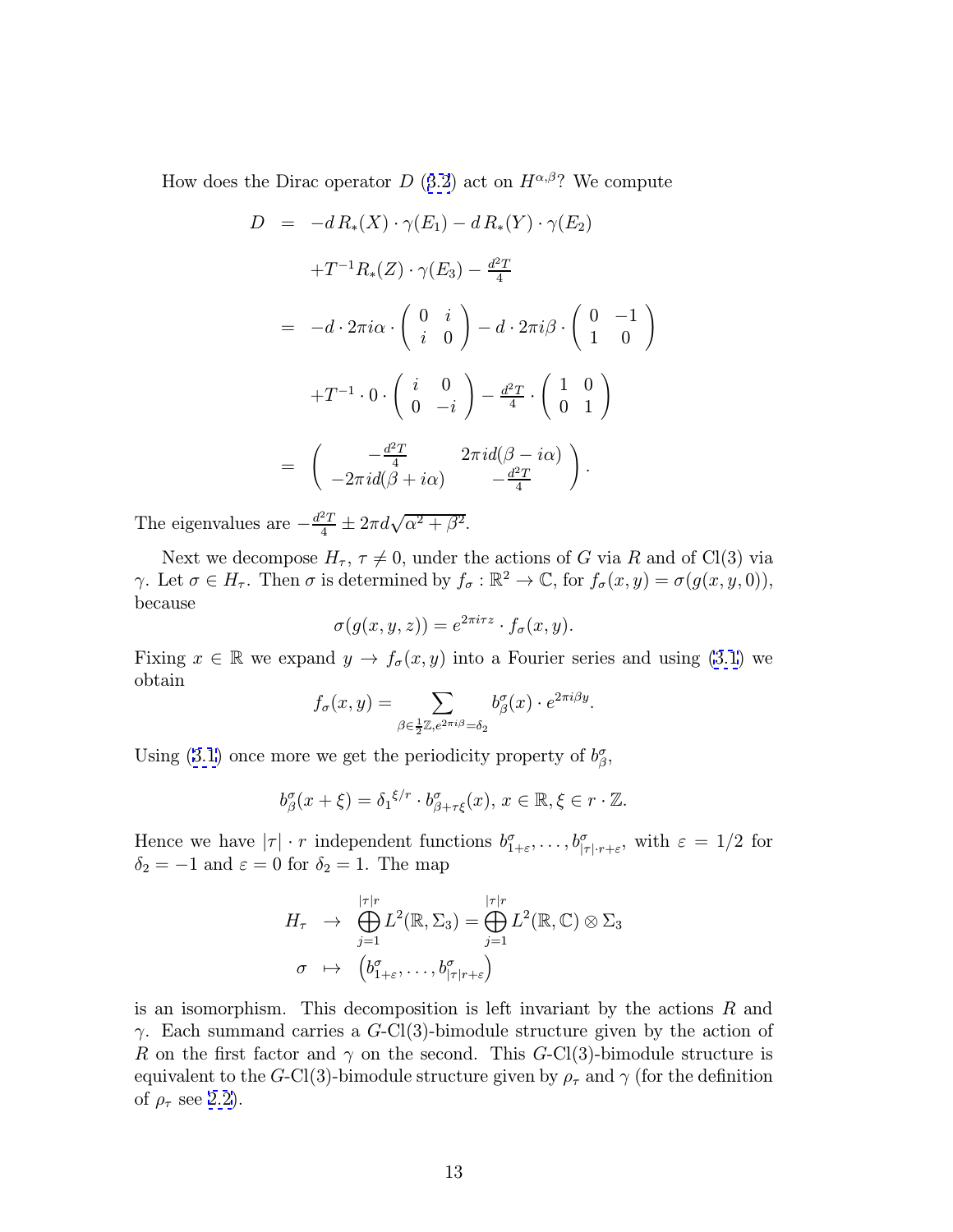We compute the eigenvalues of the Dirac operator on  $L^2(\mathbb{R}, \mathbb{C}) \otimes \Sigma_3$ .

$$
D = -d(\rho_{\tau})_{*}(X) \cdot \gamma(E_{1}) - d(\rho_{\tau})_{*}(Y) \cdot \gamma(E_{2})
$$
  
\n
$$
+T^{-1}(\rho_{\tau})_{*}(Z) \cdot \gamma(E_{3}) - \frac{d^{2}T}{4}
$$
  
\n
$$
= -d \cdot \begin{pmatrix} 0 & i \\ i & 0 \end{pmatrix} \cdot \begin{pmatrix} -\frac{d}{dt} \end{pmatrix} - d \cdot \begin{pmatrix} 0 & -1 \\ 1 & 0 \end{pmatrix} (-2\pi i \tau t)
$$
  
\n
$$
+T^{-1} \cdot \begin{pmatrix} i & 0 \\ 0 & -i \end{pmatrix} \cdot 2\pi i \tau - \frac{d^{2}T}{4} \cdot \begin{pmatrix} 1 & 0 \\ 0 & 1 \end{pmatrix}
$$
  
\n
$$
= \begin{pmatrix} -2\pi T^{-1}\tau - \frac{d^{2}T}{4} & -2\pi i d\tau t + id\frac{d}{dt} \\ 2\pi i d\tau t + id\frac{d}{dt} & 2\pi T^{-1}\tau - \frac{d^{2}T}{4} \end{pmatrix}.
$$

We use the L<sup>2</sup>-basis  $u_0, u_1, \ldots$  for  $L^2(\mathbb{R}, \mathbb{C})$  where  $u_k(t) = h_k\left(\sqrt{2\pi|\tau|t}\right)$ , see Section 2. In case  $\tau > 0$  we apply D to  $\binom{u_k}{0}$  $\binom{u_k}{0}$  and obtain

$$
D\begin{pmatrix} u_k \\ 0 \end{pmatrix} = \begin{pmatrix} \left( -2\pi T^{-1}\tau - \frac{d^2T}{4} \right) u_k \\ id(2\pi \tau t u_k + u'_k) \end{pmatrix}
$$
  
\n(2.3) 
$$
\begin{pmatrix} \left( -2\pi T^{-1}\tau - \frac{d^2T}{4} \right) u_k \\ id(4\pi \tau t u_k + \sqrt{2\pi \tau} u_{k+1}) \end{pmatrix}
$$
  
\n(2.4) 
$$
\begin{pmatrix} \left( -2\pi T^{-1}\tau - \frac{d^2T}{4} \right) u_k \\ -id\sqrt{2\pi \tau} \cdot 2k u_{k-1} \end{pmatrix}.
$$

Similarly,  $D\begin{pmatrix} 0 \\ u \end{pmatrix}$  $u_{k-1}$  $=$  $\int$  *id*√  $\sqrt{ }$  $2\pi\tau u_k$  $2\pi T^{-1}\tau \,-\frac{d^2T}{4}\Big)\,u_{k-1}$ ). Hence  $\begin{pmatrix} u_0 \\ 0 \end{pmatrix}$  $\binom{u_0}{0}$  is an eigenvector for D with eigenvalue  $-2\pi T^{-1}\tau - \frac{d^2T}{4}$  and for  $k \in \mathbb{N}$  the vectors  $\begin{pmatrix} u_k \\ 0 \end{pmatrix}$  $\left(\begin{smallmatrix} l_k\0\end{smallmatrix}\right)$  and  $\left(\begin{smallmatrix} 0\ u_{k-1}\end{smallmatrix}\right)$  span a D-invariant subspace. With respect to this basis D is given by the  $2 \times 2$ -matrix

$$
D \sim \begin{pmatrix} -2\pi T^{-1}\tau - \frac{d^2T}{4} & id\sqrt{2\pi\tau} \\ -2k \, id\sqrt{2\pi\tau} & 2\pi T^{-1}\tau - \frac{d^2T}{4} \end{pmatrix}.
$$

The eigenvalues are  $-\frac{d^2T}{4} \pm 2\sqrt{\pi^2\tau^2T^{-2} + k\pi d^2\tau}$ . Analogous reasoning for the case  $\tau < 0$  yields an eigenvalue  $-2\pi T^{-1}|\tau| - \frac{d^2T}{4}$  and for  $k \in \mathbb{N}$  the eigenvalues  $-\frac{d^2T}{4} \pm 2\sqrt{\pi^2 \tau^2 T^{-2} + k\pi d^2 |\tau|}.$ 

It remains to consider the case  $\delta_3 = -1$ . In this case we get the decomposition

$$
L^2(\Sigma_\varepsilon M)=\bigoplus_{\tau\in\mathbb{Z}+\frac{1}{2}}H_\tau,
$$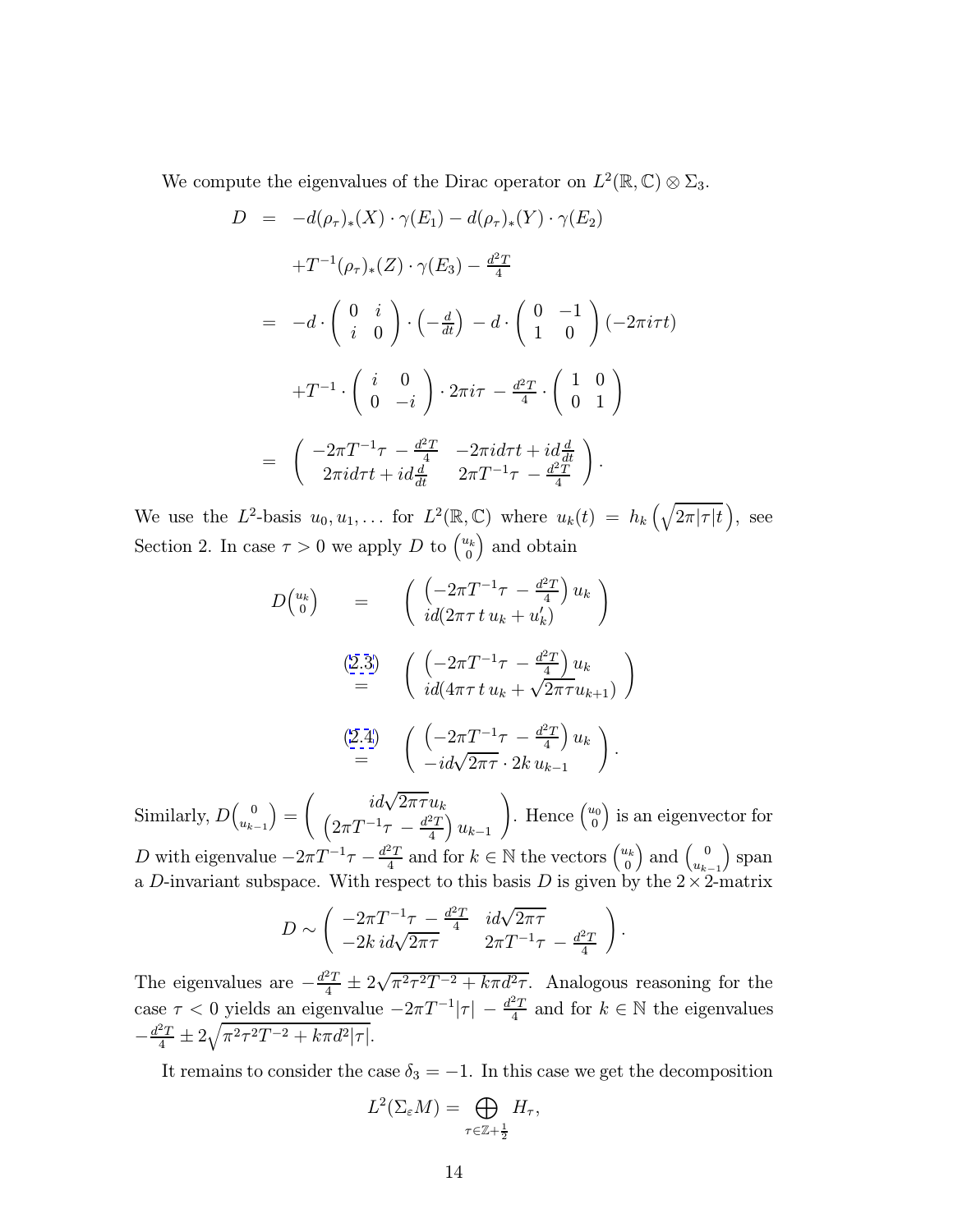<span id="page-14-0"></span>the representations  $\rho_{\alpha,\beta}$  do not occur. The computation of the eigenvalues of D on  $H_{\tau}$  is the same as above. We summarize

**THEOREM 3.1** Spin structures on the 3-dimensional Heisenberg manifold  $M(r, d, T), d, T > 0, r \in \mathbb{N}$ , correspond to triples  $\delta = (\delta_1, \delta_2, \delta_3) \in (\mathbb{Z}/2\mathbb{Z})^3$ where the case  $\delta_3 = -1$  occurs if and only if r is even. The eigenvalues of the Dirac operator are as follows

- **A.** If  $\delta_3 = +1$ :
	- a)  $\lambda_{\alpha,\beta}^{\pm} := -\frac{d^2T}{4} \pm 2\pi \, d\sqrt{\alpha^2 + \beta^2}$ with multiplicity 1 for each  $\alpha \in \frac{1}{2r} \cdot \mathbb{Z}$  with  $e^{2\pi i r \alpha} = \delta_1$  and each  $\beta \in \frac{1}{2} \cdot \mathbb{Z}$  with  $e^{2\pi i \beta} = \delta_2$ .
	- b)  $\lambda_{\tau} := -\frac{d^2 T}{4} 2\pi \tau T^{-1}$ with multiplicity  $2\tau r$  for each  $\tau \in \mathbb{N}$ .
	- c)  $\lambda_{\tau,k}^{\pm} := -\frac{d^2T}{4} \pm 2\sqrt{\pi^2 \tau^2 T^{-2} + k \pi d^2 \tau^2}$ with multiplicity  $2\tau r$  for all  $\tau$ ,  $k \in \mathbb{N}$ .
- **B.** If  $\delta_3 = -1$ :
	- a)  $\lambda_{\tau} := -\frac{d^2 T}{4} 2\pi \tau T^{-1}$ with multiplicity  $2\tau r$  for each  $\tau \in \mathbb{N}_0 + \frac{1}{2}$ .

b) 
$$
\lambda_{\tau,k}^{\pm} := -\frac{d^2T}{4} \pm 2\sqrt{\pi^2 \tau^2 T^{-2} + k \pi d^2 \tau}
$$
 with multiplicity  $2\tau r$  for each  $\tau \in \mathbb{N}_0 + \frac{1}{2}$  and each  $k \in \mathbb{N}$ .

Note that the Dirac spectrum for the spin structure  $\delta = (\delta_1, \delta_2, -1)$  is independent of  $\delta_1$  and of  $\delta_2$ .

The eigenvalue  $\lambda_{\tau,k}^+$  is zero for suitable  $T > 0$ . Its multiplicity is  $2\tau r$  hence unbounded if we let  $\tau \to \infty$ . Thus we have

**COROLLARY 3.2** For each  $N \in \mathbb{N}$  the 3-dimensional Heisenberg manifold  $M =$  $\Gamma_r\backslash G$  with spin structure corresponding to  $\delta$  possesses a left invariant metric such that the dimension of the space of harmonic spinors is at least N.

A similar observation for Berger metrics on  $S<sup>3</sup>$  is due to Hitchin [[20](#page-34-0)]. It is known that every closed 3-manifold with a fixed spin structure admits a Riemannian metric such that the corresponding Dirac operator has nontrivial kernel [[4\]](#page-33-0). It is conjectured that it can be made arbitrarily large.

The manifold  $M(r, d, T)$  is a circle bundle over the torus  $T^2 = \mathbb{R}^2/r \mathbb{Z} \oplus \mathbb{Z}$ . If one shrinks the fiber length  $(T \to 0)$  then  $M(r, d, T)$  is said to *collapse* to  $T^2$ .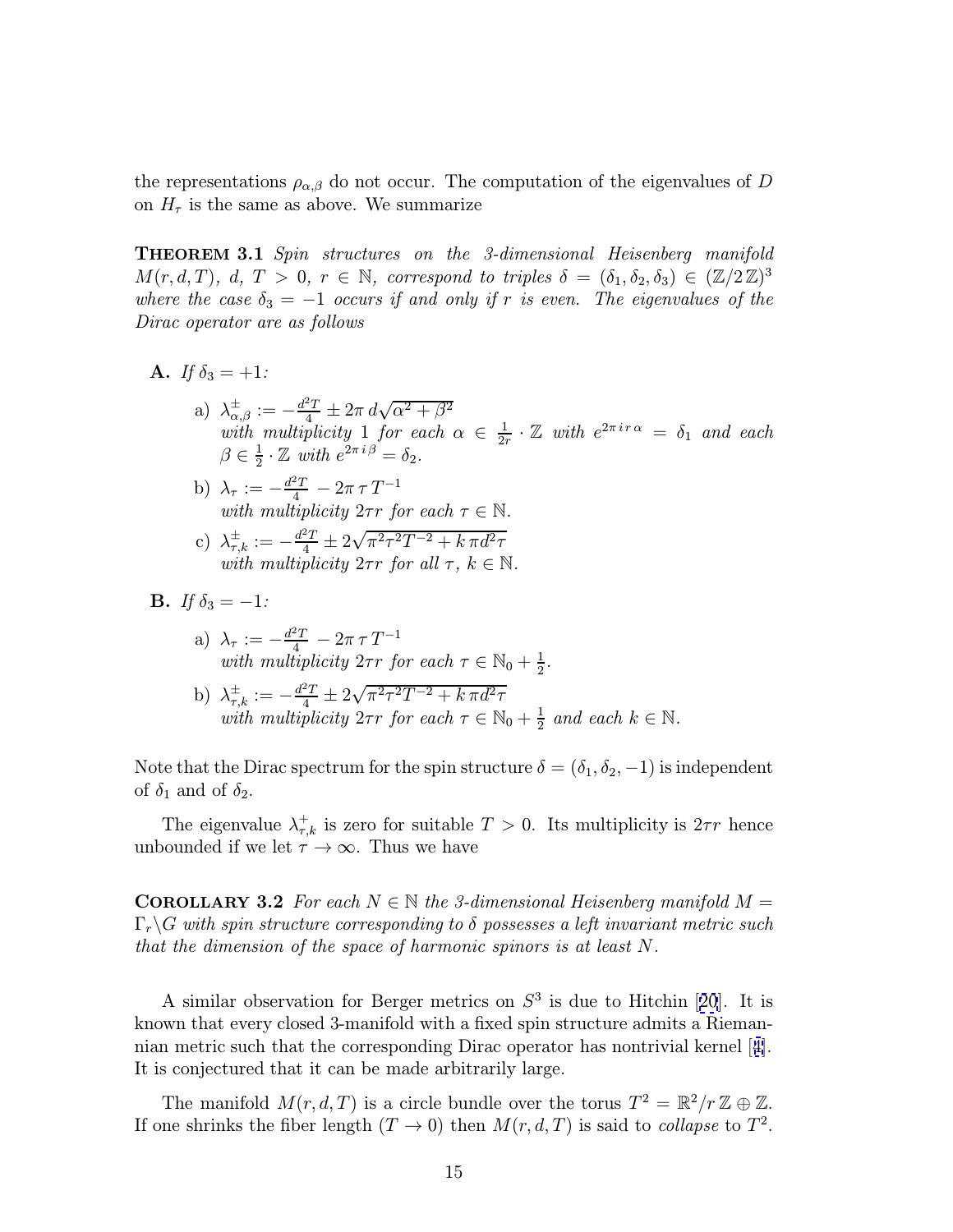<span id="page-15-0"></span>It is interesting to examine the behavior of the eigenvalues under this collapse. We see that eigenvalues of the type  $\lambda_{\tau}$  or  $\lambda_{\tau,k}^{\pm}$  tend to  $\pm\infty$ . But the eigenvalues We see that eigenvalues of the type  $\lambda_{\tau}$  or  $\lambda_{\tau,k}$  term to  $\pm\infty$ . But the eigenvalues of the  $\lambda_{\alpha,\beta}^{\pm}$  converge to  $\pm 2\pi d\sqrt{\alpha^2 + \beta^2}$  which are precisely the Dirac eigenvalues of the torus  $T^2$ .

**COROLLARY 3.3** If the Heisenberg manifold  $M(r, d, T)$  collapses to the 2-torus, i.e. if  $T \to 0$ , then the Dirac eigenvalues behave as follows:

- **A.** If  $\delta_3 = +1$ : There are eigenvalues converging to those of the 2-torus. All other eigenvalues tend to  $\pm\infty$ .
- **B.** If  $\delta_3 = -1$ : All eigenvalues tend to  $\pm\infty$ .

This phenomenon will be studied in larger generality in the next section.

To conclude this section we mention that a computation of the Dirac eigenvalues on Heisenberg manifolds can also be carried out in higher dimensions. It just becomes notationally more complicated, see [\[1](#page-32-0)] for more details. In all dimensions ≥ 5 it is possible to find Heisenberg manifolds with nonisomorphic fundamental groups having the same Dirac spectrum. See Section 5 for a general discussion.

## 4  $S^1$ -Actions and Collapse

In this section we will study the asymptotic behavior of the spectrum of the Dirac operator on a larger class of collapsing manifolds. This will generalize the observations we made in the last section for 3-dimensional Heisenberg manifolds. Our discussion in this section is similar in spirit to the one in [[5\]](#page-33-0) for the Laplace operator on functions.

We suppose that  $S<sup>1</sup>$  acts freely and isometrically on the compact connected Riemannian spin manifold  $(M, \tilde{g})$  of dimension  $n+1$ . We view  $M^{n+1}$  as the total space of an  $S^1$ -principal bundle over the base space  $N^n = M^{n+1}/S^1$ .

This base space shall carry the unique metric g such that the projection

$$
\pi : (M, \tilde{g}) \longrightarrow (N, g)
$$

is a Riemannian submersion.

This  $S^1$ -principal bundle has a unique connection 1-form  $i\omega : TM \to i\mathbb{R}$  such that ker $\omega|_m$  is orthogonal to the fibers for all  $m \in M$  with respect to  $\tilde{g}$ .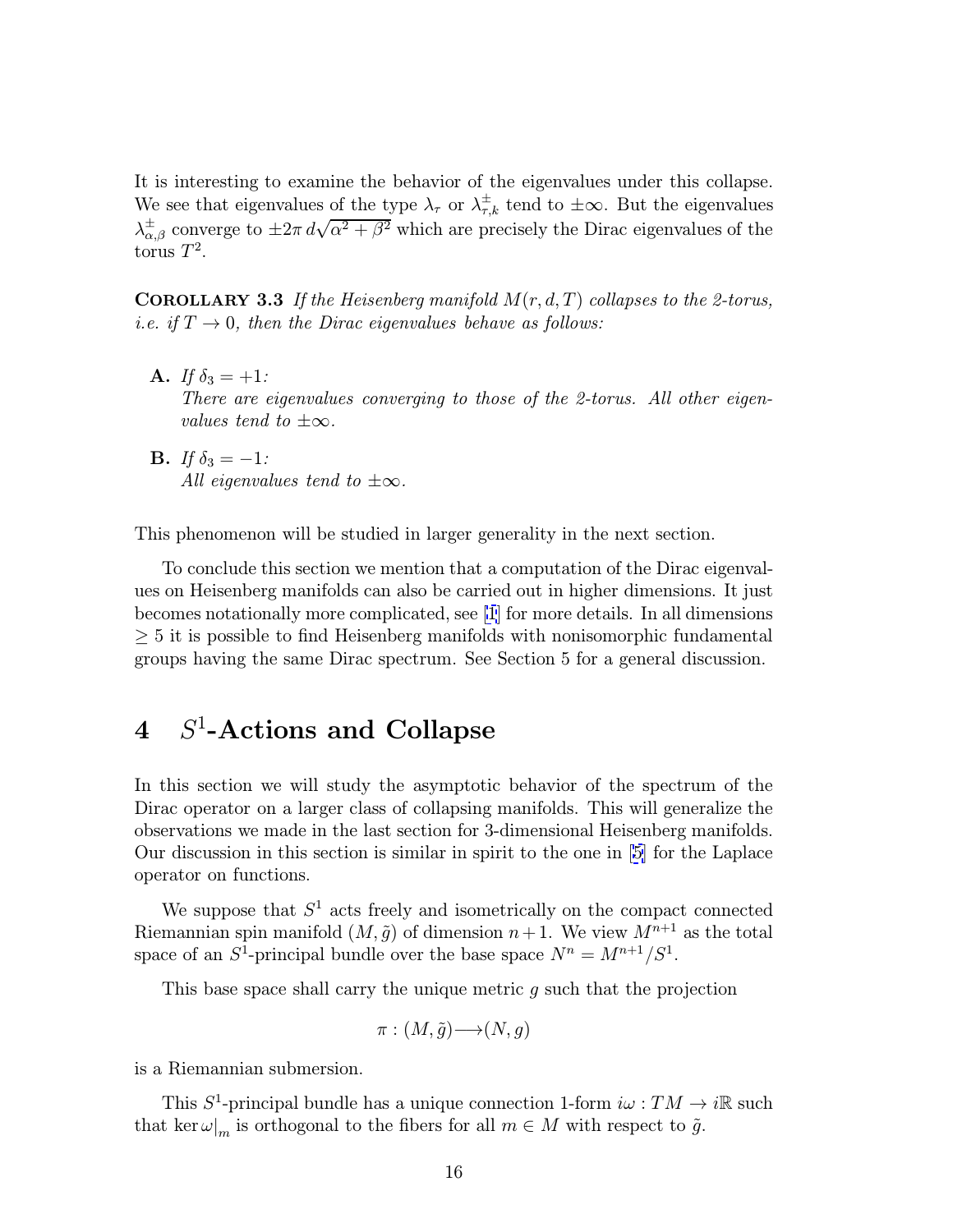<span id="page-16-0"></span>The  $S<sup>1</sup>$ -action induces a Killing vector field K. To keep the discussion simple we will assume that the length  $|K|$  is constant on M. This is equivalent to saying that the fibers of  $\pi$  are totally geodesic. One can relax this assumption, compare Remark 4.2.

By rescaling the metric  $\tilde{q}$  on M along the fibers while keeping it the same on ker we obtain a 1-parameter family of metrics  $\tilde{g}_{\ell}$  on M for which  $\pi : M \to N$ is a Riemannian submersion,  $\omega(K) \equiv 1$ , and  $2\pi\ell$  is the length of the fibers. The length of K with respect to  $\tilde{g}_{\ell}$  is  $\ell$ .

As the metric on M is completely characterized by the connection 1-form  $i\omega$ , the fiber length  $2\pi\ell$  and the metric g on N, we can express the Dirac operator in terms of  $\omega, \ell$ , and q. This will allow us to analyze the behavior of the spectrum for collapsing  $S^1$ -fibers  $(\ell \to 0)$ . It will turn out that the spin structure on M determines whether there are converging eigenvalues or not.

The  $S^1$ -action on M induces an  $S^1$ -action on  $P_{\text{SO}}(M)$ . A spin structure  $\tilde{\varphi}: P_{\text{Spin}}(M) \to P_{\text{SO}}(M)$  will be called *projectable* if this  $S^1$ -action on  $P_{\text{SO}}(M)$ lifts to  $P_{\text{Spin}}(M)$ . Otherwise it will be called *nonprojectable*.

Any projectable spin structure induces a spin structure on N as follows: Let  $\tilde{\varphi}: P_{\text{Spin}}(M) \to P_{\text{SO}}(M)$  denote the projectable spin structure on M and let  $P_{\text{SO(n)}}(M)$  consist of those frames over M having  $K/\ell$  as the first vector. We can identify  $P_{\text{SO}}(N)$  with  $P_{\text{SO}(n)}(M)/S^1$ . Now  $\tilde{\varphi}^{-1}(P_{\text{SO}(n)}(M))/S^1$  is a Spin $(n)$ bundle over N and  $\tilde{\varphi}$  induces a corresponding spin structure on N.

On the other hand, any spin structure on  $N$  canonically induces a projectable spin structure on M via pull-back: Let  $\varphi: P_{\text{Spin}}(N) \to P_{\text{SO}}(N)$  be a spin structure of N. Then  $\pi^*\varphi : \pi^*P_{\text{Spin}}(N) \to \pi^*P_{\text{SO}}(N) =: P_{\text{SO}(n)}(M)$  is a  $\Theta_n : \text{Spin}(n) \to$  $SO(n)$  equivariant map. Enlarging the structure group to  $Spin(n + 1)$  by

$$
\tilde{\varphi} := \pi^* \varphi \times_{\Theta_n} \Theta_{n+1} : \pi^* P_{\text{Spin}}(N) \times_{\text{Spin}(n)} \text{Spin}(n+1) \to P_{\text{SO}(n)}(M) \times_{\text{SO}(n)} \text{SO}(n+1)
$$

yields a spin structure on M.

Projectable spin structures and projectable spinors have already been studied by Moroianu [[25](#page-34-0)].

Throughout this section we use the following convention: When we say that an operator has the eigenvalues  $\mu_1, \mu_2, \ldots$  we suppose that each eigenvalue be repeated according to its multiplicity.

**THEOREM 4.1** Let  $M$  be a closed Riemannian spin manifold. Let  $S^1$  act isometrically on M. We assume that the orbits have constant length. Let  $N = M/S<sup>1</sup>$ carry the induced Riemannian metric and let  $\tilde{g}_{\ell}$  be the metric on M described above. Let  $E \to N$  be a Hermitian vector bundle with a metric connection  $\nabla^E$ .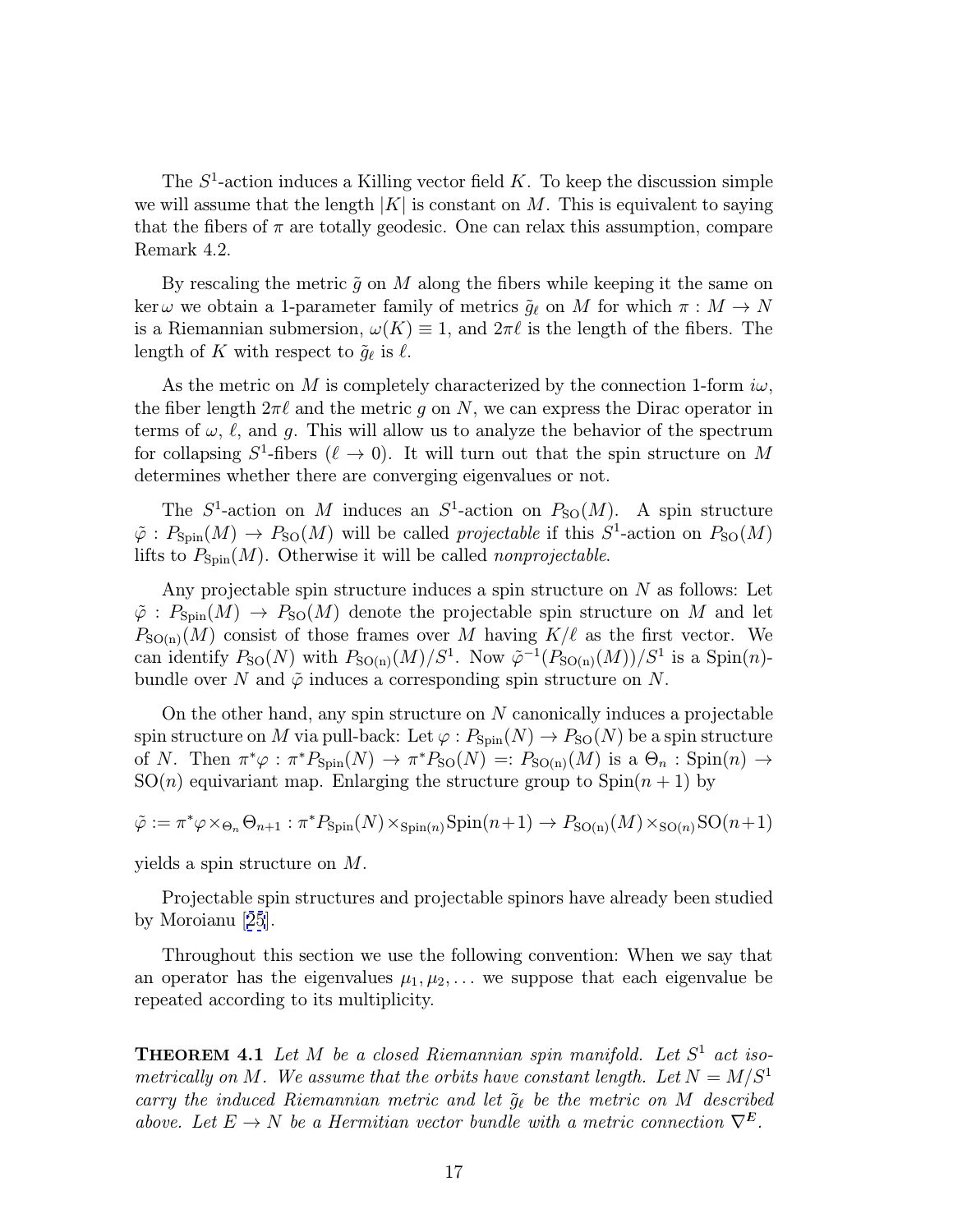<span id="page-17-0"></span>We suppose that the spin structure on M is projectable and that N carries the induced spin structure. Let  $\mu_1, \mu_2, \ldots$  be the eigenvalues of the twisted Dirac operator  $D^E$  on  $\Sigma N \otimes E \to N$ .

Then we can number the eigenvalues  $(\lambda_{j,k}(\ell))_{j\in\mathbb{N},k\in\mathbb{Z}}$  of the twisted Dirac operator  $\tilde{D}^{\ell}$  for  $\tilde{g}_{\ell}$  on  $\Sigma M \otimes \pi^*E \to M$  such that they depend continuously on  $\ell$ and such that for  $\ell \to 0$ :

(1) For any  $j \in \mathbb{N}$  and  $k \in \mathbb{Z}$ 

 $\ell \cdot \lambda_{i,k}(\ell) \to k.$ 

In particular,  $\lambda_{i,k}(\ell) \to \pm \infty$  if  $k \neq 0$ .

(2) If  $n = \dim N$  is even, then

 $\lambda_{i,0}(\ell) \rightarrow \mu_i$ .

On the other hand if  $n = \dim N$  is odd, then

$$
\begin{array}{ccc} \lambda_{2j-1,0}(\ell) & \to & \mu_j \\ \lambda_{2j,0}(\ell) & \to & -\mu_j \end{array}
$$

In both cases, the convergence of the eigenvalues  $\lambda_{i,0}(\ell)$  is uniform in j.

REMARK 4.2 The theorem also holds for a family of nonconstant length functions  $\ell : N \to \mathbb{R}^+$  provided  $\ell$  and  $(1/\ell)$  grad  $\ell$  converge uniformly to 0. The proof is analogous to the one below except that some formulas contain an additional term depending on grad  $\ell$ .

In the proof of the theorem we will assume for simplicity that  $E$  is a trivial line bundle. For nontrivial E every spinor bundle on  $N$  or  $M$  simply has to be twisted by E or  $\pi^*E$  resp.

In order to prove Theorem [4.1](#page-16-0) we write the Dirac operator  $\tilde{D}^{\ell}$  as a sum of a vertical Dirac operator, a horizontal Dirac operator, and a zero order term.

For the definition of the vertical Dirac operator we need the Lie derivative of a spinor along the  $S^1$ -fibers. The action of  $\hat{S}^1$  on  $P_{\text{Spin}}M$  induces an action of  $S^1$ on  $\Sigma M = P_{\text{Spin}}(M^{n+1}) \times_{\text{Spin}(n+1)} \Sigma_{n+1}$  which we denote by  $\kappa$ . A spinor with base point m will be mapped by  $\kappa(e^{it})$  to a spinor with base point  $m \cdot e^{it}$ . We define the Lie derivative of a smooth spinor  $\Psi$  in the direction of the Killing field K by

$$
\mathcal{L}_K(\Psi)(m) = \left. \frac{d}{dt} \right|_{t=0} \kappa(e^{-it}) (\Psi(m \cdot e^{it})).
$$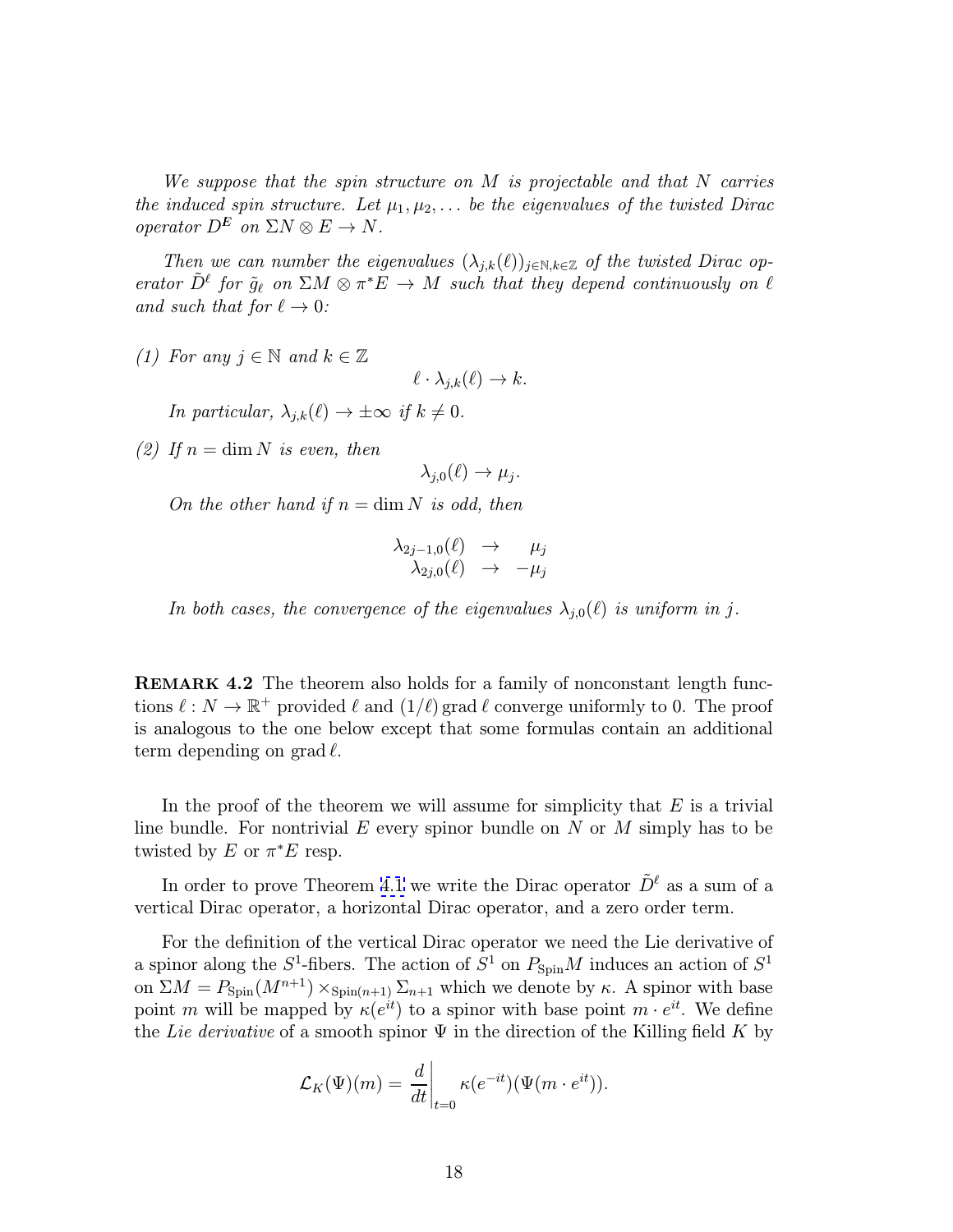<span id="page-18-0"></span>See [[7](#page-33-0)] for a general discussion of Lie derivatives for spinors. Since  $\mathcal{L}_K$  is the differential of a representation of the Lie group  $S^1$  on  $L^2(\Sigma M)$ , we get the decomposition

$$
L^2(\Sigma M) = \bigoplus_{k \in \mathbb{Z}} V_k
$$

into the eigenspaces  $V_k$  of  $\mathcal{L}_K$  for the eigenvalue ik,  $k \in \mathbb{Z}$ . The  $S^1$ -action commutes with the Dirac operator on M, hence this decomposition is preserved by the Dirac operator.

We now want to calculate the difference between the covariant derivative and the Lie derivative in the direction of  $K$ . We always use the convention that any r-form  $\alpha$  acts on a spinor  $\Psi$  by

$$
\gamma(\alpha)\Psi := \sum_{i_1 < \ldots < i_r} \alpha(e_{i_1}, \ldots, e_{i_r}) \gamma(e_{i_1}) \cdots \gamma(e_{i_r}) \Psi
$$

where the  $e_i$  form an orthonormal basis of the tangent space.

**LEMMA 4.3** If  $\tilde{\Psi}$  is a smooth section of  $\Sigma M$ , then

$$
\nabla_K \tilde{\Psi} - \mathcal{L}_K \tilde{\Psi} = \frac{\ell^2}{4} \gamma (d\omega) \tilde{\Psi}
$$

**Proof** First we fix some notations. In the rest of this section, we denote the horizontal lift of  $X \in TN$  by  $X \in TM$ . Let  $(f_1, \ldots, f_n)$  be a local orthonormal frame of  $N$  on the open subset  $U$  and let  $A$  be a lift to the spin structure. Then  $(e_0 := K/\ell, e_1 := \tilde{f}_1 \circ \pi, \ldots, e_n := \tilde{f}_n \circ \pi)$  is a local orthonormal frame on  $\pi^{-1}(U)$ with lift  $\pi^*A$ . Using the Koszul formula we can express the Christoffel symbols  $\tilde{\Gamma}_{ij}^k$  for  $(e_0,\ldots,e_n)$  in terms of the Christoffel symbols  $\Gamma_{ij}^k$  of  $(f_1,\ldots,f_n)$ , the  $S^1$ -bundle curvature form  $d\omega$  and the length  $\ell$ . For  $i, j, k \in \{1, \ldots, n\}$  we get

$$
\tilde{\Gamma}_{ij}^{k} = \Gamma_{ij}^{k} \qquad -\tilde{\Gamma}_{ij}^{0} = \tilde{\Gamma}_{i0}^{j} = \tilde{\Gamma}_{0i}^{j} = \frac{\ell}{2} d\omega(e_i, e_j)
$$
\n
$$
\tilde{\Gamma}_{i0}^{0} = \tilde{\Gamma}_{0i}^{0} = \tilde{\Gamma}_{00}^{i} = \tilde{\Gamma}_{00}^{0} = 0
$$
\n(4.1)

With respect to these local frames on M and N we apply  $(1.1)$  $(1.1)$  for M and we obtain

$$
\frac{1}{\ell} \nabla_K \tilde{\Psi} = \frac{1}{\ell} \partial_K \tilde{\Psi} + \frac{1}{4} \sum_{j,k=0}^n \tilde{\Gamma}_{0j}^k \gamma(e_j) \gamma(e_k) \tilde{\Psi}
$$
\n
$$
= \frac{1}{\ell} \partial_K \tilde{\Psi} + \frac{\ell}{8} \sum_{j,k=1}^n d\omega(e_j, e_k) \gamma(e_j) \gamma(e_k) \tilde{\Psi}
$$
\n
$$
= \frac{1}{\ell} \partial_K \tilde{\Psi} + \frac{\ell}{4} \gamma(d\omega) \tilde{\Psi}.
$$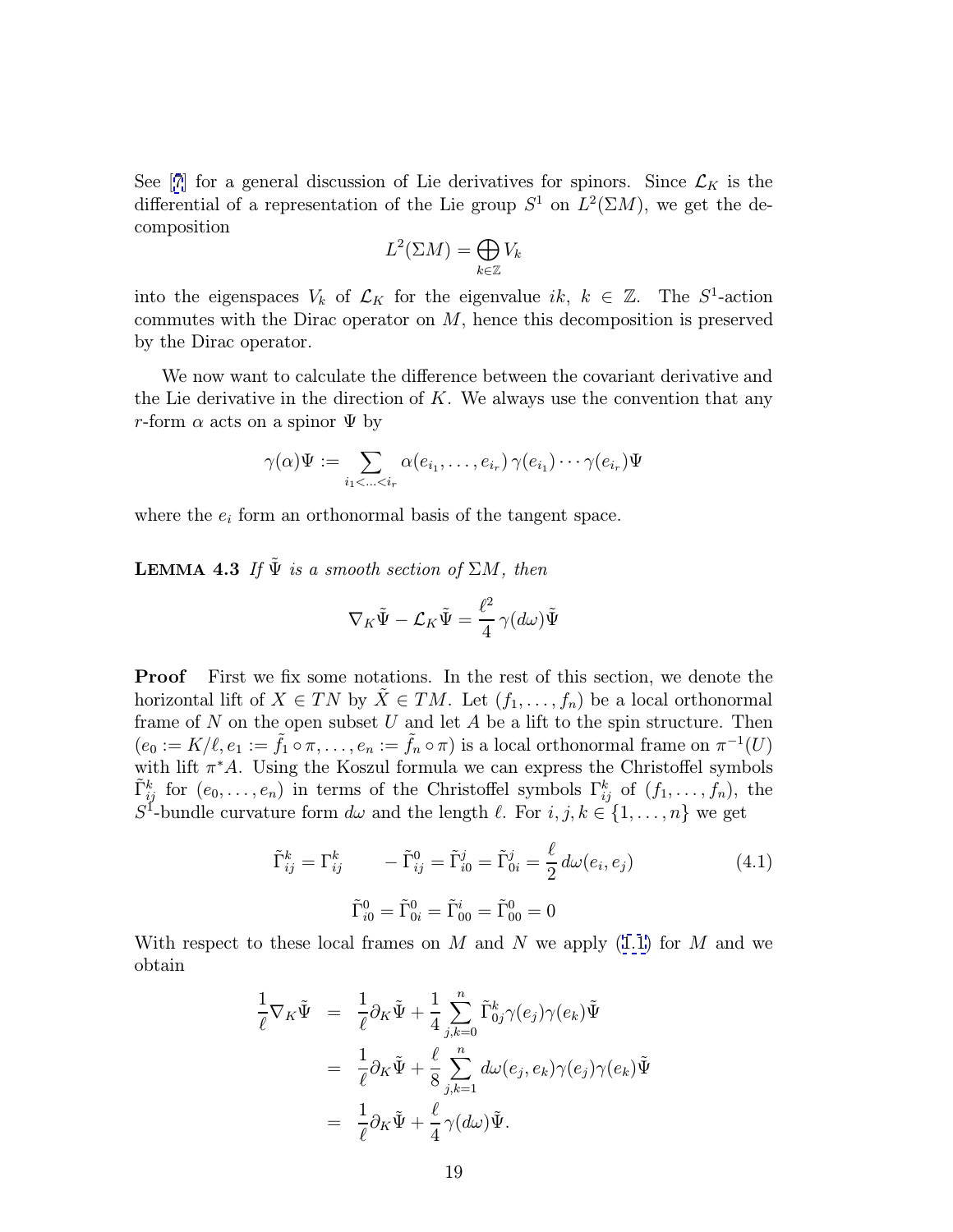<span id="page-19-0"></span>On the other hand the choice of the frames implies that

$$
\mathcal{L}_K \tilde{\Psi} = \partial_K \tilde{\Psi},
$$

thus the lemma follows.  $\Box$ 

Now we associate to the  $S^1$ -bundle  $M \to N$  the complex line bundle  $L :=$  $M \times_{S^1} \mathbb{C}$  with the natural connection given by  $i\omega$ .

**LEMMA 4.4** Let  $n$  be even. There is a homothety of Hilbert spaces

$$
Q_k: L^2(\Sigma N\otimes L^{-k})\to V_k
$$

such that the horizontal covariant derivative is given by

$$
\nabla_{\tilde{X}} Q_k(\Psi) = Q_k(\nabla_X \Psi) + \frac{\ell}{4} \gamma(K/\ell) \gamma(\tilde{V}_X) Q_k(\Psi)
$$

where  $V_X$  is the vector field on N satisfying  $d\omega(\tilde{X}, \cdot) = \langle \tilde{V}_X, \cdot \rangle$ . Clifford multiplication is preserved, i.e.

$$
Q_k(\gamma(X)\Psi) = \gamma(\tilde{X})Q_k(\Psi).
$$

**Proof** Since *n* is even, we have  $\Sigma_n = \Sigma_{n+1}$ . We define a vector bundle map

$$
\Pi_k: \Sigma M \rightarrow \Sigma N \otimes L^{-k}
$$
  
 $(m, [\pi^* A, \sigma]) \mapsto (\pi(m), [A, \sigma] \otimes [m, 1]^{-k}),$ 

where  $[\pi^*A, \sigma]$  (resp.  $[A, \sigma], [m, 1]$ ) denotes the equivalence class of  $(\pi^*A, \sigma)$  (resp.  $(A, \sigma), (m, 1))$  in  $\pi^* P_{\text{Spin}}(N) \times_{\text{Spin}(n)} \Sigma_n = \Sigma M$  (resp.  $P_{\text{Spin}}(N) \times_{\text{Spin}(n)} \Sigma_n = \Sigma N$ , resp.  $M \times_{S^1} \mathbb{C} = L$ . This bundle map is fiberwise a vector space isomorphism preserving Clifford multiplication. Therefore for any spinor  $\Psi:\,N\to \Sigma N\otimes L^{-k}$ there is a unique  $Q_k(\Psi)$  such that



commutes. Hence  $Q_k$  is a well defined homomorphism of Hilbert spaces and injectivity of  $Q_k$  follows from the surjectivity of  $\pi$ .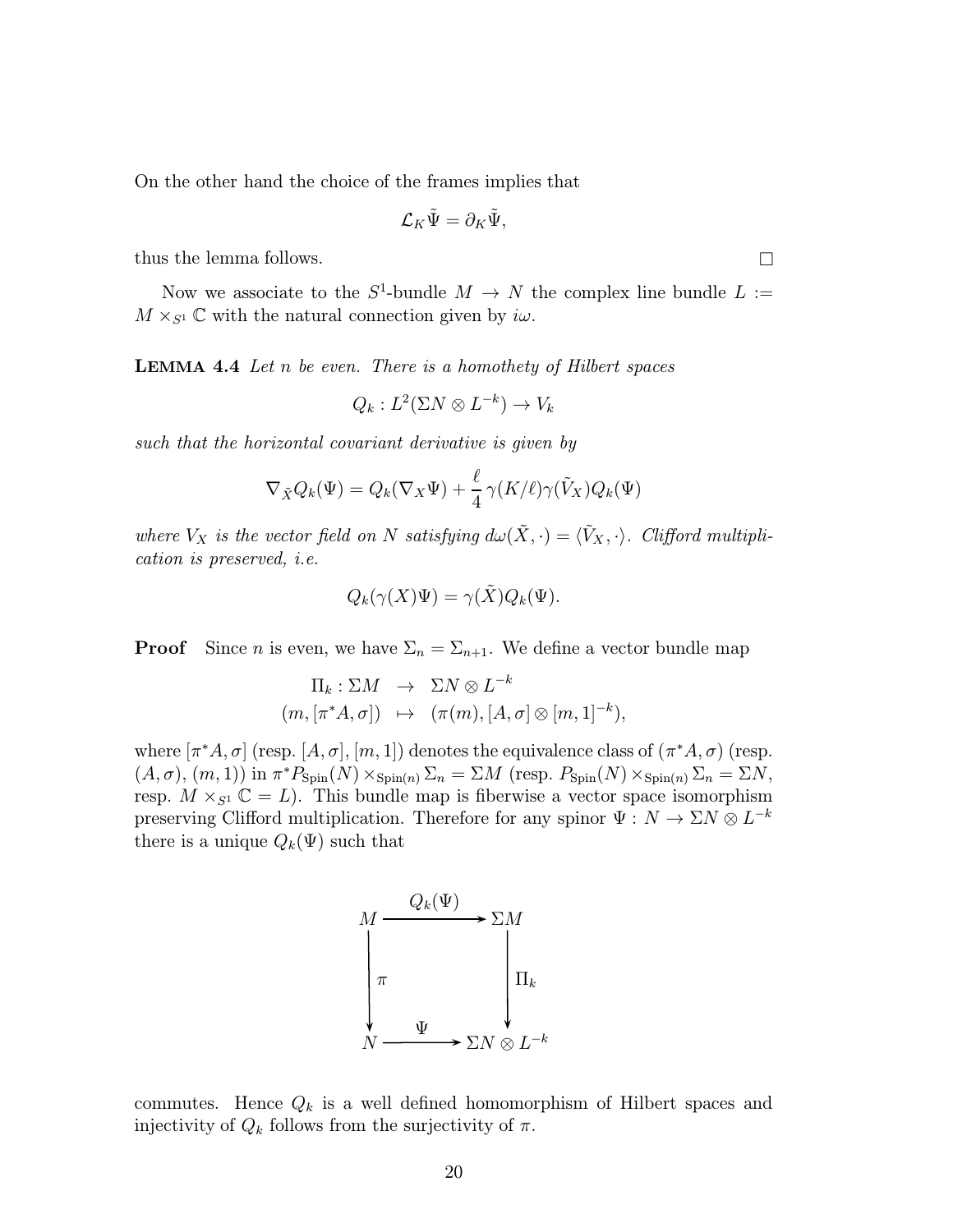For any section  $\tilde{\Psi}$  of  $\Sigma M$  we get the equivalences

$$
\tilde{\Psi} \in \text{image}(Q_k)
$$
\n
$$
\iff \Pi_k \circ \tilde{\Psi}(m) = \Pi_k \circ \tilde{\Psi}(me^{it}) \quad \forall m \in M, e^{it} \in S^1
$$
\n
$$
\iff \tilde{\Psi}(m) = e^{-ikt} \kappa(e^{-it}) \tilde{\Psi}(me^{it}) \quad \forall m \in M, e^{it} \in S^1
$$
\n
$$
\iff i k \tilde{\Psi} = \mathcal{L}_K \tilde{\Psi}.
$$

Thus the image of  $Q_k$  is precisely  $V_k$ . The map  $Q_k$  is an isometry up to the factor  $\ell$ .

Finally it remains to show the formula for the covariant derivative in the horizontal directions. For this it suffices to prove it locally and we can restrict to the case  $X = f_i$  with the notations as in the previous lemma. As before we use ([1.1\)](#page-4-0) and ([4.1](#page-17-0)).

$$
\nabla_{\tilde{f}_i} Q_k(\Psi) = Q_k(\nabla_{f_i} \Psi) + \frac{1}{4} \sum_{j=1}^n \tilde{\Gamma}_{i0}^j \gamma(K/\ell) \gamma(e_j) Q_k(\Psi)
$$
  
+ 
$$
\frac{1}{4} \sum_{j=1}^n \tilde{\Gamma}_{ij}^0 \gamma(e_j) \gamma(K/\ell) Q_k(\Psi)
$$
  
= 
$$
Q_k(\nabla_{f_i} \Psi) + \frac{\ell}{4} \gamma(K/\ell) \gamma(\tilde{V}_{f_i}) Q_k(\Psi)
$$

 $\Box$ 

Proof of Theorem [4.1](#page-16-0) for *n* even. We define the *horizontal Dirac operator* as the unique closed linear operator  $D_h: L^2(\Sigma M) \to L^2(\Sigma M)$  on each  $V_k$  given by

$$
D_h := Q_k \circ D \circ {Q_k}^{-1}
$$

where D is the (twisted) Dirac operator on  $\Sigma N \otimes L^{-k}$ .

We define the *vertical Dirac operator* 

$$
D_v:=\gamma(K/\ell)\,\mathcal{L}_K
$$

and the zero order term

$$
Z := -(1/4) \gamma(K/\ell) \gamma(d\omega).
$$

Using Lemma [4.3](#page-18-0) and Lemma [4.4](#page-19-0) we can express the Dirac operator  $\tilde{D}^{\ell}$  as a sum

$$
\tilde{D}^{\ell} = \sum_{i=0}^{n} \gamma(e_i) \nabla_{e_i}
$$

$$
= \frac{1}{\ell} D_v + D_h + \ell Z.
$$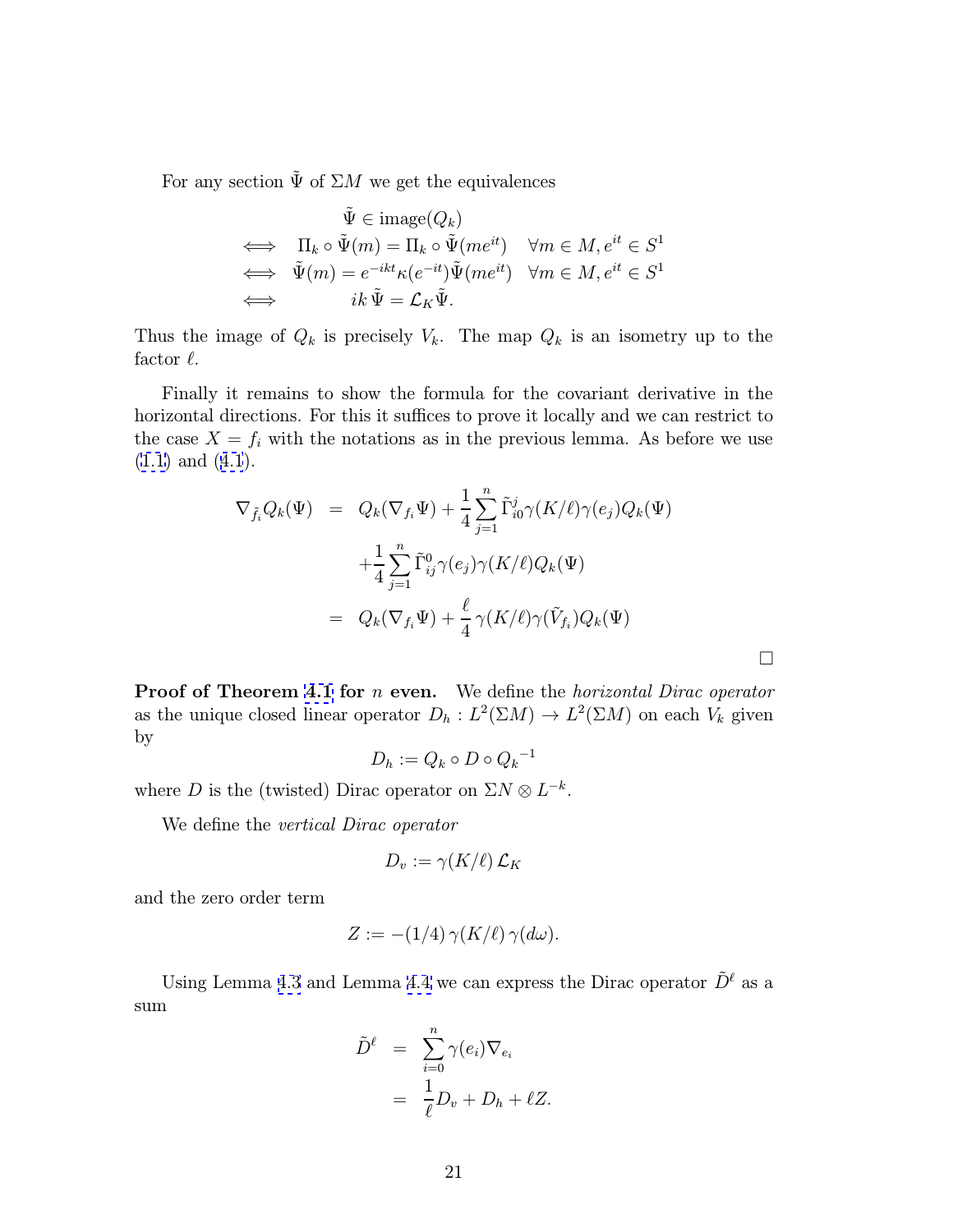Since  $D_h$ ,  $\gamma(K/\ell)$  and Z commute with the S<sup>1</sup>-action they also commute with  $\mathcal{L}_K$ . On the other hand, we have  $\gamma(K/\ell)Q_k(\Psi) = Q_k(c\gamma(\text{dvol}_n)\Psi)$  with  $c \in \{1, i, -1, -i\}$  depending on n and the representation of  $\text{Cl}_{n+1}$ . Since  $\gamma(\text{dvol}_n)$ anticommutes with any twisted Dirac operator on N, we know that  $\gamma(K/\ell)$  anticommutes with  $D_h$ . Let  $\Psi$  be a common eigenspinor for  $\mathcal{L}_K$  and  $D_h$  for the eigenvalues ik and  $\mu$  resp.

On  $U := \text{span}\{\Psi, \gamma(K/\ell)\Psi\}$  the operator  $A_{\ell} := (1/\ell)D_v + D_h$  is represented by the matrix

$$
\frac{1}{\ell} \left( \begin{array}{cc} 0 & -ik \\ ik & 0 \end{array} \right) + \left( \begin{array}{cc} \mu & 0 \\ 0 & -\mu \end{array} \right) = \left( \begin{array}{cc} \mu & -ik/\ell \\ ik/\ell & -\mu \end{array} \right).
$$

Thus for  $k = 0$  the restriction  $A_{\ell}|_U$  has eigenvalues  $\pm \mu$ . For  $k \neq 0$  the eigenvalues of  $A_{\ell}|_U$  are the square roots of  $(k/\ell)^2 + \mu^2$ . Therefore the eigenvalues  $(\lambda_{j,k}^0(\ell))_{j\in\mathbb{N},k\in\mathbb{Z}}$  of  $A_\ell$  can be numbered such that they are continuous in  $\ell$  and satisfy properties (1) and (2) of Theorem [4.1](#page-16-0). The additional term  $\ell Z$  does not change this behavior because  $Z : L^2(\Sigma M) \to L^2(\Sigma M)$  is bounded.

**Proof of Theorem [4.1](#page-16-0) for n odd.** In the case "n odd" the proof is similar but we have to do some modifications as the vector space equality  $\Sigma_{n+1} = \Sigma_n$  is no longer valid.

For the standard basis  $E_1, \ldots, E_n \in \mathbb{R}^n$  and  $E_0, \ldots, E_n \in \mathbb{R}^{n+1}$  we define the volume element by

$$
\nu_n := i^{\frac{n+1}{2}} \gamma(E_1) \cdots \gamma(E_n) \in \mathrm{Cl}(n+1).
$$

Its square is the identity and hence has the eigenvalues  $\pm 1$ . Let

$$
\Sigma_{n+1} = \Sigma_n^{(+)} \oplus \Sigma_n^{(-)}
$$

be the splitting into the eigenspaces. These  $\Sigma_n^{(\pm)}$  are the two irreducible representations of Cl(n). The Clifford multiplication  $\gamma(E_0)$  anticommutes with  $\nu_n$  and therefore restricts to an isomorphism of  $\Sigma_n^{(+)} \to \Sigma_n^{(-)}$ . This isomorphism changes the sign of  $\gamma(E_i)$  for  $i > 0$  as  $\gamma(E_0)\gamma(E_i) = -\gamma(E_i)\gamma(E_0)$ .

Denote the corresponding spinor bundles by  $\Sigma^{(\pm)}N$ . Lemma [4.4](#page-19-0) is now valid with

$$
Q_k: L^2((\Sigma^{(+)}N \oplus \Sigma^{(-)}N) \otimes L^{-k}) \to V_k.
$$

The same arguments as in the even case can be used to prove that the eigenvalues of  $\tilde{D}^{\ell}|_{V_k}$  converge to  $\pm \infty$  for  $k \neq 0$  and to the eigenvalues of the Dirac operator on  $\Sigma^{(+)}N \oplus \Sigma^{(-)}N$  for  $k = 0$ . The Dirac operator on  $\Sigma^{(+)}N$  has the same eigenvalues as the Dirac operator on  $\Sigma^{(-)}N$  but with opposite signs. This yields the statement of Theorem [4.1.](#page-16-0)  $\Box$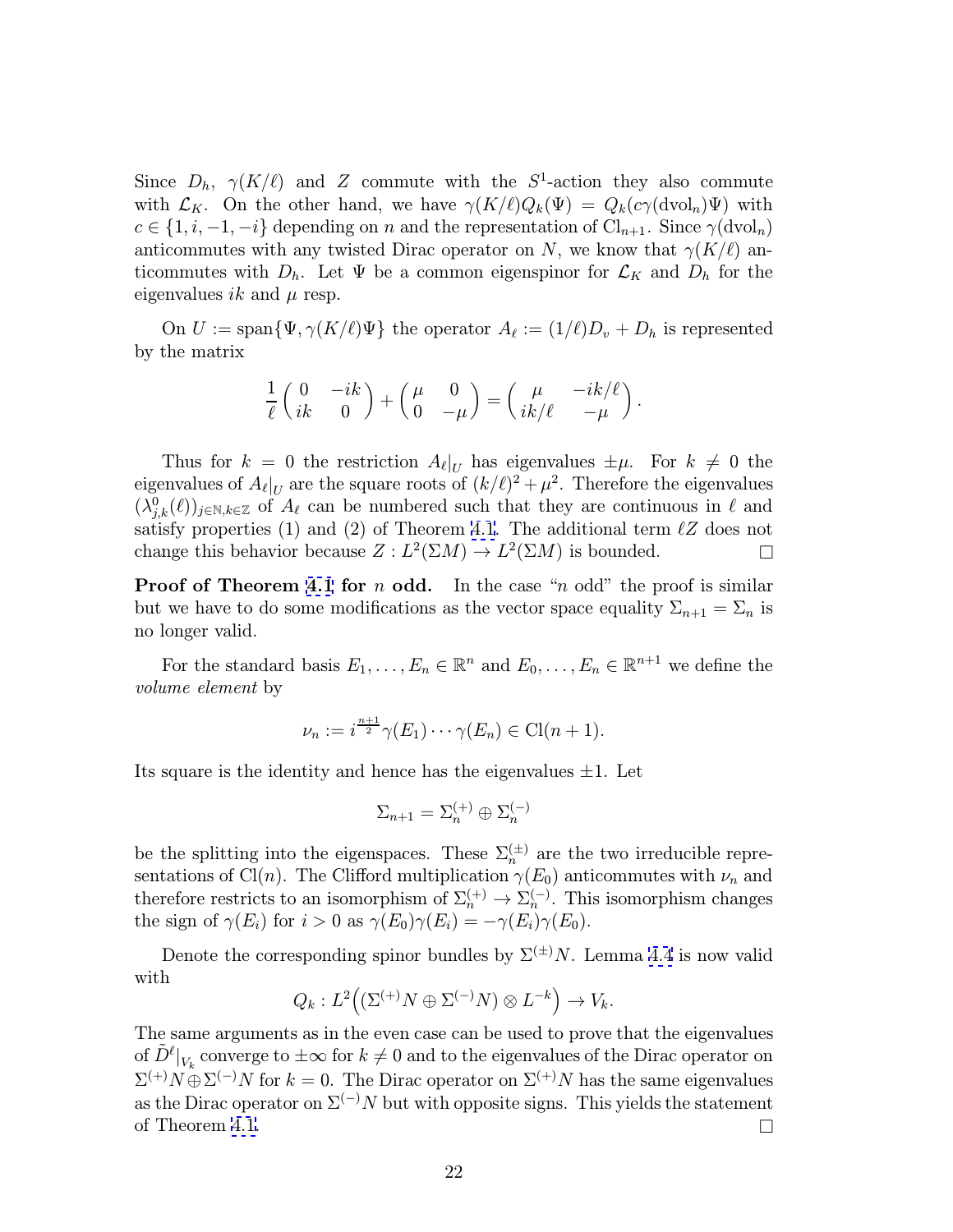<span id="page-22-0"></span>In the case of a nonprojectable spin structure we get a similar result. Here the variable  $k$  takes no longer integer values but

$$
k\in\mathbb{Z}+\frac{1}{2}.
$$

**THEOREM 4.5** Let M be a closed Riemannian spin manifold. Let  $S^1$  act isometrically on M. We assume that the orbits have constant length. Let  $N = M/S<sup>1</sup>$ carry the induced Riemannian metric and let  $\tilde{g}_{\ell}$  be the metric on M described above. Let  $E \to N$  be a Hermitian vector bundle with a metric connection  $\nabla^E$ .

We suppose that the spin structure on M is nonprojectable.

Then we can number the eigenvalues  $(\lambda_{i,k}(\ell))_{i\in\mathbb{N},k\in\mathbb{Z}+(1/2)}$  of the twisted Dirac operator  $\tilde{D}^{\ell}$  for  $\tilde{g}_{\ell}$  on  $\Sigma M \otimes \pi^*E \to M$  such that they depend continuously on  $\ell$ and such that for  $\ell \to 0$ 

$$
\ell \cdot \lambda_{j,k}(\ell) \to k \quad \forall j = 1, 2, \dots
$$

In particular,  $\lambda_{j,k}(\ell) \to \pm \infty$ .

**Proof** The proof is a variation of the proof of Theorem [4.1](#page-16-0). We will restrict to the case  $n$  even and  $E$  trivial.

Let  $\tilde{\varphi}: P_{\text{Spin}}(M) \to P_{\text{SO}}(M)$  be a nonprojectable spin structure on M. In this case N may or may not be spin. But as before the principal  $SO(n + 1)$ -bundle  $P_{\text{SO}}(M)$  can be restricted to a principal  $\text{SO}(n)$ -bundle  $P_{\text{SO}(n)}(M)$ . Moreover  $P := \tilde{\phi}^{-1}(P_{\text{SO}(n)}(M))$  is a principal Spin(n)-bundle over M.

The action of  $S^1 \cong (\mathbb{R}/2\pi\mathbb{Z})$  does not lift to P, but the double covering of S<sup>1</sup>, i.e.  $S^1 \cong (\mathbb{R}/4\pi\mathbb{Z})$ , does act on P. We define  $\text{Spin}^{\mathbb{C}}(n)$  to be  $\text{Spin}(n) \times_{\mathbb{Z}_2} S^1$ where  $-1 \in \mathbb{Z}_2$  identifies  $(-A, c)$  with  $(A, -c)$ . The Lie group Spin<sup>C</sup> $(n)$  naturally acts on  $\Sigma_n$ . The actions of  $\text{Spin}(n)$  and  $S^1$  on P induce a free action of  $\text{Spin}^{\mathbb{C}}(n)$ on P and we can view P as a principal  $Spin^{\mathbb{C}}(n)$ -bundle over N. Then we can form the bundle  $P \times_{Spin^{\mathbb{C}}(n)} \Sigma_n$ .

If N is spin, this bundle is just  $\Sigma N \otimes L^{\frac{1}{2}}$ . If N is not spin, then neither  $\Sigma N$ nor  $L^{\frac{1}{2}}$  exist but  $\Sigma N \otimes L^{\frac{1}{2}}$  does exist.

Again we get a splitting

$$
L^2(\Sigma M) = \bigoplus_{k \in \mathbb{Z}+\frac{1}{2}} V_k
$$

into eigenspaces  $V_k$  for  $\mathcal{L}_K$  to the eigenvalue *ik*. The rest of the proof of Theorem 4.5 is the same as the one for the case  $k \neq 0$  in Theorem [4.1](#page-16-0).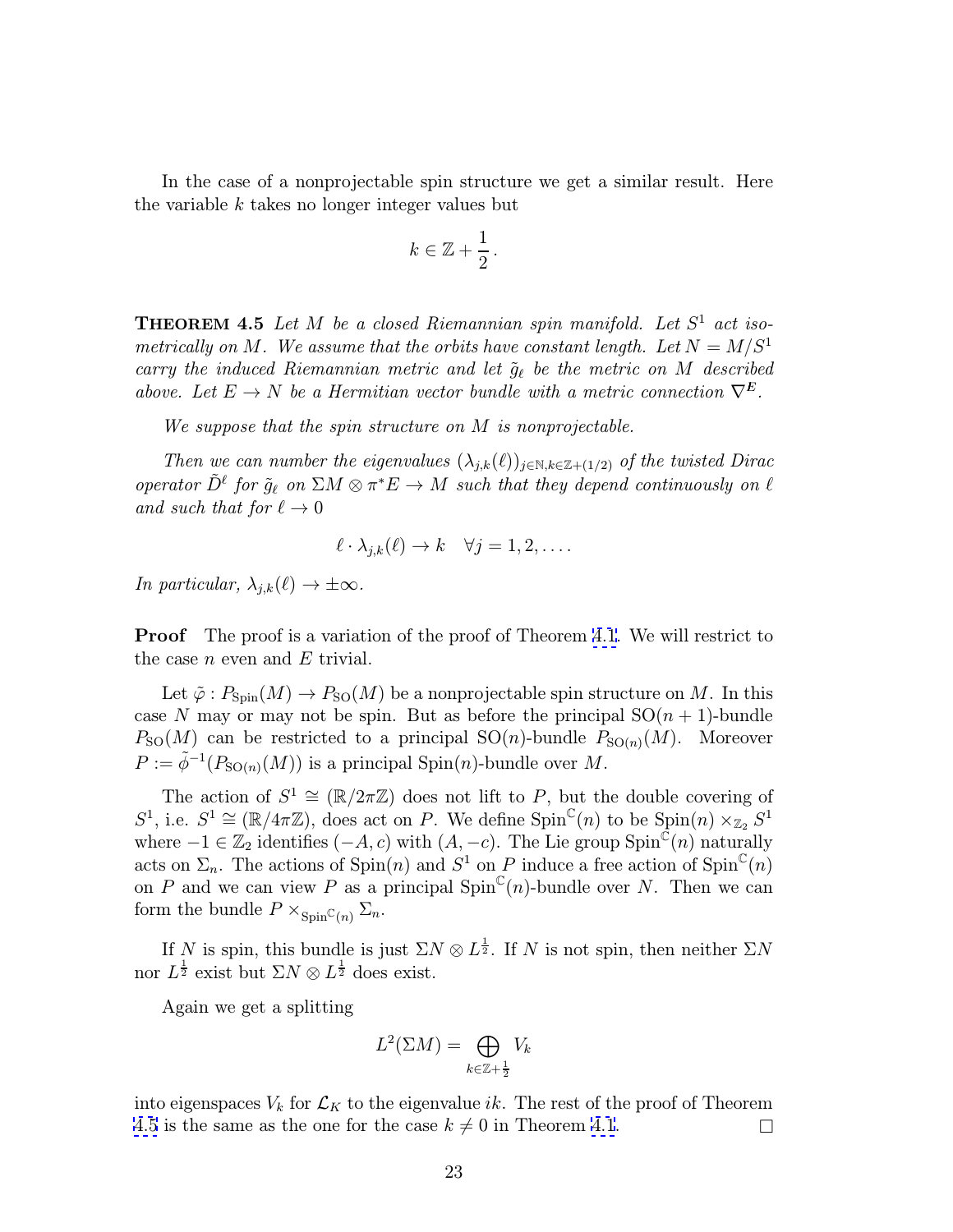<span id="page-23-0"></span>**Example** We apply Theorems [4.1](#page-16-0) and [4.5](#page-22-0) to the Hopf fibration  $S^{2m+1} \to \mathbb{C}P^m$ . The Dirac eigenvalues for the metric  $\tilde{g}_{\ell}$  on  $S^{2m+1}$  have been computed by the second author in [[4,](#page-33-0) Theorem 3.1]:

The Dirac operator of  $S^{2m+1}$  with Berger metric  $\tilde{q}_\ell$  has the following eigenvalues:

(i)  $\lambda(\ell) = \frac{1}{\ell} \left( a + \frac{m+1}{2} \right) + \frac{\ell m}{2}, a \in \mathbb{N}_0$ , with multiplicity  $\binom{m+a}{a}$  $\binom{+a}{a}$ .

(ii) 
$$
\lambda(\ell) = (-1)^{m+1} \cdot \left\{ \frac{1}{\ell} \left( a + \frac{m+1}{2} \right) + \frac{\ell m}{2} \right\}, a \in \mathbb{N}_0
$$
, with multiplicity  $\binom{m+a}{a}$ .  
\n(iii)  $\lambda_{1,2}(\ell) = (-1)^j \frac{\ell}{2} \pm \left\{ \left[ \frac{\ell}{2} (m - 2j - 1) + \frac{1}{\ell} \left( a_1 - a_2 + \frac{m-1}{2} - j \right) \right]^{2} + 4(m - j + a_1)(j + 1 + a_2) \right\}^{1/2}$ 

 $a_1, a_2 \in \mathbb{N}_0, j = 0, \ldots, m-1$ , with multiplicity

$$
\frac{(a_1+m)!(a_2+m)!(a_1+a_2+m+1)}{a_1! a_2! (a_1+m-j) (a_2+j+1) m! j! (m-j-1)!}.
$$

We observe for the eigenvalues of type (i) and (ii)

$$
\lim_{\ell \to 0} \ell \cdot \lambda(\ell) = \pm \left( a + \frac{m+1}{2} \right).
$$

We see that the spin structure on  $S^{2m+1}$  is projectable if and only if m is odd. In fact,  $\mathbb{C}P^m$  is spin if and only if m is odd.

To obtain a finite limit of  $\lambda(\ell)$  itself we must necessarily have an eigenvalue of type (iii) and  $a_1 - a_2 + \frac{m-1}{2} = j$ . In particular, m must be odd again. Plugging this expression for  $j$  into the formula for the eigenvalue of type (iii) and passing to the limit  $\ell \to 0$  yields the eigenvalues of the complex projective space:

**THEOREM 4.6** The Dirac operator on  $\mathbb{C}P^m$ , m odd, has the eigenvalues

$$
\pm 2\sqrt{\left(a_1+\frac{m+1}{2}\right)\left(a_2+\frac{m+1}{2}\right)}
$$

where  $a_1, a_2 \in \mathbb{N}_0$ ,  $|a_1 - a_2| \leq \frac{m-1}{2}$  with multiplicity

$$
\frac{(a_1+m)!\,(a_2+m)!\,(a_1+a_2+m+1)}{a_1! a_2! \left(a_1+\frac{m+1}{2}\right) \left(a_2+\frac{m+1}{2}\right)m!\left(a_1-a_2+\frac{m-1}{2}\right)!\,\left(a_2-a_1+\frac{m-1}{2}\right)!}.
$$

The formula for the eigenvalues coincides with the results in [[9, 10](#page-33-0), [30\]](#page-34-0) after the right parameter substitutions. Our expression however is simpler than the previous ones. The formula for the multiplicities is new.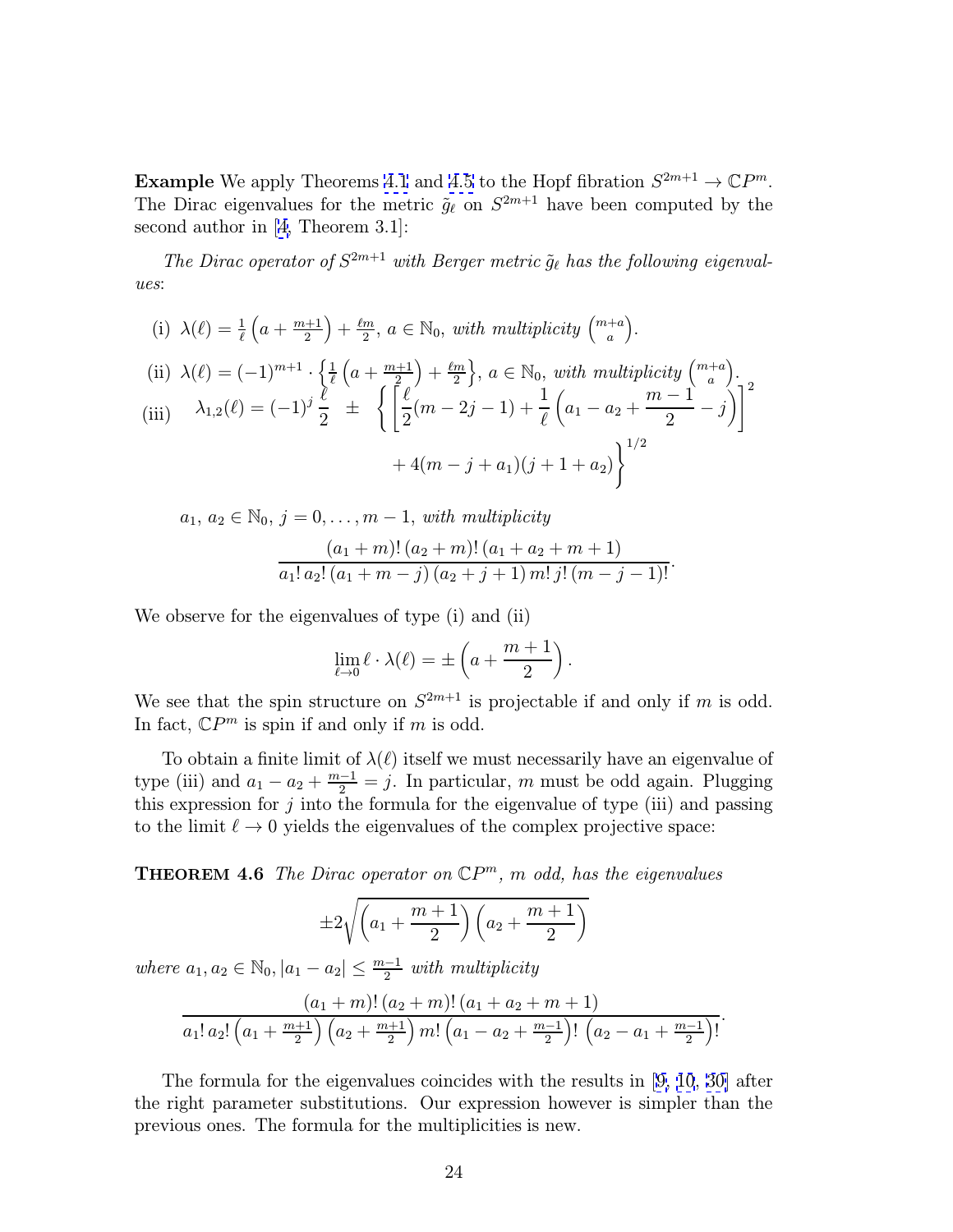#### <span id="page-24-0"></span>5 Isospectral Deformations

We now study the isospectrality question for the Dirac operator on Riemannian nilmanifolds  $\Gamma \backslash G$ . The spectrum of the Dirac operator does not only depend on the Riemannian structure but also on the spin structure, i.e. on the homomorphism  $\varepsilon : \Gamma \to \{-1,1\}$ . For  $\varepsilon \equiv 1$  it will turn out in the examples under consideration that the spectrum of the Dirac operator behaves much like the spectrum of the Laplacian on 1-forms. For other  $\varepsilon$  the behavior can be different.

At first, let  $L^2_{\varepsilon}(\Gamma \backslash G)$  be the space of all complex-valued locally squareintegrable functions on G, satisfying the  $\varepsilon$ -equivariance condition

$$
f(g_0g) = \varepsilon(g_0)f(g),
$$

for all  $g_0 \in \Gamma$  and  $g \in G$ . The nilpotent group G acts on this space via the right regular representation

$$
R: G \rightarrow \text{End}(L_{\varepsilon}^{2}(\Gamma \backslash G))
$$

$$
g_{0} \mapsto (R(g_{0}): f \mapsto f(\cdot g_{0})).
$$

Let Γ' be another cocompact discrete subgroup of  $G, \varepsilon' : \Gamma' \to \{-1, 1\}$  a homomorphism. We say that  $(\Gamma, \varepsilon)$  and  $(\Gamma', \varepsilon')$  are representation equivalent if the right regular representations on  $L^2_{\varepsilon}(\Gamma \backslash G)$  and on  $L^2_{\varepsilon'}(\Gamma' \backslash G)$  are isomorphic as G-representations.

As already mentioned at the end of Section 1, sections of the spinor bundle  $\Sigma_{\varepsilon}(\Gamma \backslash G)$  may be identified with Γ-equivariant maps  $G \to \Sigma_n$ . Elements of  $\Sigma_n$ will also be interpreted as constant maps  $G \to \Sigma_n$  and therefore as sections of ΣG.

Hence  $f \otimes s \mapsto f \cdot s$  defines an isomorphism of Hilbert spaces  $L^2_{\varepsilon}(\Gamma \backslash G) \otimes_{\mathbb{C}} \Sigma_n \to$  $L^2(\Sigma_{\varepsilon}(\Gamma \backslash G))$ . In the rest of this section we will identify via this isomorphism. Clifford multiplication is performed on the second factor

$$
\gamma(X)(f \otimes s) = f \otimes (\gamma(X)s)
$$

for all  $X \in \mathfrak{g}, f \in L^2_{\varepsilon}(\Gamma \backslash G), s \in \Sigma_n$ .

**THEOREM 5.1** If  $(\Gamma, \varepsilon)$  and  $(\Gamma', \varepsilon')$  are representation equivalent, then the corresponding Dirac operators have the same spectrum for any left-invariant Riemannian metric on G.

#### Examples: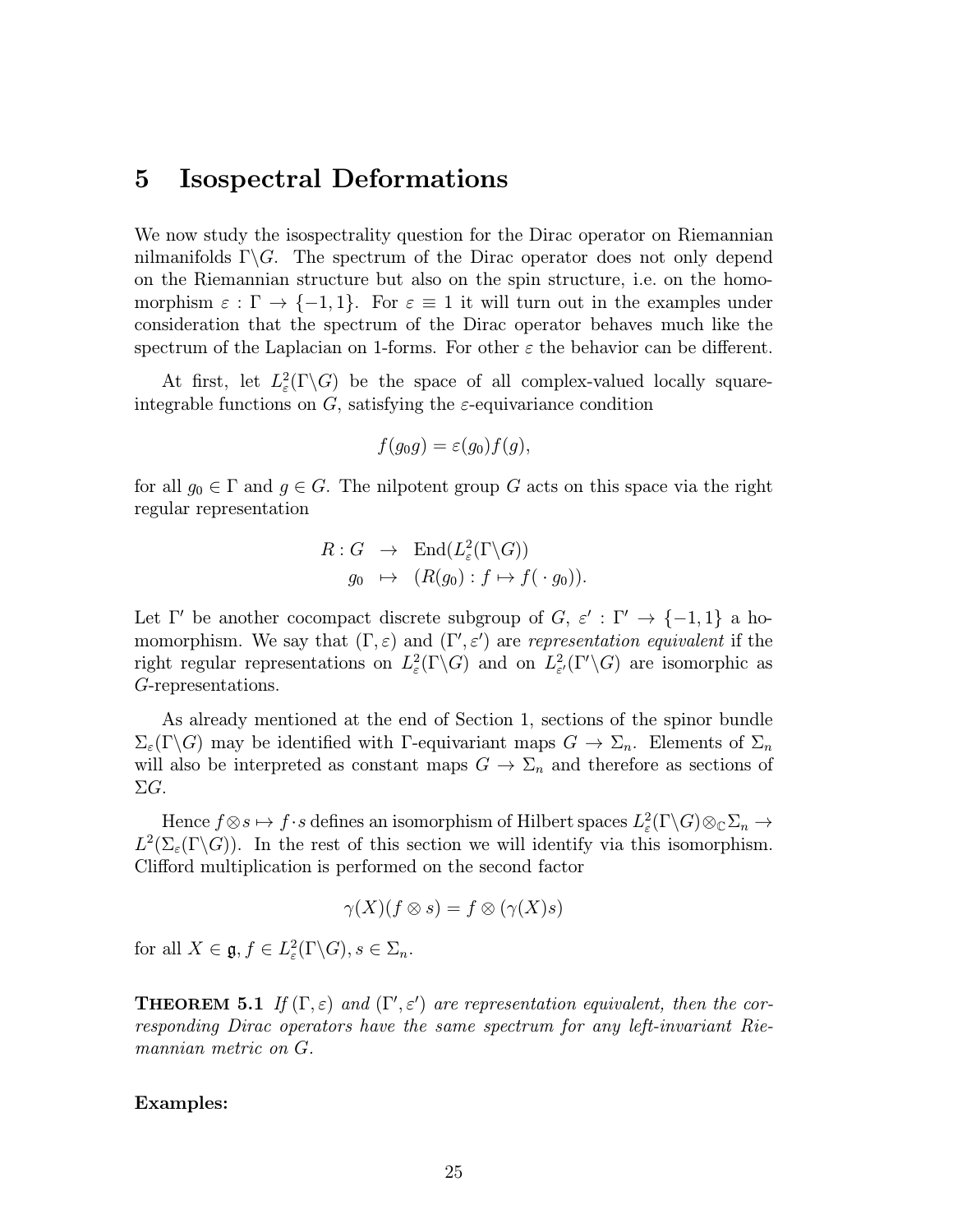- <span id="page-25-0"></span>• Milnor's 16-dimensional tori [[24\]](#page-34-0) satisfy the condition of the theorem for  $\varepsilon \equiv \varepsilon' \equiv 1.$
- The Gordon-Wilson deformations [\[18](#page-33-0)] preserve the spectrum of the Dirac operator. In fact, if  $\Psi_t$  is a family of almost inner automorphisms of G,  $\Gamma$ a cocompact discrete subroup and  $\varepsilon : \Gamma \to \{-1, 1\}$  a homomorphism, then  $(\Psi_t(\Gamma), \varepsilon \circ \Psi_t^{-1})$  are pairwise representation equivalent. This deformation preserves the length spectrum, the spectrum of the Laplacian on functions and on forms, and the Dirac spectrum for all spin structures.

Since the spectrum of the Dirac operator determines the volume, we get

**COROLLARY 5.2** If  $(\Gamma, \varepsilon)$  and  $(\Gamma', \varepsilon')$  are representation equivalent, then  $\Gamma \backslash G$ and  $\Gamma \backslash G$  have the same volume for any left invariant volume form on  $G$ .

**Proof of Theorem [5.1](#page-24-0)** Since  $L^2_{\varepsilon}(\Gamma \backslash G)$  and  $L^2_{\varepsilon'}(\Gamma' \backslash G)$  are isomorphic as representations of the Lie group G they are isomorphic as representations of its Lie algebra g. Let

$$
\vartheta: L^2_{\varepsilon}(\Gamma \backslash G) \to L^2_{\varepsilon'}(\Gamma' \backslash G)
$$

be such an isomorphism, i.e.  $\vartheta \circ R = R' \circ \vartheta$  and  $\vartheta \circ R_* = R'_* \circ \vartheta$ . In order to prove the theorem we show that  $\vartheta \otimes id$  maps eigenspinors of the Dirac operator in  $L^2(\Sigma_\varepsilon(\Gamma \backslash G))$  to eigenspinors of the Dirac operator in  $L^2(\Sigma_{\varepsilon'}(\Gamma' \backslash G))$ . It is important to keep in mind that these two Dirac operators are just restrictions of the Dirac operator on  $\Sigma G$  to spinors equivariant under  $\varepsilon$  (resp.  $\varepsilon'$ ).

Let  $s = \sum_i f_i s_i$  be an arbitrary eigenspinor in  $L^2(\Sigma_\varepsilon(\Gamma \backslash G))$  for the eigenvalue  $\lambda$  with  $f_i \in L^2_{\varepsilon}(\Gamma \backslash G)$  and  $s_i \in \Sigma_n$ . Let  $E_1, \ldots, E_n$  an orthonormal basis of  $\mathfrak{g}$ . Using the Leibniz rule

$$
\nabla_{E_j}(f_i s_i) = (R_*(E_j)f_i)s_i + f_i \nabla_{E_j} s_i \tag{5.1}
$$

we get

$$
\lambda(\vartheta \otimes id)(s) = (\vartheta \otimes id)(Ds)
$$
  
\n
$$
= \sum_{ij} (\vartheta \otimes id) ((id \otimes \gamma(E_j)) \nabla_{E_j}(f_i s_i))
$$
  
\n
$$
= \sum_{ij} (\vartheta(R_*(E_j) f_i) \gamma(E_j) s_i + \vartheta(f_i) \gamma(E_j) \nabla_{E_j} s_i)
$$
  
\n
$$
= \sum_{ij} (R'_*(E_j) (\vartheta(f_i)) \gamma(E_j) s_i + \vartheta(f_i) \gamma(E_j) \nabla_{E_j} s_i)
$$
  
\n
$$
= \sum_{ij} (id \otimes \gamma(E_j)) \nabla_{E_j} (\vartheta(f_i) s_i)
$$
  
\n
$$
= D((\vartheta \otimes id)(s)).
$$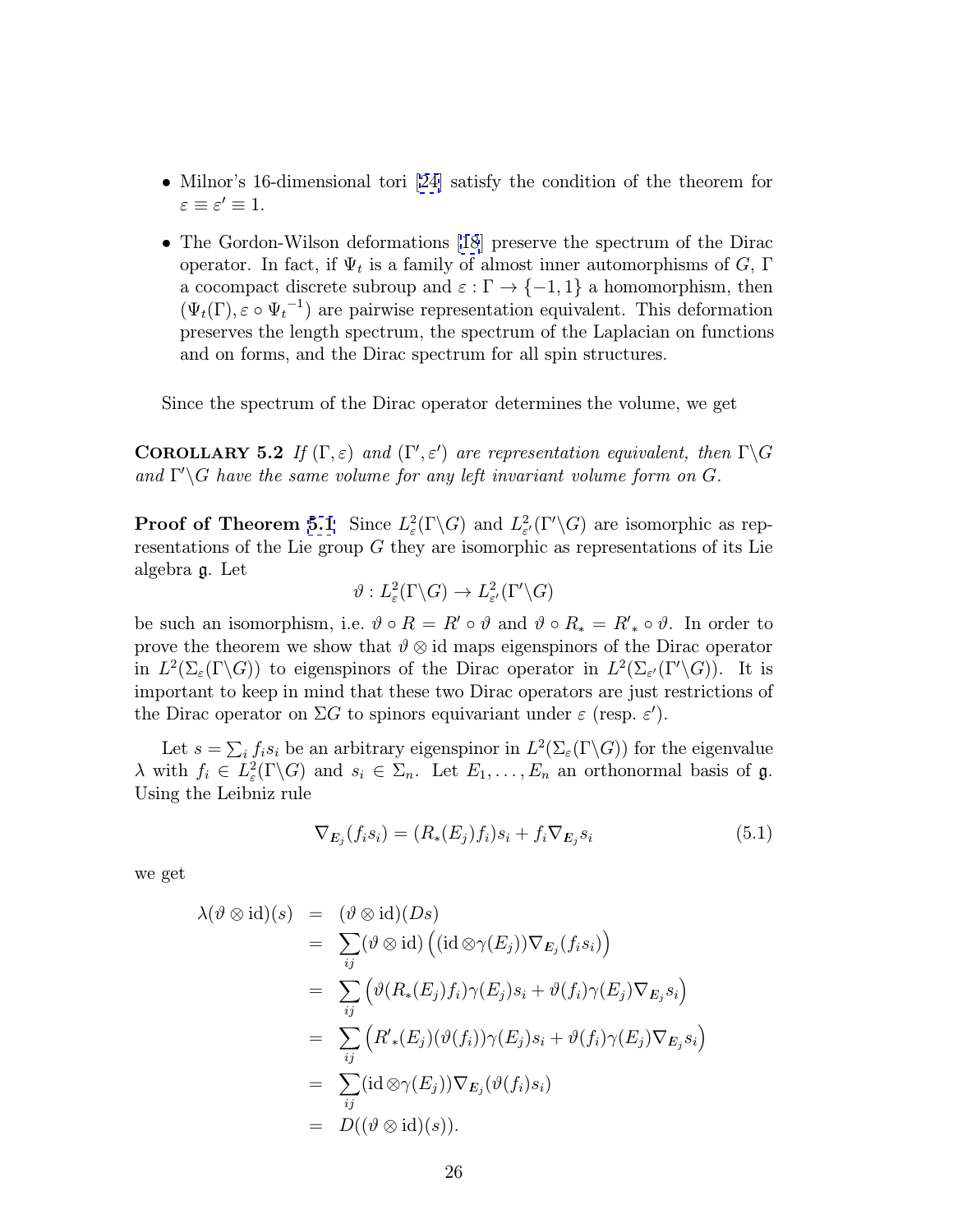<span id="page-26-0"></span>Thus  $\vartheta \otimes id$  is an isomorphism of Hilbert spaces that preserves eigenspinors and eigenvalues and therefore the Dirac spectra coincide.

To get further applications of Theorem [5.1](#page-24-0) we need criteria telling us under which conditions  $(\Gamma, \varepsilon)$  and  $(\Gamma', \varepsilon')$  are representation equivalent. In the examples of Theorem [5.1](#page-24-0) we already mentioned that almost inner automorphisms give us representation equivalent families. This criterion is sufficient but not necessary. However, in the special case when  $G$  is stricly nonsingular, we will get a necessary and sufficient criterion. A nilpotent Lie group G with center  $Z(G)$  will be called stricly nonsingular if for every  $z \in Z(G)$  and  $x \in G-Z(G)$  there exists an  $a \in G$ such that

$$
xax^{-1}a^{-1} = z.
$$

Note that the Heisenberg group is strictly nonsingular.

Let  $\Gamma$  be a cocompact discrete subgroup of G. The quotient  $G/Z(G)$  will be denoted by  $\overline{G}$  and the image of  $\Gamma$  under the canonical projetion  $\pi: G \to \overline{G}$  by  $\overline{\Gamma}$ . According to [[27](#page-34-0), Proposition 2.17] and [\[12,](#page-33-0) Lemma 5.1.4]  $\overline{\Gamma}$  is a cocompact discrete subgroup of  $\overline{G}$ . If  $\varepsilon|_{\Gamma \cap Z(G)} \equiv 1$  then there is an  $\overline{\varepsilon}$  such that



commutes. Such an  $\varepsilon$  will be called *projectable*. For dim  $Z(G) = 1$  this definition agrees with our definition of projectable spin structures in Section 4.

**THEOREM 5.3** Let G be a simply connected, strictly nonsingular nilpotent Lie group with left invariant metric. Let  $\Gamma_1$ ,  $\Gamma_2$  be cocompact, discrete subgroups of G such that

$$
\Gamma_1 \cap Z(G) = \Gamma_2 \cap Z(G) \quad (=: \Gamma_Z)
$$

and let  $\varepsilon_i : \Gamma_i \to \{-1,1\}$  be homomorphisms. We define the volume quotient

$$
v := \frac{\text{vol}(\overline{\Gamma}_1 \backslash \overline{G})}{\text{vol}(\overline{\Gamma}_2 \backslash \overline{G})} = \frac{\text{vol}(\Gamma_1 \backslash G)}{\text{vol}(\Gamma_2 \backslash G)} \in \mathbb{Q}^+.
$$

Then  $(\Gamma_1, \varepsilon_1)$  and  $(\Gamma_2, \varepsilon_2)$  are representation equivalent if and only if one of the following conditions is satisfied: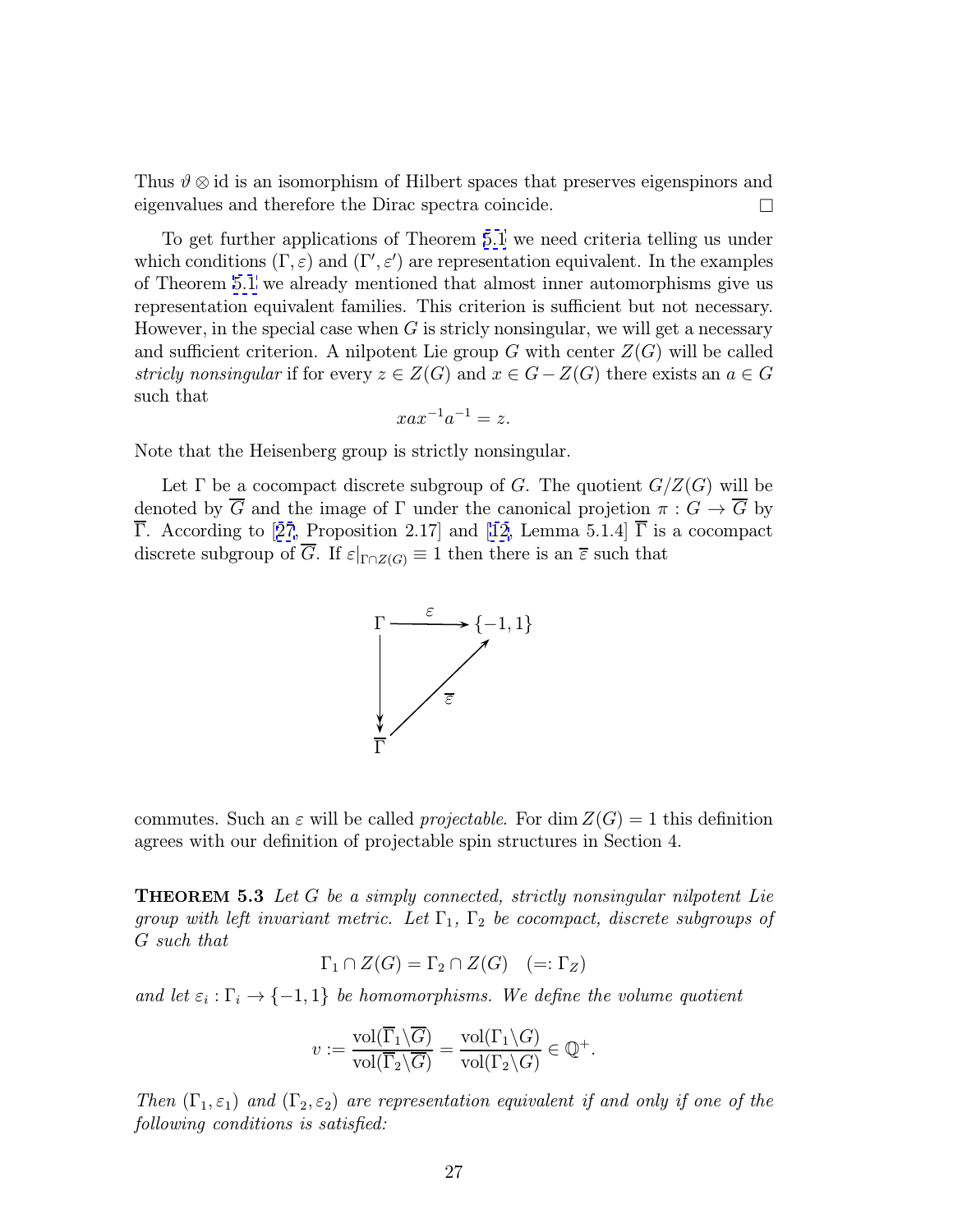<span id="page-27-0"></span>(1)  $\varepsilon_1|_{\Gamma_Z} \equiv \varepsilon_2|_{\Gamma_Z} \equiv 1$  and  $(\overline{\Gamma}_1, \overline{\varepsilon}_1)$  and  $(\overline{\Gamma}_2, \overline{\varepsilon}_2)$  are representation equivalent for  $\overline{G}.$ 

$$
(2) \varepsilon_1|_{\Gamma_Z} \equiv \varepsilon_2|_{\Gamma_Z} \not\equiv 1 \text{ and } v = 1.
$$

**REMARK 5.4** If under the assumptions of the above theorem  $\varepsilon_1|_{\Gamma_Z} \equiv \varepsilon_2|_{\Gamma_Z} \not\equiv 1$ but  $v \neq 1$ , then  $(\Gamma_1, \varepsilon_1)$  and  $(\Gamma_2, \varepsilon_2)$  are "representation equivalent up to multiplicity v", i.e.  $L^2_{\varepsilon_1}(\Gamma_1 \backslash G)$  and  $L^2_{\varepsilon_2}(\Gamma_2 \backslash G)$  have the same irreducible components and for every irreducible component H with multiplicities  $m_1, m_2$  we get  $v = m_1/m_2$ .

Let us compare this result to Theorem [3.1](#page-14-0). Using the notation of Section 3 for the 3-dimensional Heisenberg groups write  $M(r_i, d, T) = \Gamma_i \backslash G$ . Then  $v = r_1/r_2$ . The remark explains why the eigenvalues of the Dirac operator in Theorem [3.1](#page-14-0) B do not depend on  $r$  and why the multiplicity is proportional to  $r$ .

**Proof of Theorem [5.3](#page-26-0) and Remark 5.4** If  $(\Gamma_1 \backslash G, \varepsilon_1)$  and  $(\Gamma_2 \backslash G, \varepsilon_2)$  are representation equivalent, then  $L^2_{\varepsilon_1}(\Gamma_1 \backslash G)$  and  $L^2_{\varepsilon_2}(\Gamma_2 \backslash G)$  are also equivalent as  $\Gamma_Z$ -modules. Since the action of  $g_0 \in \Gamma_Z$  on  $L^2_{\varepsilon_i}(\overline{\Gamma}_i \backslash G)$  is just multiplication by  $\varepsilon_i(g_0)$  we get

$$
\varepsilon_1|_{\Gamma_Z} \equiv \varepsilon_2|_{\Gamma_Z}.
$$

Let  $\mathcal T$  be the set of coadjoint orbits of  $\mathfrak g^*$ . Via Kirillov theory  $\mathcal T$  parametrizes the set of irreducible unitary representations of G. We write elements of  $\mathcal T$  in the form  $[\tau]$  with  $\tau \in \mathfrak{g}^*$ . The irreducible G-module corresponding to  $[\tau] \in \mathcal{T}$ will be denoted by  $H_{[\tau]}$ . We write  $L^2_{\varepsilon_i}(\Gamma_i\backslash G)$  as the discrete sum of irreducible representations

$$
L^2_{\varepsilon_i}(\Gamma_i \backslash G) = \bigoplus_{[\tau] \in \mathcal{T}} m_i([\tau]) H_{[\tau]}
$$

where  $m_i([\tau]) \in \mathbb{N}_0$  denotes the multiplicity of  $H_{[\tau]}$ . Let  $\mathfrak z$  be the Lie algebra of the center  $Z(G)$ . The action of  $Z(G)$  on  $H_{[\tau]}$  is trivial if and only if  $\tau|_{\mathfrak{z}} \equiv 0$ . Therefore

$$
H_i^{\text{proj}} := \bigoplus_{\stackrel{[\tau]\in\mathcal{T}}{\tau\,\big|\mathfrak{z}^=0}} m_i([\tau]) H_{[\tau]} \qquad i=1,2
$$

is the space of  $L^2$ -functions acted trivially upon by  $Z(G)$ . The orthogonal complement is

$$
H_i^\perp:=\bigoplus_{[\tau]\in\mathcal{T}\atop \tau\big|{\mathfrak{z}}\neq 0}m_i([\tau])H_{[\tau]} \qquad i=1,2\,.
$$

The G-modules  $L^2_{\varepsilon_i}(\Gamma_i\backslash G)$  for  $i=1,2$  are isomorphic if and only if  $H_1^{\text{proj}}$  is isomorphic to  $H_2^{\text{proj}}$  and  $H_1^{\perp}$  is isomorphic to  $H_2^{\perp}$ . In a first step we investigate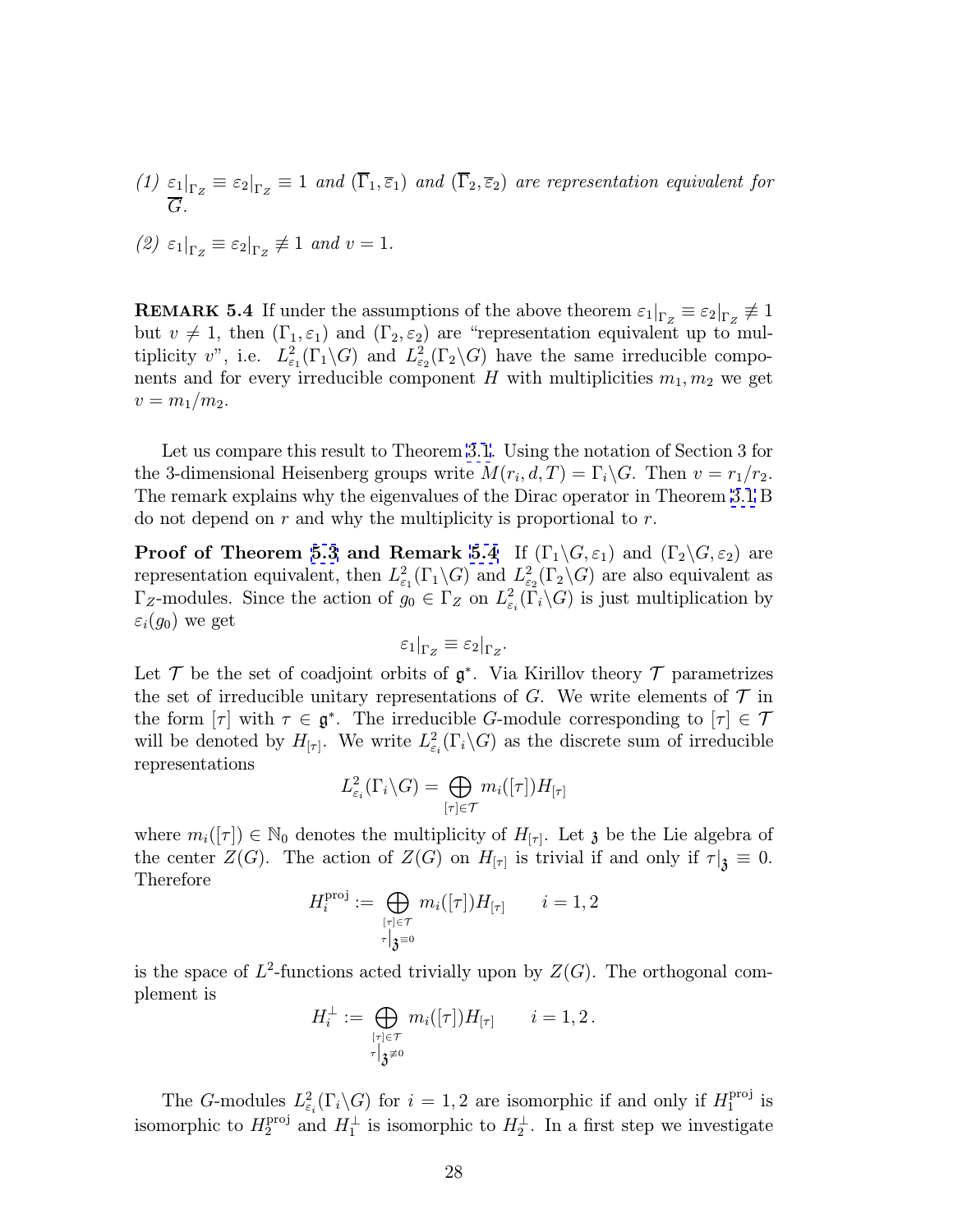<span id="page-28-0"></span>under which conditions  $H_1^{\text{proj}}$  and  $H_2^{\text{proj}}$  are isomorphic and then we treat  $H_1^{\perp}$ and  $H_2^{\perp}$ .

In the case  $\varepsilon_i|_{\Gamma_Z} \neq 1$  we have  $H_i^{\text{proj}} = \{0\}$ . Therefore  $H_1^{\text{proj}}$  and  $H_2^{\text{proj}}$  are trivially isomorphic  $G$ -modules.

In the case  $\varepsilon_i|_{\Gamma_Z} \equiv 1$  elements in  $H_i^{\text{proj}}$  are exactly those functions in  $L^2(\Gamma_i \backslash G)$ which are pullbacks of functions in  $L^2_{\overline{\epsilon}_i}(\overline{\Gamma}_i\backslash\overline{G})$ . Thus we get a module-isomorphism (for both groups  $G$  and  $G$ )

$$
H_i^{\text{proj}} \xrightarrow{\sim} L^2_{\overline{\varepsilon}_i}(\overline{\Gamma}_i \backslash \overline{G}).
$$

Therefore in this case  $H_1^{\text{proj}}$  and  $H_2^{\text{proj}}$  are isomorphic G-modules if and only if  $(\overline{\Gamma}_1, \overline{\varepsilon}_1)$  and  $(\overline{\Gamma}_2, \overline{\varepsilon}_2)$  are representation equivalent for G.

It remains to study the  $H_i^{\perp}$ . In Lemma 5.5 below we will show that  $m_i([\tau]) =$  $c_{G,\tau} \cdot \text{vol}(\overline{\Gamma}_i \backslash \overline{G})$  for any  $[\tau] \in \mathcal{T}$  with  $\tau|_{\mathfrak{Z}} \not\equiv 0$  where  $c_{G,\tau}$  only depends on  $G$ , on τ, and on the volume form on  $\overline{G}$  but not on the lattice Γ<sub>i</sub>. This will complete the proof of the theorem: Suppose that condition  $(1)$  or  $(2)$  in the theorem is fulfilled. Because of Corollary [5.2](#page-25-0) we then know that the volume quotient  $v$  is 1, and therefore  $H_1^{\perp}$  and  $H_2^{\perp}$  are isomorphic G-modules. Using the statement for  $v \neq 1$  we get Remark [5.4.](#page-27-0)

To complete the proof of Theorem [5.3](#page-26-0) and Remark [5.4](#page-27-0) it remains to show Lemma 5.5. The lemma is a consequence of [[26\]](#page-34-0). In order to simplify notation we drop the index i in the formulation from now on.

For any  $\rho \in \mathfrak{z}^*$  we define a bilinear form on  $\overline{\mathfrak{g}}$  by

$$
b_{\rho}(\overline{X},\overline{Y}) := \rho([X,Y]),
$$

where X and Y are vectors in  $\mathfrak g$  and  $\overline X$  and  $\overline Y$  their images in  $\overline{\mathfrak g}$ . As  $\mathfrak g$  is strictly nonsingular,  $b_{\rho}$  is nondegenerate for all  $\rho \neq 0$  [\[26,](#page-34-0) [16](#page-33-0)]. Therefore dim  $\bar{\mathfrak{g}}$  is even and we suppose dim  $\overline{\mathfrak{g}} = 2d$ . We define the affine lattice  $L_{\Gamma, \varepsilon}$  by

$$
L_{\Gamma,\varepsilon} := \left\{ \rho \in \mathfrak{z}^* \, | \, e^{2\pi i \rho(z)} = \varepsilon(z) \quad \forall z \in \log(\Gamma_Z) \right\}
$$

**LEMMA 5.5** If  $\rho := \tau|_{\mathfrak{Z}} \in L_{\Gamma,\varepsilon} - \{0\}$  then

$$
m([\tau]) = \Bigl| \int\limits_{\overline{\Gamma} \setminus \overline{G}} \underbrace{b_\rho \wedge \ldots \wedge b_\rho}_{d-times} \Bigr| = \mathrm{vol}(\overline{\Gamma} \backslash \overline{G}) \cdot c_{G,\tau}
$$

where  $c_{G,\tau}$  only depends on G, on  $\tau$  and on the volume form on  $\overline{G}$ .

If  $\rho := \tau |_{\mathfrak{Z}} \in \mathfrak{z}^* - (L_{\Gamma,\varepsilon} \cup \{0\})$  then  $m([\tau]) = 0$ .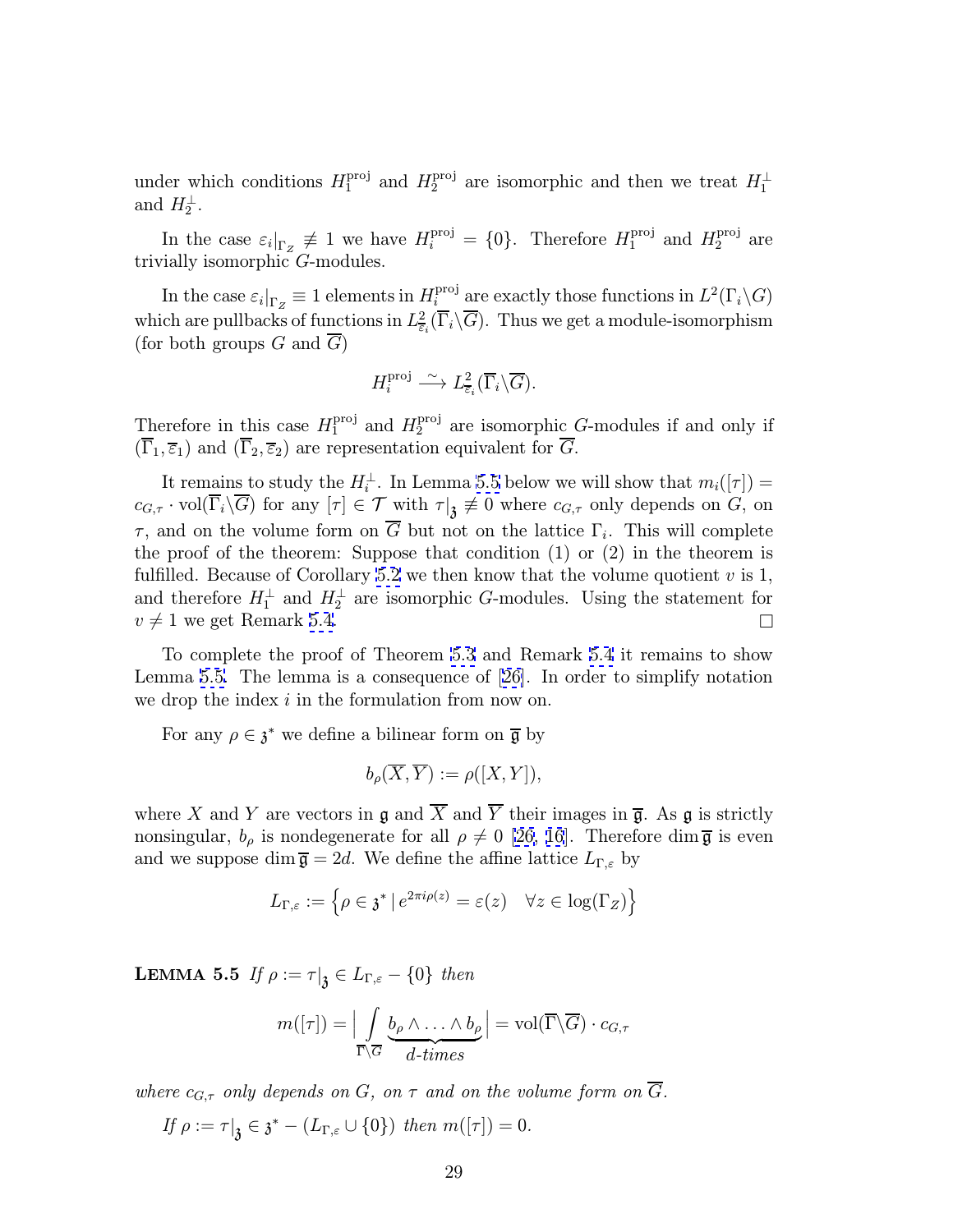The lemma does not make any statement for  $\rho = 0$ . The reader may notice that for strictly nonsingular Lie groups the orbit of  $\tau|_{\mathfrak{Z}}\neq 0$  is the set of all  $\tau'\in \mathfrak{g}^*$ with  $\tau|_{\mathfrak{z}} \equiv \tau'|_{\mathfrak{z}}.$ 

**Proof of Lemma [5.5](#page-28-0)** In the case  $\varepsilon \equiv 1$  the lemma is just a consequence of [[26](#page-34-0), Theorem 7. In the case  $\varepsilon \neq 1$  we set  $\Gamma' := \ker(\varepsilon)$  and we decompose

$$
L_1^2(\Gamma'\backslash G) = L_1^2(\Gamma\backslash G) \oplus L_\varepsilon^2(\Gamma\backslash G)
$$

as an orthogonal sum of G-modules. We already now the lemma for  $(\Gamma, 1)$  and  $(\Gamma', 1)$ . Using the fact that every factor occurs only finitely many times, we can calculate the multiplicity in  $L^2_{\varepsilon}(\Gamma \backslash G)$  as the difference of the multiplicities of  $L_1^2(\Gamma'\backslash G)$  and  $L_1^2(\Gamma\backslash G)$ . If  $\varepsilon$  is projectable, then  $L_{\Gamma,\varepsilon} = L_{\Gamma,1} = L_{\Gamma',1}$ , but  $vol(\overline{\Gamma}'\backslash\overline{G}) = 2vol(\overline{\Gamma}\backslash\overline{G})$  and if  $\varepsilon$  is nonprojectable then  $L_{\Gamma',1} = L_{\Gamma,1} \cup L_{\Gamma,\varepsilon}$  but  $vol(\overline{\Gamma}\backslash\overline{G}) = vol(\overline{\Gamma}'\backslash\overline{G})$ . This proves the lemma for general  $\varepsilon$ .

THEOREM 5.6 There is a family of nilmanifolds having

- 1. constant spectrum of the Laplacian on functions,
- 2. nonconstant spectrum of the Laplacian on 1-forms
- 3. constant marked length spectrum
- 4. nonconstant spectrum of the Dirac operator for projectable spin structures,
- 5. constant spectrum of the Dirac operator for nonprojectable spin structures.

**Proof** Example I and II of [\[17\]](#page-33-0) will have all these properties for suitably chosen lattices. Properties 1–3 have been shown in [[17](#page-33-0)]. We will prove 4 and 5 for Example I. The arguments for Example II are analogous. To describe Example I let g be the 7-dimensional Lie algebra with orthonormal basis  $\{X_1, X_2, X_3, X_4, Z_1, Z_2, Z\}$ and Lie bracket

$$
\begin{array}{rcl}\n[X_1, X_2] & = & [X_3, X_4] & = & Z_1 + \mathcal{Z} \\
[X_1, X_3] & = & [X_4, X_2] & = & Z_2 \\
[X_2, X_3] & = & [X_1, Z_1] & = & [Z_2, X_4] & = & \mathcal{Z}.\n\end{array}
$$

All other Lie brackets of basis vectors shall be zero. This Lie algebra is strongly nonsingular and  $\mathcal Z$  generates the center of  $\mathfrak g$ . The matrix

| $\cos s$  |           |                     | $\sin s$ |               |           |  |
|-----------|-----------|---------------------|----------|---------------|-----------|--|
|           |           | $\cos 2s - \sin 2s$ |          |               |           |  |
|           | $\sin 2s$ | $\cos 2s$           |          |               |           |  |
| $-\sin s$ |           |                     | $\cos s$ |               |           |  |
|           |           |                     |          | $\cos s$      | $-\sin s$ |  |
|           |           |                     |          | $\sin s$      | $\cos s$  |  |
|           |           |                     |          | $-1 + \cos s$ | $-\sin s$ |  |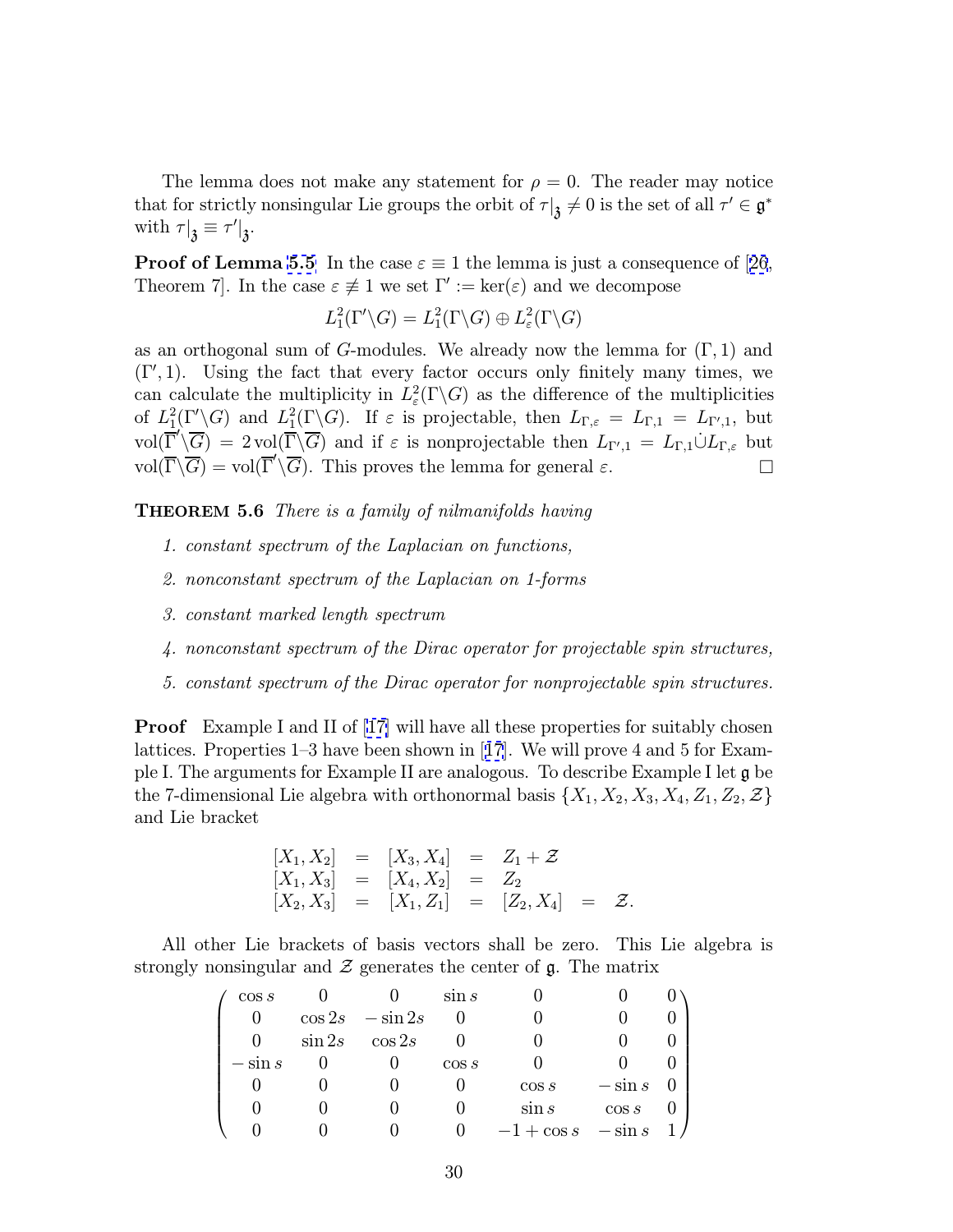defines a family of Lie algebra automorphisms  $\varphi_s$  of  $\mathfrak g$  and induces a family of Lie group automorphisms  $\Phi_s$  of G, i.e.  $\Phi_{s*} = \varphi_s$ .

The center  $Z(G)$  is fixed under the automorphism  $\Phi_s$ . Therefore  $\Phi_s$  induces an automorphism  $\overline{\Phi}_s$  of  $\overline{G} = G/Z(G)$  with commuting diagram



These  $\overline{\Phi}_s$  also act isometrically.

Let  $\Gamma$  be an arbitrary discrete cocompact subgroup of G. We write  $\Gamma_s :=$  $\Phi_s(\Gamma), \overline{\Gamma} = \pi(\Gamma)$  and  $\overline{\Gamma}_s := \overline{\Phi}_s(\overline{\Gamma}).$ 

We now prove that the family  $M_s := \Gamma_s \backslash G$ ,  $s \in \mathbb{R}$ , satisfies the theorem. Gornet showed in [[17](#page-33-0)] that this family is isospectral for the Laplacian on functions, but not for the Laplacian on 1-forms. Furthermore she showed that  $\Phi_s$  marks an isomorphism of the length spectrum from  $M_0$  to  $M_s$ .

We have to show 4 and 5 and we start with 5. Let  $\varepsilon : \Gamma \to \{-1, 1\}$  describe a nonprojectable spin structure on  $M_0$ . As we want the spin structure to be chosen continuously in s, the spin structure on  $M_s$  is given by  $\varepsilon \circ \Phi_s^{-1}$ , and therefore also nonprojectable. Since  $\overline{\Phi}_s$  is a family of isometric automorphisms, the volume of  $\overline{\Gamma}_s \backslash \overline{G}$  is independent of s. Hence the second condition in Theorem [5.3](#page-26-0) is satisfied and therefore  $(\Phi_s \circ \Gamma, \varepsilon \circ {\Phi_s}^{-1})$  is a pairwise representation equivalent family. Theorem [5.1](#page-24-0) implies that the spectrum of the Dirac operator does not depend on s.

To show 4 let  $M_0$  carry a projectable spin structure described by  $\varepsilon : \Gamma \to$  ${-1, 1}$ . Let  $\overline{\varepsilon} : \overline{\Gamma} \to {-1, 1}$  describe the induced spin structure on  $\overline{\Gamma} \backslash \overline{G}$ . By continuity as above  $\varepsilon_s := \varepsilon \circ \Phi_s^{-1}$  and  $\overline{\varepsilon}_s := \overline{\varepsilon} \circ \overline{\Phi}_s^{-1}$  describe the spin structures on  $M_s$  and  $\overline{M}_s := \overline{\Gamma}_s \backslash \overline{G}$  resp.

Just as in the proof of Theorem [5.1](#page-24-0) we write the space of  $L^2$ -spinors on  $M_s$ as

$$
L^2\big(\Sigma_{\varepsilon_s}(\Gamma_s \backslash G)\big) = L^2_{\varepsilon_s}(\Gamma_s \backslash G) \otimes_{\mathbb{C}} \Sigma_7.
$$

We can assume for our calculations that

 $\omega := \gamma(E_1) \cdot \gamma(E_2) \cdot \ldots \cdot \gamma(E_7)$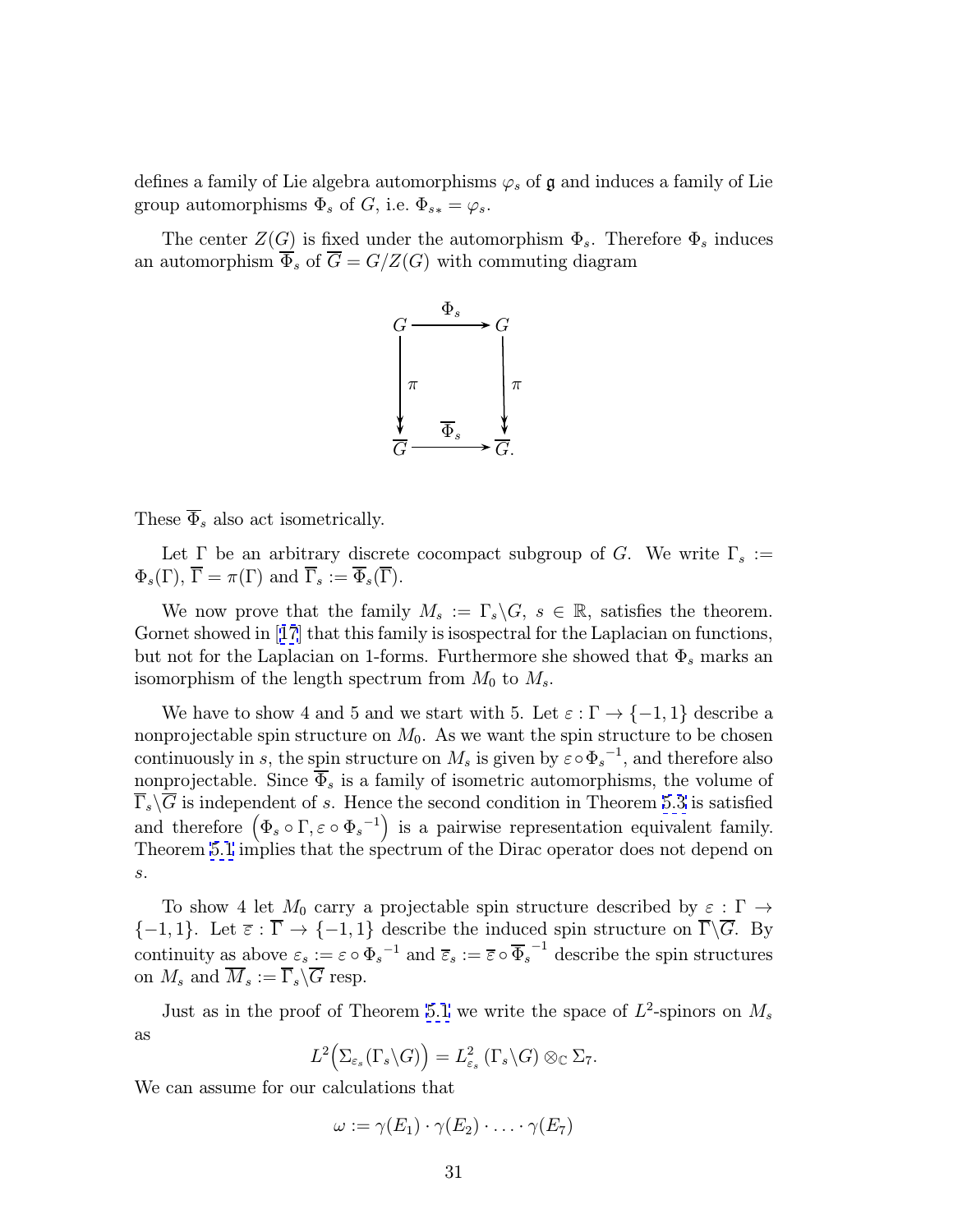acts as  $-$  Id on  $\Sigma$ <sub>7</sub>. As in the proof of Theorem [5.3](#page-26-0) we write

$$
L^2_{\varepsilon_s}\left(\Gamma_s\backslash G\right)=\bigoplus_{[\tau]\in\mathcal{T}}m_s([\tau])H_{[\tau]}.
$$

The Leibniz rule [5.1](#page-24-0) shows that  $H_{[\tau]} \otimes \Sigma_{7}$  is a subspace invariant under  $\nabla_{E_i}$ :  $L^2(\Sigma_{\varepsilon_s}(\Gamma_s\backslash G)) \to L^2(\Sigma_{\varepsilon_s}(\Gamma_s\backslash G))$  and therefore it is also invariant under the Dirac operator  $D = \sum_{j=1}^{7} (\text{id} \otimes \gamma(E_j)) \cdot \nabla_{E_j}$ . Hence

$$
\operatorname{spec} D^{M_s} = \bigcup_{[\tau]\in\mathcal{T}} \operatorname{spec} D|_{H_{[\tau]}\otimes\Sigma_{\mathcal{T}}}
$$

and the multiplicity of each eigenvalue  $\lambda$  of  $D^{M_s}$  is the sum of  $m_s(|\tau|)$  times the multiplicity of the eigenvalue  $\lambda$  in  $D|_{H_{[\tau]}\otimes\Sigma_7}$ .

To prove that spec  $D^{M_s}$  is not constant in s it is sufficient to show that there is one eigenvalue  $\lambda_s$  in spec  $D^{M_s}$  which is continuous and nonconstant in s.

Therefore we will show that there is a  $\tau \in \mathfrak{g}^*$  vanishing on  $[\mathfrak{g}, \mathfrak{g}]$  such that  $\tau_s := \tau \circ \Phi_s^{-1}$  satisfies  $m_s([\tau_s]) > 0$  and  $D|_{H_{[\tau_s]}\otimes\Sigma_7}$  has at least one nonconstant eigenvalue depending continuously on s.

Because of  $\tau_s|_{[\mathbf{g},\mathbf{g}]} \equiv 0$  we know that  $H_{[\tau_s]}$  is one-dimensional and  $\exp X \in G$ acts on  $H_{[\tau_s]}$  by multiplication with  $e^{2\pi i \tau_s(X)}$ . Elements f of  $H_{[\tau_s]}$  satisfy  $f(\exp X) = c \cdot e^{2\pi i \tau_s(X)}$  for all  $X \in \mathfrak{g}$  with  $c \in \mathbb{C}$ . The multiplicity  $m_s([\tau_s])$ is 1 if  $e^{2\pi i \tau_s(X)} = \varepsilon_s(\exp X)$  for any  $\exp X \in \Gamma_s$  and otherwise the multiplicity is 0. This condition is independent of s.

We will compute the determinant of  $D|_{H_{[\tau_s]}\otimes\Sigma_7}$ . Writing  $E_1:=X_1,\ldots,E_4:=$  $X_4, E_5 := Z_1, E_6 := Z_2$  and  $E_7 := \mathcal{Z}$ , we apply [\(1.1](#page-4-0)) and get for  $S \in \Sigma_7$  and  $f \in H_{[\tau_s]}$ :

$$
D^{M_s}(fS) = \sum_i (R_*(E_i)f) \gamma(E_i)S + \frac{1}{4}f \sum_{i,j,k} \Gamma_{ij}^k \gamma(E_i) \gamma(E_j) \gamma(E_k)S
$$
  
= 
$$
\sum_{i=1}^4 2\pi i \tau_s(X_i) f \gamma(E_i)S + f A(S)
$$

where  $A := (1/4) \sum_{i,j,k} \Gamma_{ij}^k \gamma(E_i) \gamma(E_j) \gamma(E_k) \in \text{End}(\Sigma_7)$  is constant in s. Using the Koszul formula one can express A in a suitable basis by the matrix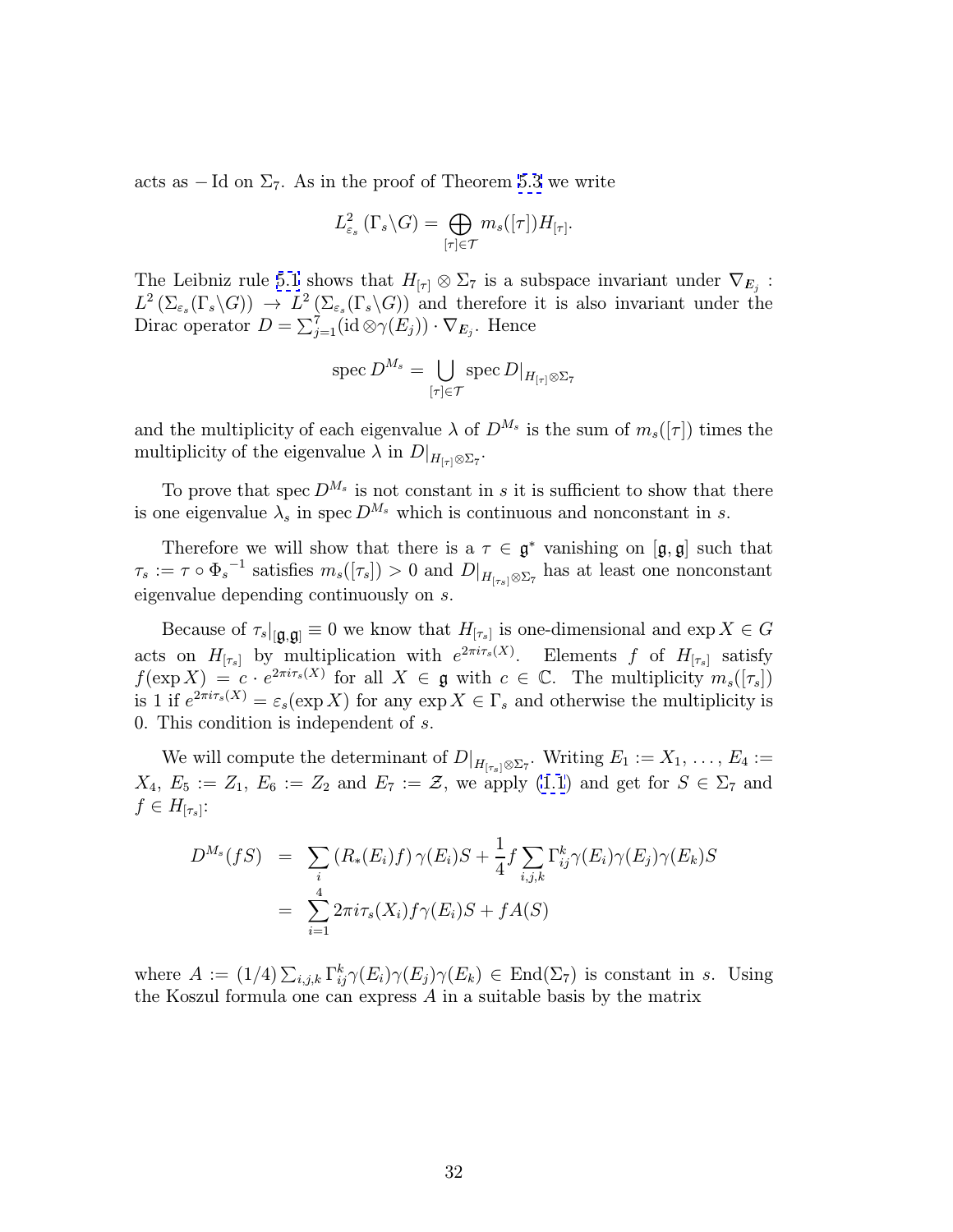<span id="page-32-0"></span>
$$
A = \frac{1}{4} \begin{pmatrix} -2 & 0 & 0 & 1 & 2 & i & i & -2 \\ 0 & 0 & 1 & 0 & -i & 0 & 0 & -i \\ 0 & 1 & 0 & 0 & i & 0 & 0 & i \\ 1 & 0 & 0 & 2 & 2 & -i & -i & -2 \\ 2 & i & -i & 2 & 2 & 0 & 0 & -1 \\ -i & 0 & 0 & i & 0 & 0 & -1 & 0 \\ -i & 0 & 0 & i & 0 & -1 & 0 & 0 \\ -2 & i & -i & -2 & -1 & 0 & 0 & -2 \end{pmatrix}
$$

Then

$$
\det D|_{H_{[\tau_s]}\otimes\Sigma_7} = \det \left[ A + 2\pi i \sum_{i=1}^4 \tau_s(X_i)\gamma(E_i) \right]
$$

and

$$
\delta_{\tau} := \frac{d}{ds}\Big|_{s=0} \det D|_{H_{[\tau_s]}\otimes \Sigma_{7}}
$$
\n
$$
= -\frac{1}{64}\pi^2 \left( -\tau(X_1)\tau(X_2) + \tau(X_3)\tau(X_4) \right)
$$
\n
$$
\left( 4096 \pi^4 \tau(X_1)^4 + 4096 \pi^4 \tau(X_2)^4 + 4096 \pi^4 \tau(X_3)^4 + 4096 \pi^4 \tau(X_4)^4
$$
\n
$$
+ 8192 \pi^4 \tau(X_1)^2 \tau(X_2)^2 + 8192 \pi^4 \tau(X_1)^2 \tau(X_3)^2 + 8192 \pi^4 \tau(X_2)^2 \tau(X_3)^2
$$
\n
$$
+ 8192 \pi^4 \tau(X_1)^2 \tau(X_4)^2 + 8192 \pi^4 \tau(X_2)^2 \tau(X_4)^2 + 8192 \pi^4 \tau(X_3)^2 \tau(X_4)^2
$$
\n
$$
+ 512 \pi^2 \tau(X_3) \tau(X_1) + 128 \pi^2 \tau(X_4)^2 + 512 \pi^2 \tau(X_4) \tau(X_2) + 128 \pi^2 \tau(X_2)^2
$$
\n
$$
+ 128 \pi^2 \tau(X_1)^2 + 128 \pi^2 \tau(X_3)^2 + 1 \Big).
$$

The set

$$
\left\{(\tau(X_1),\tau(X_2),\tau(X_3),\tau(X_4))\,|\,\tau\in\mathfrak{g}^*,\tau|_{[\mathfrak{g},\mathfrak{g}]}\equiv 0,m([\tau])>0\right\}
$$

is an affine lattice in  $\mathbb{R}^4$  (i.e. up to translation a discrete cocompact subgroup). But the only polynomial vanishing on an affine lattice of  $\mathbb{R}^4$  is the zero polynomial. Therefore there exist  $\tau \in \mathfrak{g}^*$  with  $\tau|_{[\mathfrak{g},\mathfrak{g}]} \equiv 0$ ,  $m([\tau]) > 0$  and  $\delta_{\tau} \neq 0$ .

# References

- [1] C. Bär, Das Spektrum von Dirac-Operatoren, Bonner Math. Schr. 217 (1991)
- [2] C. Bär, The Dirac operator on homogeneous spaces and its spectrum on 3dimensional lens spaces, Arch. Math. 59, 65–79 (1992)
- [3] C. Bär, The Dirac operator on space forms of positive curvature, J. Math. Soc. Japan 48, 69–83 (1994)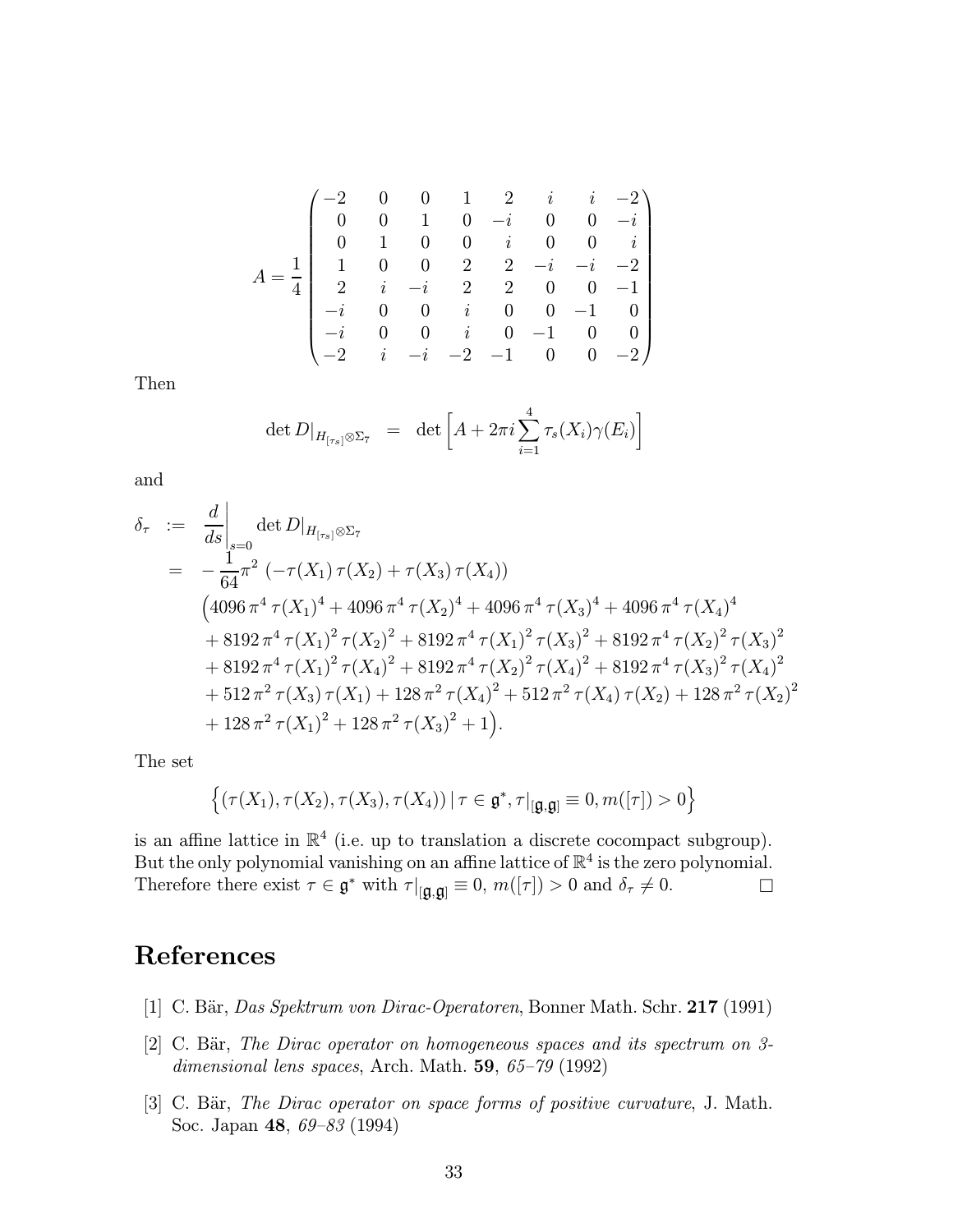- <span id="page-33-0"></span>[4] C. Bär, Metrics with harmonic spinors, GAFA 6,  $899-942$  (1996)
- [5] L. Bérard Bergery, J.-P. Bourguignon, *Riemannian submersions with totally* geodesic fibers, Illinois J. Math.  $26$ ,  $181-200$  (1982)
- [6] N. Berline, E. Getzler, M. Vergne, Heat kernels and Dirac operators, Springer-Verlag 1991
- [7] J.-P. Bourguignon, P. Gauduchon, Spineurs, opérateurs de Dirac et variations de métriques, Commun. Math. Phys.  $144$ ,  $581-599$  (1992)
- [8] U. Bunke, Upper bounds of small eigenvalues of the Dirac operator and isometric immersions, Ann. Glob. Anal. Geom. 9, 109–116 (1991)
- [9] M. Cahen, A. Franc, S. Gutt, Spectrum of the Dirac operator on complex *projective space*  $P_{2q-1}(\mathbb{C})$ , Lett. Math. Phys. **18**, 165–176 (1989)
- [10] M. Cahen, A. Franc, S. Gutt, Erratum to 'Spectrum of the Dirac operator on complex projective space  $P_{2q-1}(\mathbb{C})$ , Lett. Math. Phys. **32**, 365–368 (1994)
- [11] R. Camporesi, A. Higuchi, On the eigenfunctions of the Dirac operator on spheres and real hyperbolic spaces, Preprint 1996
- [12] L. Corwin, F.P. Greenleaf, Representations of nilpotent Lie groups and their applications, Part1: Basic theory and examples, Cambridge University Press 1990
- [13] P. Eberlein, Geometry of two-step nilpotent groups with a left invariant metric, Ann. Scien. de l'Ecole Norm. Sup. 27, 611–660 (1994)
- [14] H. Fegan, The spectrum of the Dirac operator on a simply connected compact Lie group, Simon Stevin 61, 97–108 (1987)
- [15] T. Friedrich, Zur Abh¨angigkeit des Dirac-Operators von der Spin-Struktur, Colloq. Math. 48, 57–62 (1984)
- [16] R. Gornet, A New Construction of Isospectral Riemannian Nilmanifolds with Examples, Michigan Math. J. 43, 159–188 (1996)
- [17] R. Gornet, Continuous families of Riemannian manifolds isospectral on functions but not on 1-forms, to appear in J. Geom. Anal.
- [18] C. Gordon, E. Wilson, Isospectral deformations of compact solvmanifolds, J. Diff. Geom. 19, 241–256 (1984)
- [19] C. Gordon, E. Wilson, The spectrum of the Laplacian on Riemannaian *Heisenberg manifolds*, Mich. Math. J. 33,  $253 - 271$  (1986)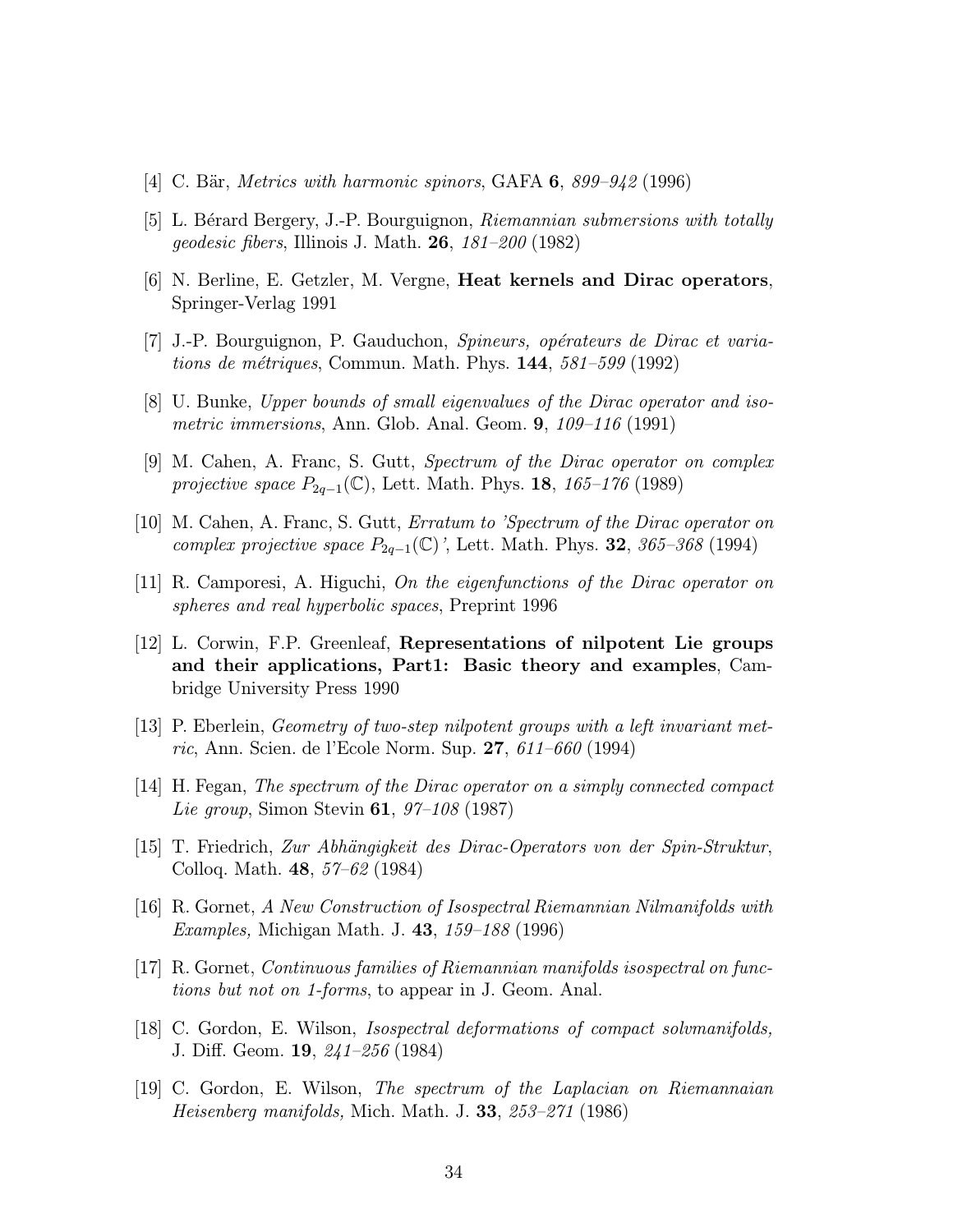- <span id="page-34-0"></span>[20] N. Hitchin, Harmonic spinors, Adv. Math. 14, 1-55 (1974)
- [21] H.-B. Lawson, M.-L. Michelsohn, Spin Geometry, Princeton University Press, Princeton 1989
- $[22]$  J.-L. Milhorat, *Spectre de l'opérateur de Dirac sur les espaces projectifs* quaternioniens, C. R. Acad. Sci., Paris 1, 69–72 (1992)
- [23] J.-L. Milhorat, Spectrum of the Dirac operator on quaternion-Kähler spin manifolds: The case of the symmetric space  $Gr_2(\mathbb{C}^{m+2})$ , Preprint
- [24] J. Milnor, Eigenvalues of the Laplace operator on certain manifolds, Proc. Nat. Acad. Sci. 51, 542 (1964)
- [25] A. Moroianu, *Opérateur de Dirac et submersions riemanniennes*, Thesis, Ecole Polytechnique, Palaiseau 1996 ´
- [26] C.G. Moore, J.A. Wolf, Square integrable representations of nilpotent groups, Trans. AMS 185, 445–462 (1973)
- [27] M.S. Raghunathan, Discrete subgroups of Lie groups, Ergebnisse der Mathematik und ihrer Grenzgebiete, Band 68, Springer-Verlag 1972
- [28] L. Seeger, Der Dirac-Operator auf kompakten symmetrischen R¨aumen, Diplomarbeit, Universität Bonn 1997
- [29] L. Seeger, The Dirac operator on oriented Grassmann manifolds and  $G_2/SO(4)$ , Preprint 1997
- [30] S. Seifarth, U. Semmelmann, The Spectrum of the Dirac Operator on the Odd Dimensional Complex Projective Space  $P^{2m-1}(\mathbb{C})$ , SFB 288 Preprint 95 (1993)
- $[31]$  H. Strese, Uber den Dirac-Operator auf Graßmann-Mannigfaltigkeiten, Math. Nachr. 98, 53–59 (1980)
- [32] H. Strese, Spektren symmetrischer R¨aume, Math. Nachr. 98, 75–82 (1980)
- [33] S. Sulanke, Die Berechnung des Spektrums des Quadrates des Dirac-Operators auf der Sphäre, Doktorarbeit, Humboldt-Universität Berlin, 1979
- [34] A. Trautman, Spin structures on hypersurfaces and the spectrum of the Dirac operator on spheres, in: Spinors, Twistors, Clifford Algebras and Quantum Deformations, Kluwer Academic Publishers 1993
- [35] A. Trautman, The Dirac operator on hypersurfaces, Acta Phys. Polon. B 26, 1283–1310 (1995)